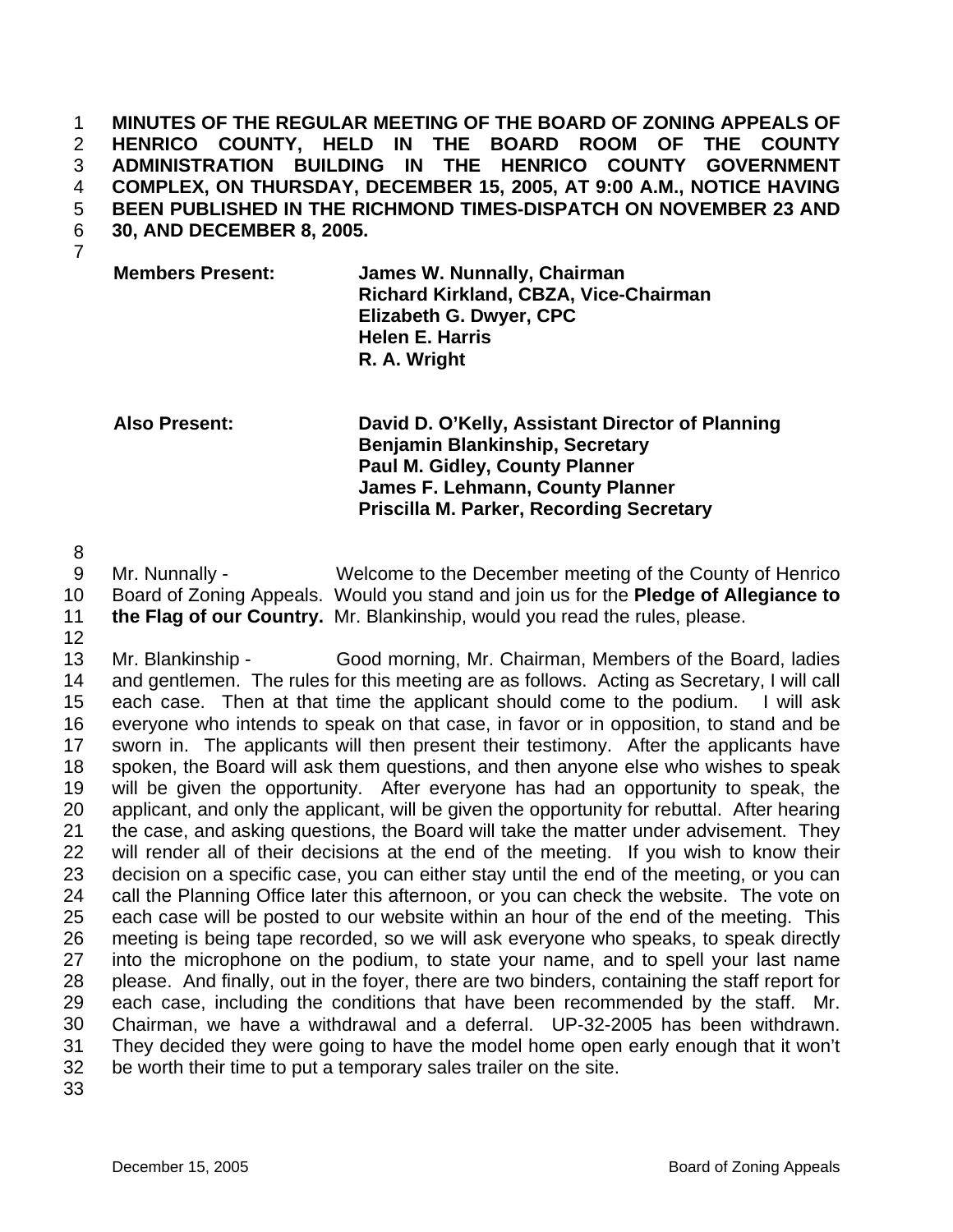Mr. Kirkland - I don't have a UP-32. Mr. Blankinship - That's right, because they withdrew it. Sometimes we get the Agenda reprinted after that; sometimes it's not. The deferral is A-106-2005, Louis and Marie Martinette. They asked to be deferred to the January 26 meeting. Mr. Nunnally - Could I have a motion on that? Mr. Wright - The Music Contract Henry Mr. Wright - The I move we defer it. Mr. Kirkland - Second. Mr. Nunnally - **Motion by Mr. Wright; second by Mr. Kirkland.** All in favor say aye. Opposed? It's carried. Mr. Blankinship - We also have one request for a rehearing. Do you want to take it up first? Mr. Nunnally - All right, let's take it up first. Mr. Blankinship - We have a request for rehearing of A-103-2005, which was an application from Paul and Peggy Christofakis for a variance. It was denied last month. Mr. Nunnally - Has everyone had a chance to look this over? Mr. Wright - I haven't had a chance. Mr. Nunnally - Maybe I spoke too soon. Let's defer it to the end of the meeting. Mr. Kirkland - Yes, I need a few minutes to read it. Mr. Wright - We just got it. **Deferred from Previous Meeting UP- 28-2005 RESOURCE DEVELOPMENT ASSOCIATES** requests a conditional use permit pursuant to Sections 24-52(d) and 24-103 to extract materials from the earth at 1801 Kingsland Road (Parcel 818-676-5915), zoned A-1, Agricultural District (Varina). Mr. Nunnally - Is anyone else here interested in this case? If so, please stand and raise your right hand and be sworn. Mr. Blankinship - Do you swear that the testimony you are about to give is the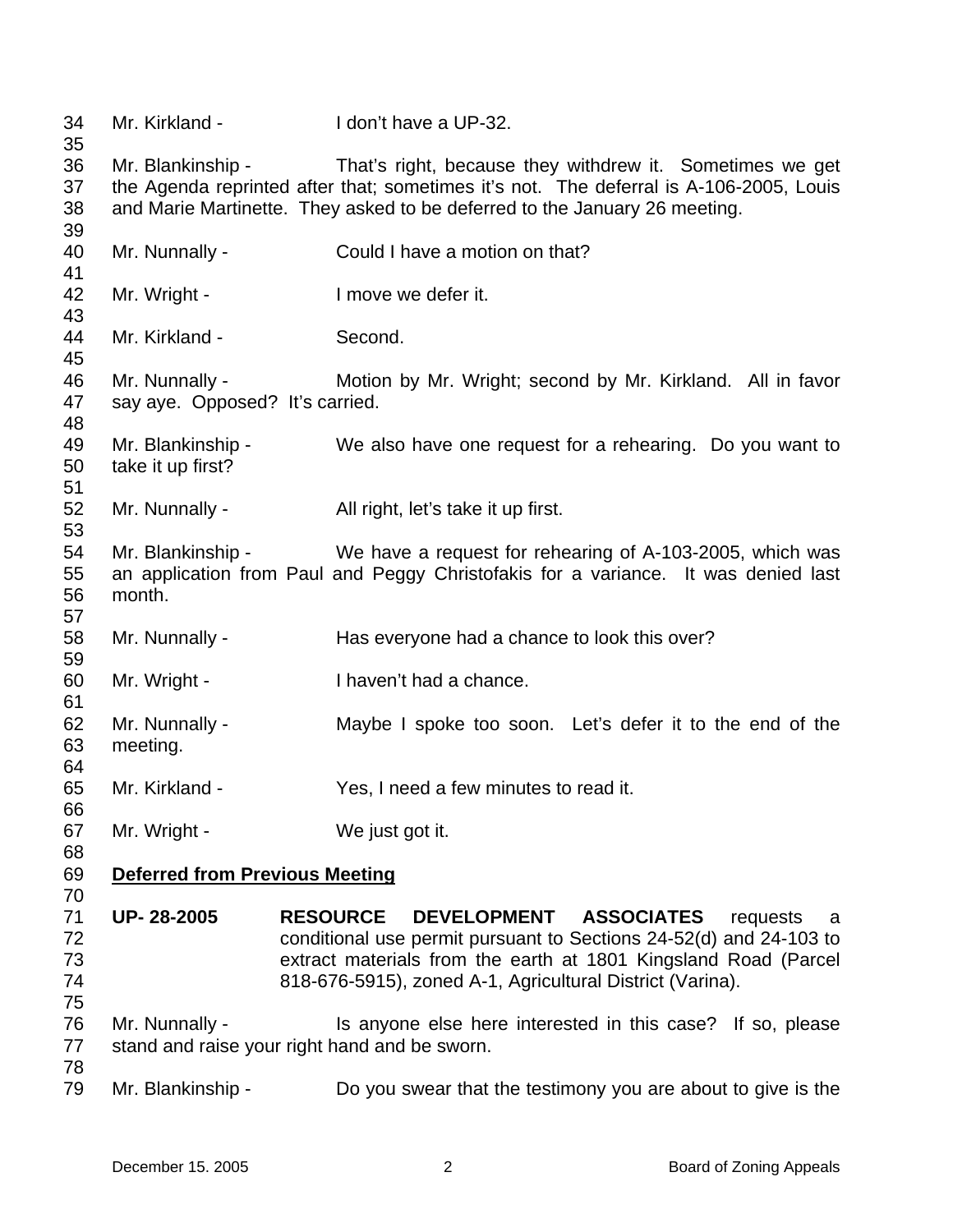80 truth, the whole truth, and nothing but the truth, so help you God?

82 83 84 85 86 87 88 89 Ms. Fisher - The My name is Courtney Fisher; I'm with Engineering Design, and I'm representing the applicants. We are requesting to renew a conditional use permit for mining and extracting materials , as well as doing a bit of debris landfill reclamation back to the area. We were here last month, as you recall. At that time there was some concern that it had not been reviewed quite to the extent necessary because of the change. This has been previously renewed again and again, but this is the first time we have presented that we would like to, rather than reclaim the land directly at zero grade, to actually create some mounding.

90

92

81

- 91
- Ms. Dwyer These would be 40-foot mounds?

93 94 95 96 97 98 99 100 101 Ms. Fisher - Thirty to forty-foot mounds. The staff report noted that there was some concern about restoring the land to stable and useable condition, and I would like to speak to that. A 4-to-1 slope, which is what those side slopes are, most definitely is stable. The erosion and sediment control plan will ensure that it is stable. For a visual example, I'd like to ask you to look at the Board Room floor. I have not measured it, but looking at it, I estimate it to be about a 5-to-1 slope, a little flatter than a 4-to-1, if you can get that visual. Another visual that may be helpful is that you can ride a lawnmower on a 3-to-1 slope. You might feel a little tilt, but you can definitely cut the grass there. On a 4-to-1, you're not going to feel the tilt.

103 104 105 106 107 Ms. Dwyer - The Music extends that the case as presented to us and the conditions are really just for the excavation part of what you're doing. It seems to me if you're going to be adding fill, then you're creating a landfill, which would be under a different Code section altogether, and should be handled differently. Am I correct in that, Mr. Blankinship?

108

115

120

102

109 110 111 112 113 Mr. Blankinship  $\sim$  One of the conditions – it is not uncommon for there to be some off-site fill brought in as part of the reclamation of these sites. A lot of times when they scrape the topsoil, to begin with, there is only an inch or two of topsoil above the gravel.

114 Ms. Dwyer - Right, but this is a forty-foot mound.

116 117 118 Mr. Blankinship - Right, this is an extreme case of that, but we do have a standard condition. I want to say that it's # 25, but I haven't put my hand on it.

119 Mr. Wright -  $\sqrt{1 + 25}$ .

121 122 123 Mr. Blankinship - Ckay, condition # 25 relates to bringing off-site materials to the site to fill with……………

124 125 Ms. Dwyer - **Example 2.1.** 2. ... ... ... without prior approval of the Director of Planning, so that seems to contemplate what you're talking about, where you're just filling to grade….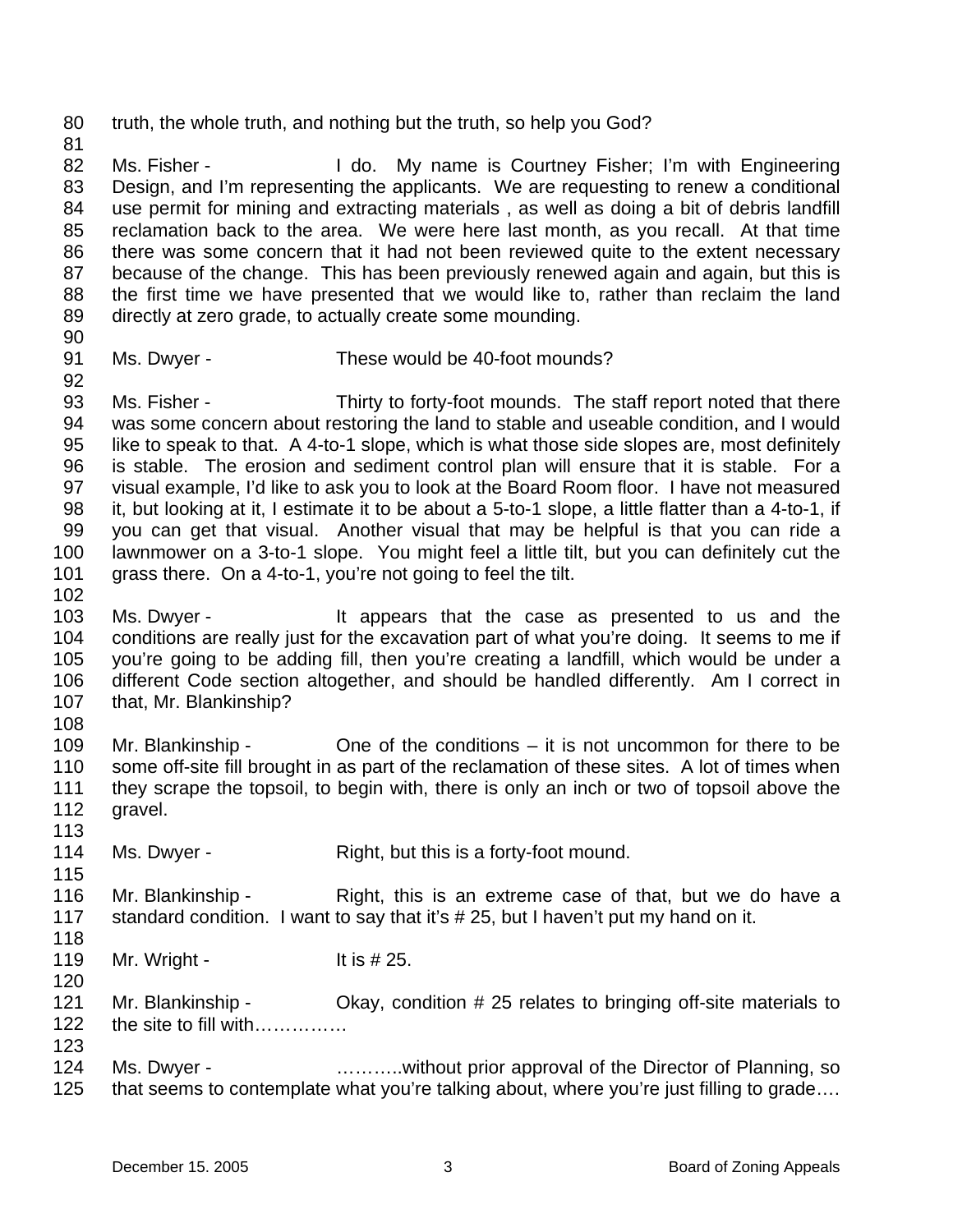127 Mr. Blankinship - Right, which is the more common.

129 130 131 132 133 134 135 Ms. Dwyer - **Example 20** ................to reclaim the land, but this appears to me to be a different sort of animal. It looks to me like we're getting into the landfill; we've crossed over filling the hole, where they have dug out the sand and gravel, and now we're creating a new thing, which is a landfill with forty-foot mounds. That's very different from reclaiming to grade, so I'm not sure where we are. This report quotes Section 24- 52 and 24-103, or should we be looking at this under 24-116, which is the landfill section?

- 136 137 138 139 140 Mr. Wright - How much material will you be bringing in? Our indication is, I was questioning the same thing that Ms. Dwyer was. It says, "The applicant is now proposing to use the site as a construction debris landfill." Is it going to be a real landfill operation? Are you going to be bringing in a lot of material?
- 142 143 144 145 Ms. Fisher - The Music only the a landfill as per my mind, as the only materials to be brought in are inert materials – dirt, concrete, asphalt, brick, and the like. There won't be any biodegradable material brought in to the site.
- 146 147 Mr. Wright - But how much material will be brought in? Is this going to be a very active endeavor?
- 149 150 151 Ms. Fisher - I'll have to defer to the owner on the amount of activity going on in there, but as the site plan accompanying the application shows, we would like the opportunity to be able to bring final contour elevations as shown.
- 152

148

141

126

128

- 153 154 155 156 157 Mr. Wright - It looks to me like # 25, Mr. Blankinship, is really not the type of condition you would use for a landfill, because that means every time they bring a truck in there, they'd have to check it with the Director of Planning. It says no off-site generated materials, and that's what we're talking about, isn't it? So each time a truck would come in, wouldn't it have to check with the Planning Director?
- 158 159 160 161 Mr. Blankinship - It's normally not handled truck-by-truck, but job-by-job. If they have some site where there are 150 cubic yards of material to be brought in, then they get permission to bring that material in.
- 163 164 Ms. Dwyer - Again, that's to reclaim the land, and I assume, to bring it to grade and put the topsoil over it.
- 165

- 166 167 Mr. Blankinship - That's the normal case.
- 168 169 170 Ms. Dwyer - Correct me if I'm wrong, but I don't think the definition of a landfill depends on the type of material. We have another case today, where they're using construction material and not biodegradable things.
- 171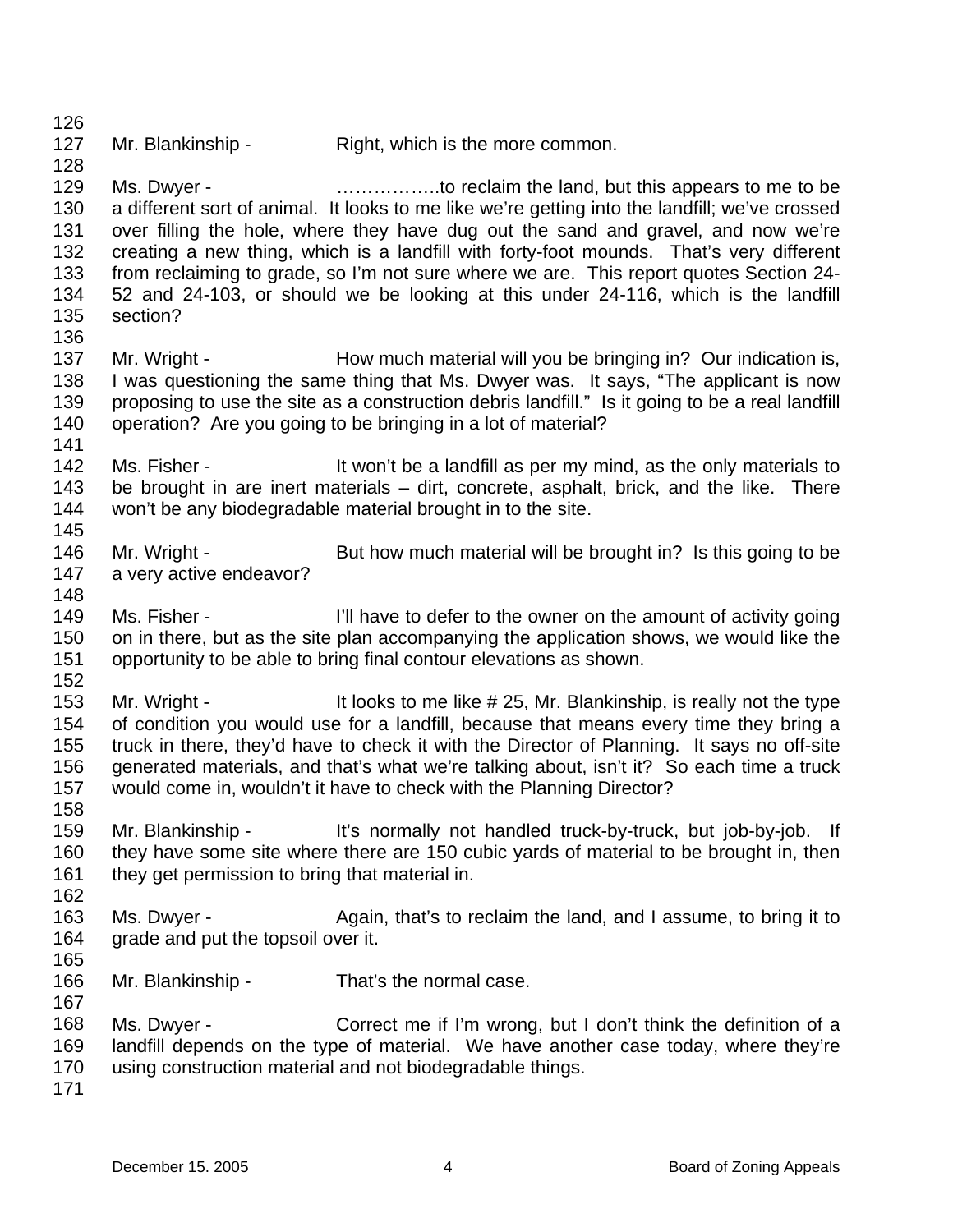- 172 173 Mr. Blankinship - The State license is two different kinds of landfills, sanitary landfills, and construction demolition debris, CDD landfills.
- 174

- 175 176 . Mr. Wright - This would be construction demolition material.
- 177 178 Ms. Dwyer - But for our purposes, it's a landfill, seems to me, under 24-116, so I really need to have that question resolved, before we move on.
- 179 180 181 182 Ms. Fisher -  $\blacksquare$  One thing I'd like to point out is # 25, in fact all of these conditions are suggested staff conditions. This isn't the permit itself; these are well thought out staff conditions, but …………….
- 184 185 186 Ms. Dwyer - …………….but they're conditions for a borrow pit. They're not conditions for a landfill, which is my point.
- 187 188 189 190 191 192 193 Mr. Ragland - My name is Dana Ragland; I'm employed by S. B. Cox, Inc. I'd like to answer the question about whether this is legally a landfill that we're proposing. The State of Virginia Department of Environmental Quality, issues permits for landfills in the State, no matter what county they're in, in which we own three of them. They issue permits for sanitary landfills; CDD landfills, which stands for construction and demolition debris; which have to be lined landfills, which we own three of them. According to DEQ, State of Virginia, when you propose to fill a hole or a piece 194 of property with what they call and define as inert materials, that is not a landfill, and it's not permitted under DEQ as a landfill. It's not considered a landfill because all the materials that are allowed to be dumped are inert, which means it does not rot or pollute the ground water, and therefore does not fall under the definition of any kind of a landfill. The materials that Cox is proposing to backfill this pit with, is all inert material that does not rot and does not pollute. It has very little difference from filling the hole with dirt. It's concrete, asphalt, and bricks, and it's not, at least by DEQ in the State of Virginia, anything that is to be examined as a landfill. 195 196 197 198 199 200 201 202
- 203 204 205 Ms. Dwyer - Did you say the State issues a permit for a CDD landfill? And how is that different from what you are doing? So that you don't need a permit?
- 206 207 208 209 210 211 212 213 214 215 216 217 Mr. Ragland - Construction debris that can rot, that is generated by knocking down buildings, etc. – it has wood, plastic, sheetrock, and other materials that can rot and can potentially pollute. You have paint on the walls, shingles on the roofs, plywood, cardboard, and construction debris can be materials in addition to knocking buildings down, it also includes construction materials used to construct new buildings, which is pallets, cardboard boxes, plastic bags, any kind of wood , shingles. That is called CDD construction material that is not inert. In other words, it can rot and degrade and potentially pollute. That CDD material is considered a landfill; it requires a permit from the State DEQ. It's got to be a lime facility, and the State inspects it every three months. We own three of those facilities; two of them are in Henrico. According to DEQ, there is a separate definition for inert materials which do not rot and do not pollute and are not a hazard. They do not require a permit from the State, and they're not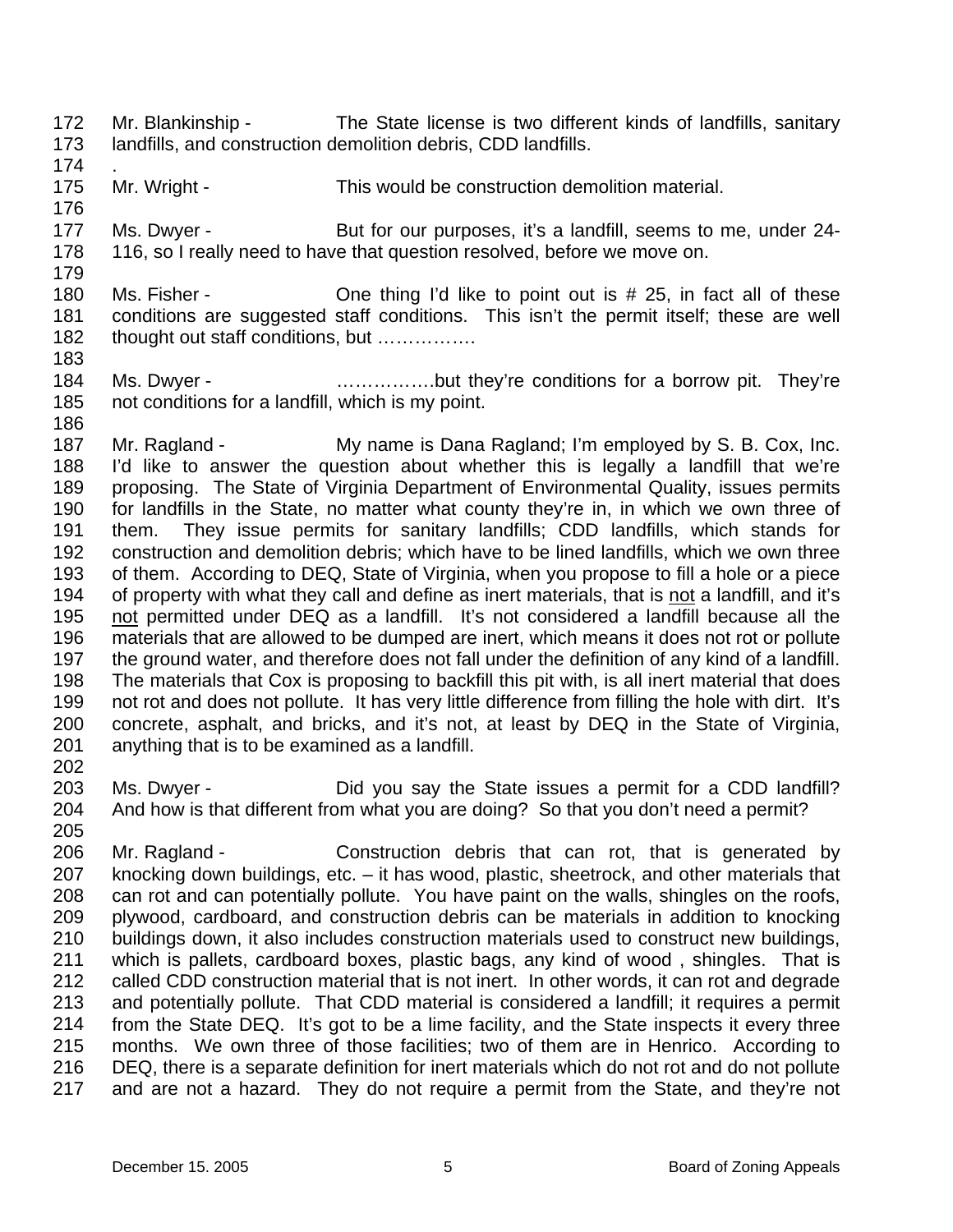218 219 220 221 222 particularly regulated and not recognized, and the inert material we're proposing to backfill this excavation with is specifically defined as inert. That's why we feel like it should not be examined as a landfill. We will not place lumber, sheetrock, and degradable construction items in this landfill. That will be separated and hauled to our CDD landfills.

224 225 226 Ms. Dwyer - Mr. Blankinship, the County would only consider this to be a landfill if it's required to get a landfill permit from the State, is that our definition? Is that the definition staff uses?

227

223

228 229 230 231 Mr. Blankinship - I've never been asked that question, and I'd want to give that some more thought and probably confer with others. Are you going to be doing the filling within the next two years, do you anticipate?

- 232 233 234 235 236 237 238 Mr. Ragland - I would anticipate possibly some filling within two years, but I would imagine that the time span to finish excavating the dirt out of the pit and begin filling, some will be done within two years, but the majority of it would be beyond two years. I'd also like to mention that since inert landfills do not require permits, that there is already similar inert dumping areas being used in Henrico County, and they are not issued landfill permits. This is not new.
- 239 240 241 242 Mr. Blankinship - Where material is being put in the hole as part of reclamation, that has been consistently allowed in the past, provided it is not landfill material. This is certainly the best explanation I've heard yet of the distinction between a CDD landfill and what you're doing here, and I appreciate that very much.
- 243

- 244 245 Mr. Wright - **Don't you think that we need to revisit this, to get these** conditions in the proper perspective?
- 247 248 249 250 251 252 253 254 255 Mr. Blankinship - I think that if the Board wanted to act this morning on the excavation permit, you could do that; they've been operating this as an excavation site for many years, and it sounds to me like they will continue to do so, and we can continue to do some more research into this question about what point do we want them to be permitted separately as a landfill. If there is a need in a year or a year and a half for them to come back for a landfill permit, I think that can be heard differently. I would like to see the Board specifically address the question of the reclamation plan, because I think if you approve a reclamation plan with a 40-foot mound on it, you have authorized the filling.
- 256
- 257 258 259 260 261 262 Ms. Dwyer - That's my concern. This is now a growing area. We have a subdivision that is adjacent to this property now, and I have a concern about the 40-foot mound. I don't have a problem necessarily with filling it with inert materials and reclaiming it to grade; that's what I personally expected this excavation permit to allow. What is it in here that allows the 40-foot mound? I didn't see that in any of the conditions.
- 263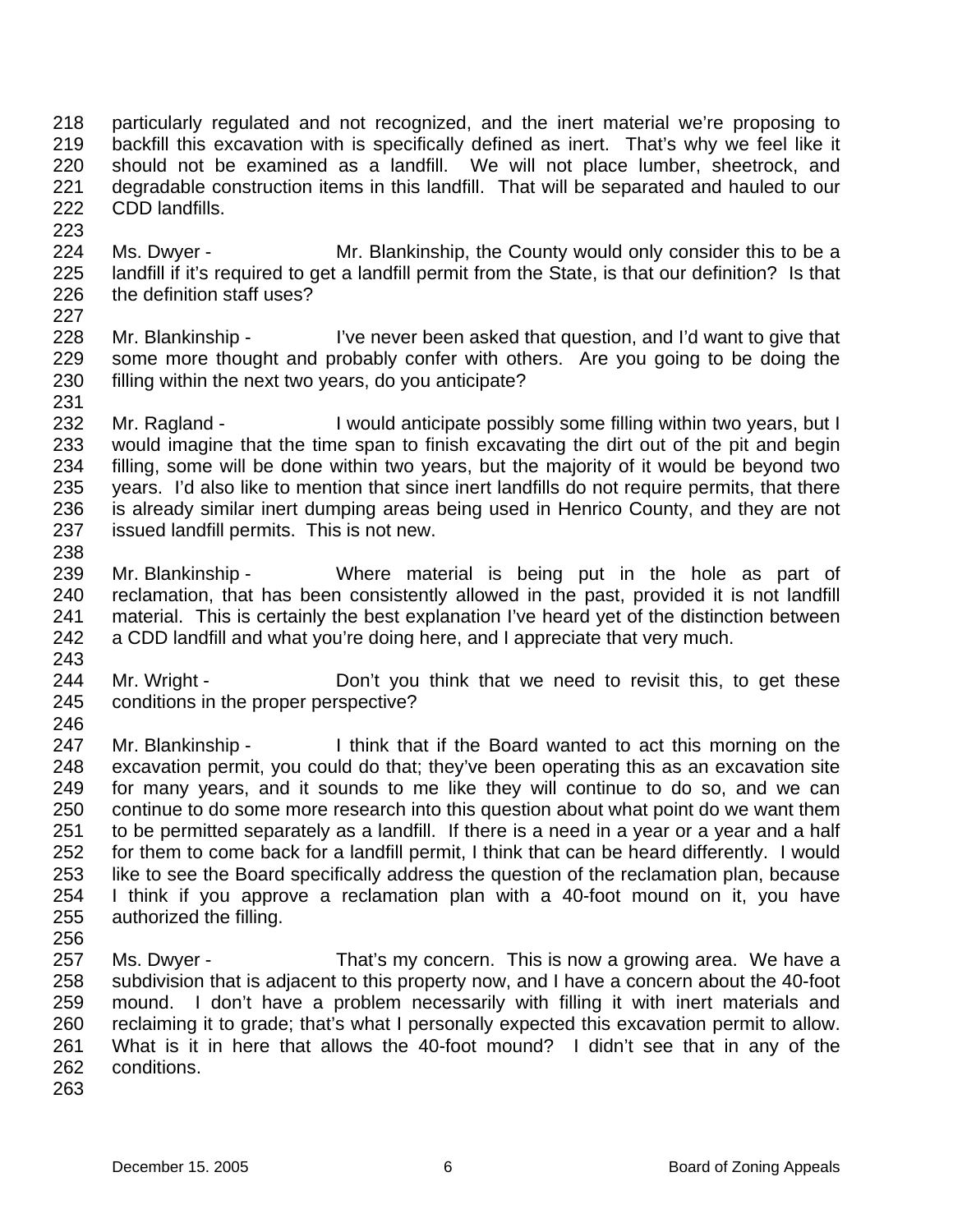264 265 266 267 Mr. Blankinship - The reclamation plan is submitted as a part of their application package. The condition states that the property will be reclaimed consistent with the approved plan.

268 Ms. Dwyer - The I don't have a copy of that plan, I don't think in my packet.

270 Mr. Blankinship - It should be shown on those plans.

272 Ms. Dwyer - The I didn't see a mound.

274 275 Mr. Blankinship - There wouldn't be a section or an elevation drawing, but is there a grading plan there that shows just the contour?

- 277 Ms. Dwyer - **Just for drainage and erosion control.**
- 279 280 Mr. Blankinship - Here, on this one, see where it shows the elevation much higher than the existing elevation that indicates fill.
- 282 283 284 285 286 287 288 Ms. Fisher - If it may be helpful, I have a profile elevation shown; it does not show with respect to the proposed subdivision, Roundabout Estates; that's actually one of EDA's subdivisions, but I have a profile shown here, that shows the mounds with respect to I-295. The slope on this is a bit skewed. In order to have gotten this on an 8  $\frac{1}{2}$  by 11, you'll notice that the horizontal and vertical scale on that is skewed, so it's not that steep a slope as I had brought up to you before. That 4-to-1 slope is not quite as it appears on here, and that's simply because of the scaling.
- 289 290 291 Mr. Nunnally - There's no one else who brings debris into this place except employees of Cox, is that correct? There's no other commercial business coming in?
- 292 293

269

271

273

276

278

281

294

Ms. Fisher - Yes sir.

295 296 297 298 299 300 301 302 303 304 Mr. Ragland - Particularly on inner landfills that are being already operated, similar to what we are requesting, it's typical that our permit states that we can only place inert material in there, and it's typical that we be allowed to haul in and place the material as we do jobs and generate it without having the condition that requires that every time we haul some in, that we contact the County and get permission. That gets to be cumbersome for the County and for us also. Typically, if we are in agreement, that we can be trusted to just place inert material in here, and are not found guilty of doing otherwise, it is typically not necessary to have this comprehensive tracking by both parties every time we try to haul something in.

| 305<br>306 | Mr. Blankinship -<br>permit? | Are you describing on an extraction permit or a landfill      |
|------------|------------------------------|---------------------------------------------------------------|
| 307<br>308 | Mr. Rayland -                | On the placing of the inert waste into the excavated areas of |
| 309        | the property.                |                                                               |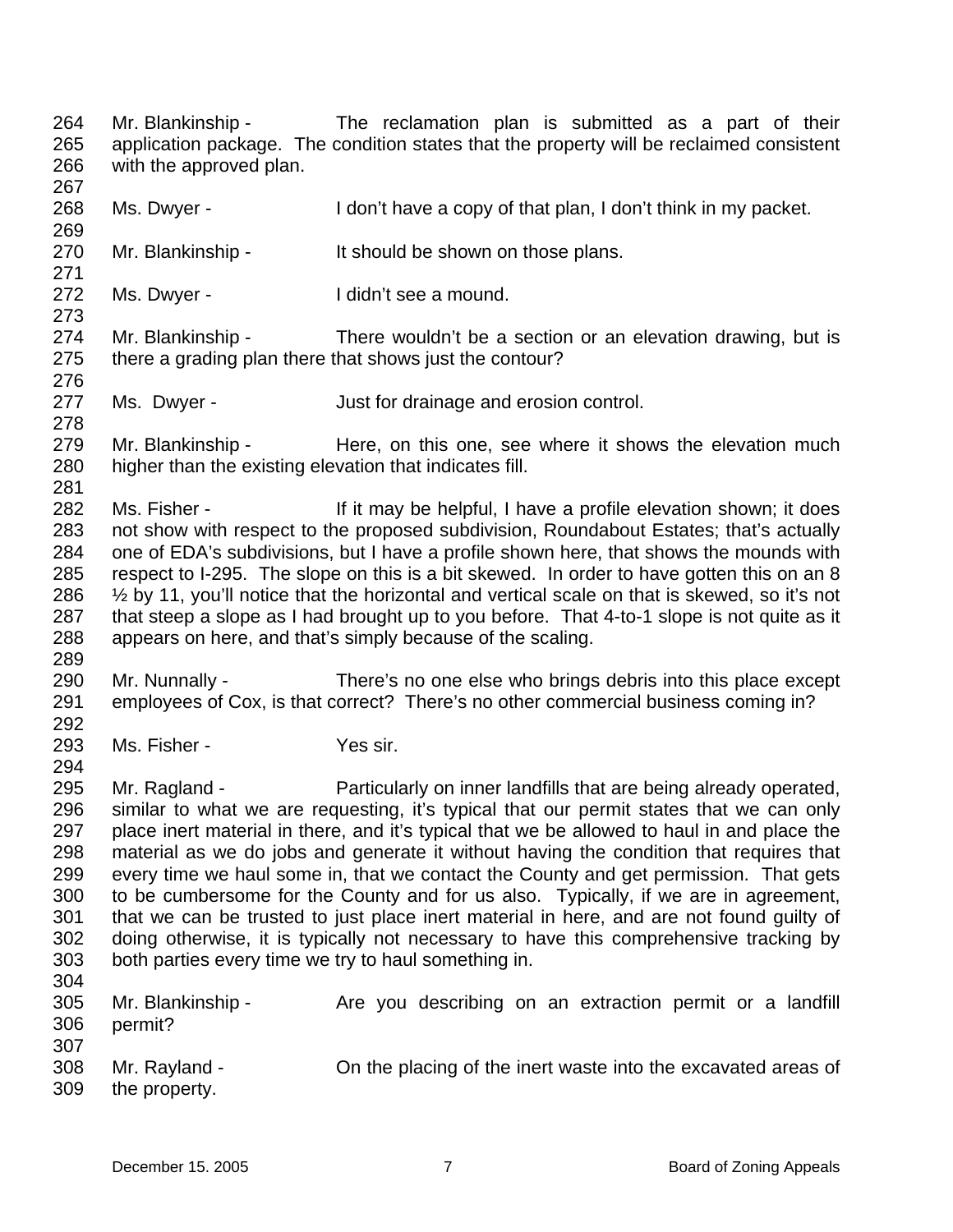310

316

311 312 313 314 315 Mr. Blankinship - Where your use permit is for landfilling, then right, we don't anticipate inspecting every load that comes into the site. Where the use permit is for extraction, and the landfilling is kind of an ancillary use to that, we always have either this condition or one that simply states you cannot bring any off-site material onto the property. On extraction permits, those are your two choices.

317 318 319 320 321 322 323 Ms. Fisher - What I had suggested previously at the last month, for you to consider on that aspect is, I believe they keep monthly reports that you have to log in and out each truck, and they could submit those reports at any request of the Director of Planning, or the Board of Zoning Appeals, for examination, and even turn in, quarterly reports if you so desire, rather than report every job, simply because of the fact that could be very cumbersome, but just to consolidate and present the information on a quarterly basis as per request.

324

325 326 327 328 329 330 331 332 333 334 335 336 337 338 339 340 Ms. Dwyer - I don't think we're suggesting that you have to get approval for every truck that you bring in; I think that was just a question for clarification earlier. For me, I see two issues. One is the existing conditions which don't seem to contemplate the 40-foot berms that would be created. In condition # 2 it says, "……..the land will be restored to a reasonably level ........ condition," and then # 25, which says, "no offsite-………. materials shall be deposited……….," so those would need to be amended to achieve what you want. I guess my thought is that I don't think a 40-foot mound is appropriate in this location, given the encroachment of residential development that's so close. In fact, one of your own plans shows four lots on Kingsland Road that are part of this whole property. So if we already have subdivisions that are contiguous to this, so it seems to me that it would be appropriate to approve this permit if it allows for the excavation and reclamation to the original grade, but not the 40-foot mound. That would be my perspective on it. And I don't have a problem with – if the County prior to now has not monitored inert materials that go in to fill a borrow pit, that's fine to continue that process as it's been going. I don't see any need to impose new regulations.

341

342 343 344 Mr. Blankinship - As far as I know, wherever we allow offsite materials to be brought in, they are required to have the approval of the director of Planning.

345 346 347 348 349 350 351 352 353 354 355 Mr. Ragland - I'd like to speak to what has been submitted. This item # 25, it says, "No offsite-generated materials shall be deposited ………….. without prior written approval." It doesn't say, "can't come from offsite material"; it says that you have to be told about it and approve it, so that # 25 doesn't prohibit it. The other item is, as far as the consideration today of the Board, since the last hearing, the EDA engineers have submitted for the staff's review, grading plans that show the contours of the finished mounds and the rest of the property. On the comments from the staff, it doesn't say that it shouldn't be allowed; it simply says there may be some concern about the slope steepness of the mounds creating unusable property, and we're here this morning, to try to explain that the two mounds, the slopes are 4-to-1 slopes, which are roughly, if you look at the slope, it would look like this. It means you can walk on it, ride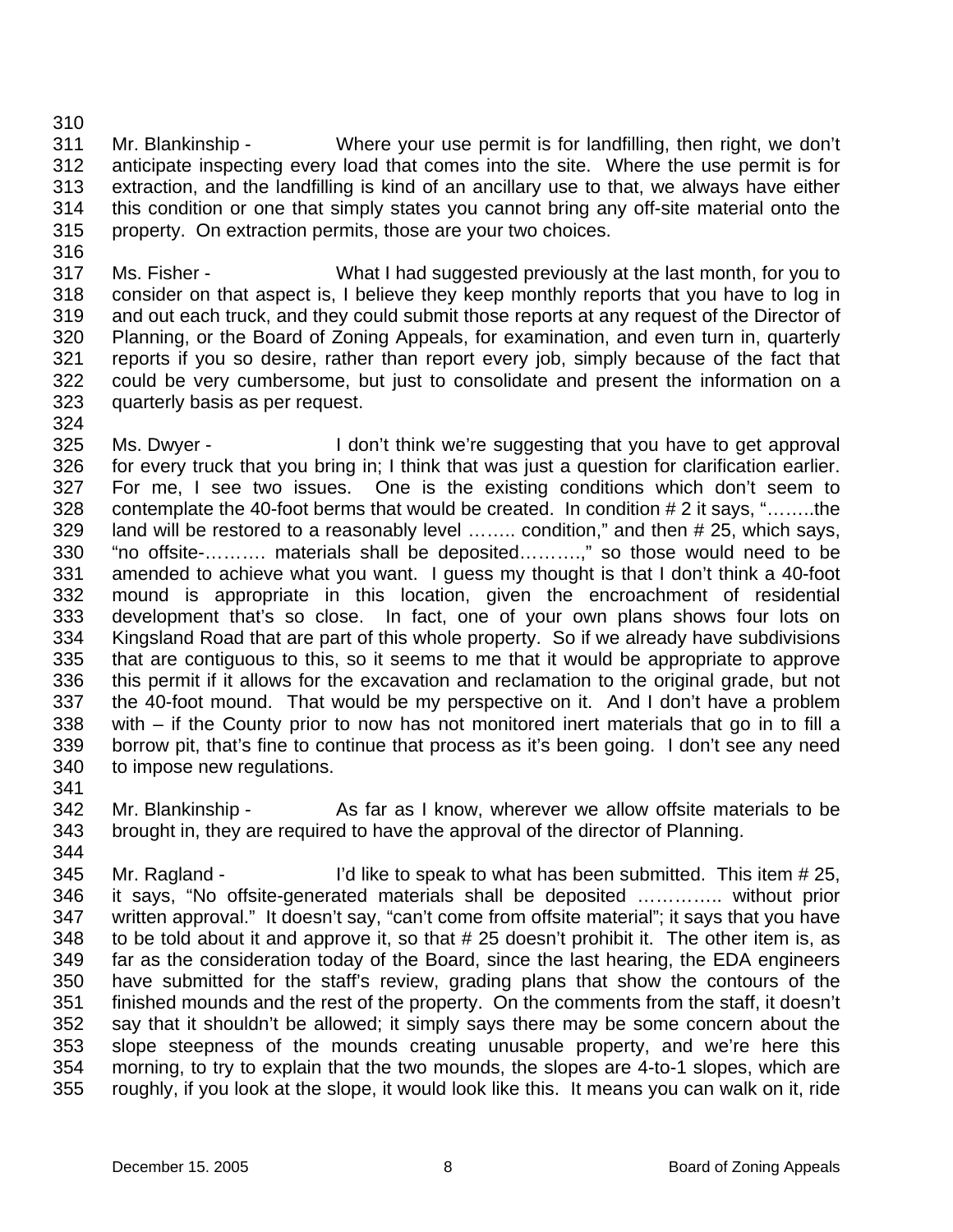356 357 358 359 360 361 362 363 364 on it with a mower, with absolutely no problem, so it should not be a safety hazard, should not, in particular, prohibit future use of the property, as you can have cattle and horses grazing on that for agricultural use. You can grow trees on it; you can do multiple things, so the grade and the mounding have been presented to the staff for your consideration this morning. The slope of the mounds was the staff's concern, and I guess that we're trying to say that it's not straight up and down, and it's not a real steep slope; it's fairly flat. It can be used for planting trees or horses and cattle to graze on, very safely.

365 366 367 Ms. Harris - You said there were two other sites in Henrico County that Cox owns or manages.

368 369 370 Mr. Ragland - We have two CDD landfills that are actual CDD landfills, permitted by the State. One of them is off Laburnum Avenue, on Darbytown Road, and the first one is on Charles City Road, right off Laburnum.

372 373 Ms. Harris - Theed to ask you about those mounds. What feet are we talking about in height for those two?

- 375 Mr. Ragland - Con the landfills?
- 377 Ms. Harris - The Yes.

371

374

376

378

397

399

379 380 381 382 383 384 385 386 387 388 Mr. Ragland - The one on Charles City Road has been filled with debris and has been capped and closed, which means it's been capped with dirt, topsoil, and seeded. It's been closed for three or four years. If you visit the site, and you look at the landfill, the height of that landfill is probably sixty to seventy feet above original ground. That, I believe, has either 3-to-1 slopes or 4-to-1 slopes. The second landfill is on Darbytown Road, right off Laburnum, and that's an active landfill that has not been finished, so it hasn't been capped, but when you visit that and you look at it, the height of the top of the landfill will be about 60 to 70 feet above original ground and will have 3 to-1 slopes, which is steeper than what we're asking for here. These slopes are flatter.

- 389 390 391 Ms. Harris - I did drive down there the last two days. I had quite a tour of that area, and I noticed on one of the maps we have adjacent to this site is a church. Do they know that you propose a 40-foot mound next to them?
- 392 393 394 395 Mr. Ragland - That church is under construction across the road from the landfill?
- 396 Ms. Harris - No, it's on the same side.
- 398 Ms. Dwyer - You're talking about the Kingsland Road Landfill.
- 400 401 Mr. Ragland - I'm sorry; I thought you were still talking about the landfill. The church is there; we've never had any complaints from them. We've left 100-foot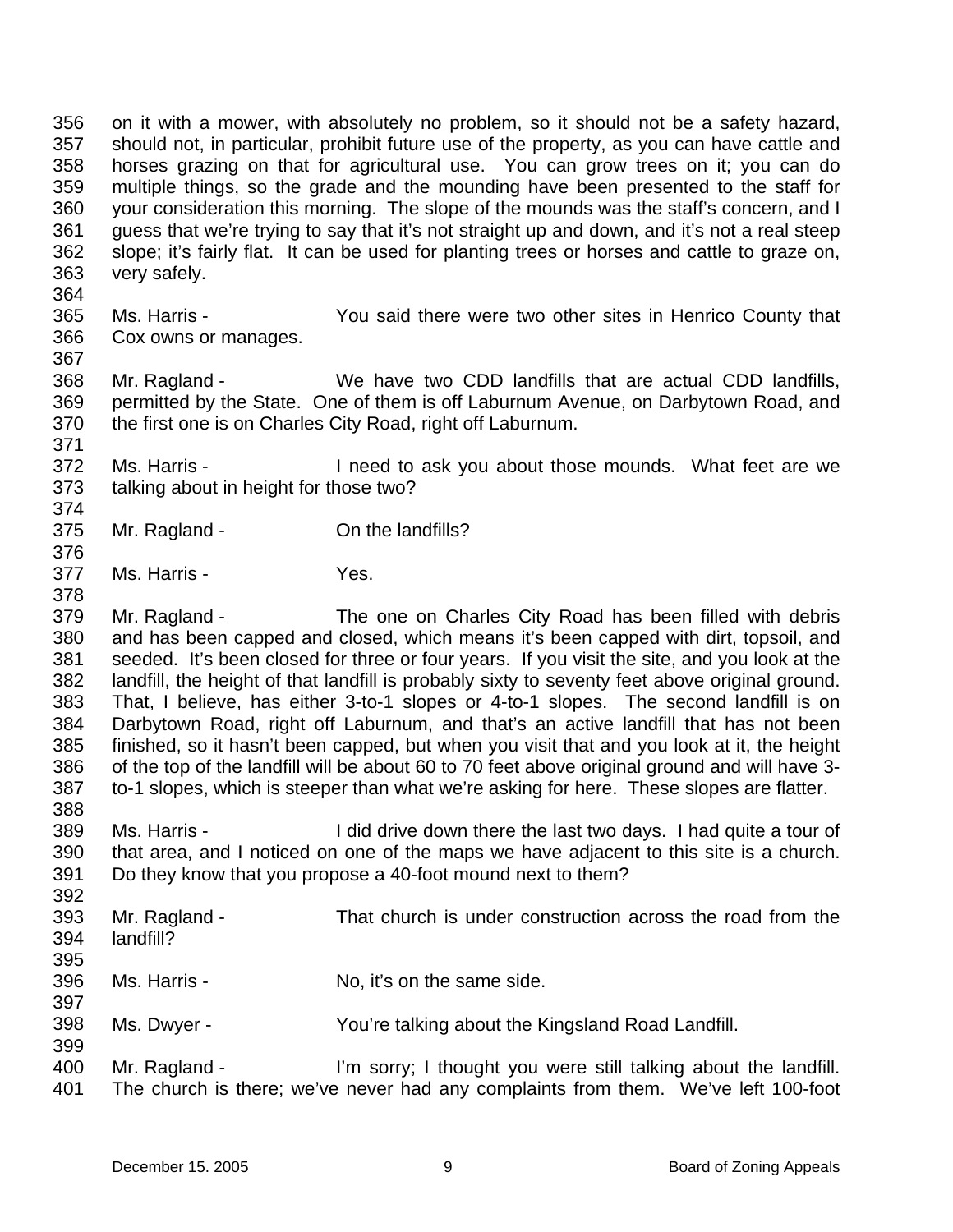402 403 404 405 406 407 408 409 410 411 412 413 414 415 416 417 418 419 420 421 422 423 424 425 426 427 428 429 430 431 432 433 434 435 436 437 438 439 440 441 442 443 444 445 446 447 forested buffer that's permanent, on our property, between our excavation and the church's property. They've never complained about our operation. Ms. Harris - But you've never had a 40-foot mound next door to them before, right? Mr. Ragland - That's true. Ms. Fisher - But they do currently have an 18-to-20 foot soil stockpile right there. Mr. Ragland - Yes, we have a soil stockpile; they've never complained. I guess the diagram that she has submitted for you to look at this morning attempts to show you that with a 100-foot buffer, that it would be very hard, with a sight angle, to see over top of a 100-foot buffer and see the 40-foot mound. That's the diagram she presented so you would understand. A 40-foot mound is not tall enough that a person outside of our property, looking over top of a 100-foot forested buffer, would not be able to see the top of it. If it was 70 or 80 feet tall, you would see it, but 40 feet would be typically below your sight vision because of the 100-foot forested buffer. Most of the forested buffer is more than 40 feet tall; the trees are taller than what the mound is going to be, so a person outside of our property would be hard pressed to see the top of the 40-foot mounds. Most of the trees there are 60 and 70 feet tall. Ms. Harris - Could we see the site map? Mr. Wright - Mr. Blankinship, is it possible to have a separate permit for each of these activities? Mr. Blankinship - I think it would be a good idea, yes. Mr. Wright - In other words, separate these so we could consider. We're getting mixed up, I think, between the excavation and the landfill, and it looks like to me, in view of all these questions, the best idea, it doesn't look like to me that these suggested conditions suit our situation here. We could proceed to consider the excavation permit and defer, even readvertise, a separation for the landfill. Mr. Blankinship - Yes sir, I think that would be advisable. Ms. Harris - The State of the site map, because this little upper righthand corner there, that's the church, right, and I don't believe we notified anyone on Strath Road. There are some homes on Strath Road, I noticed, not too far from the site, that certainly this mound would be visible to. Kingsland Estates, is there any development there at all yet? This map doesn't show it. Ms. Fisher - There's a house that does show up, right adjacent to the boundary of the property. It's a newer house that's been built since the mining permit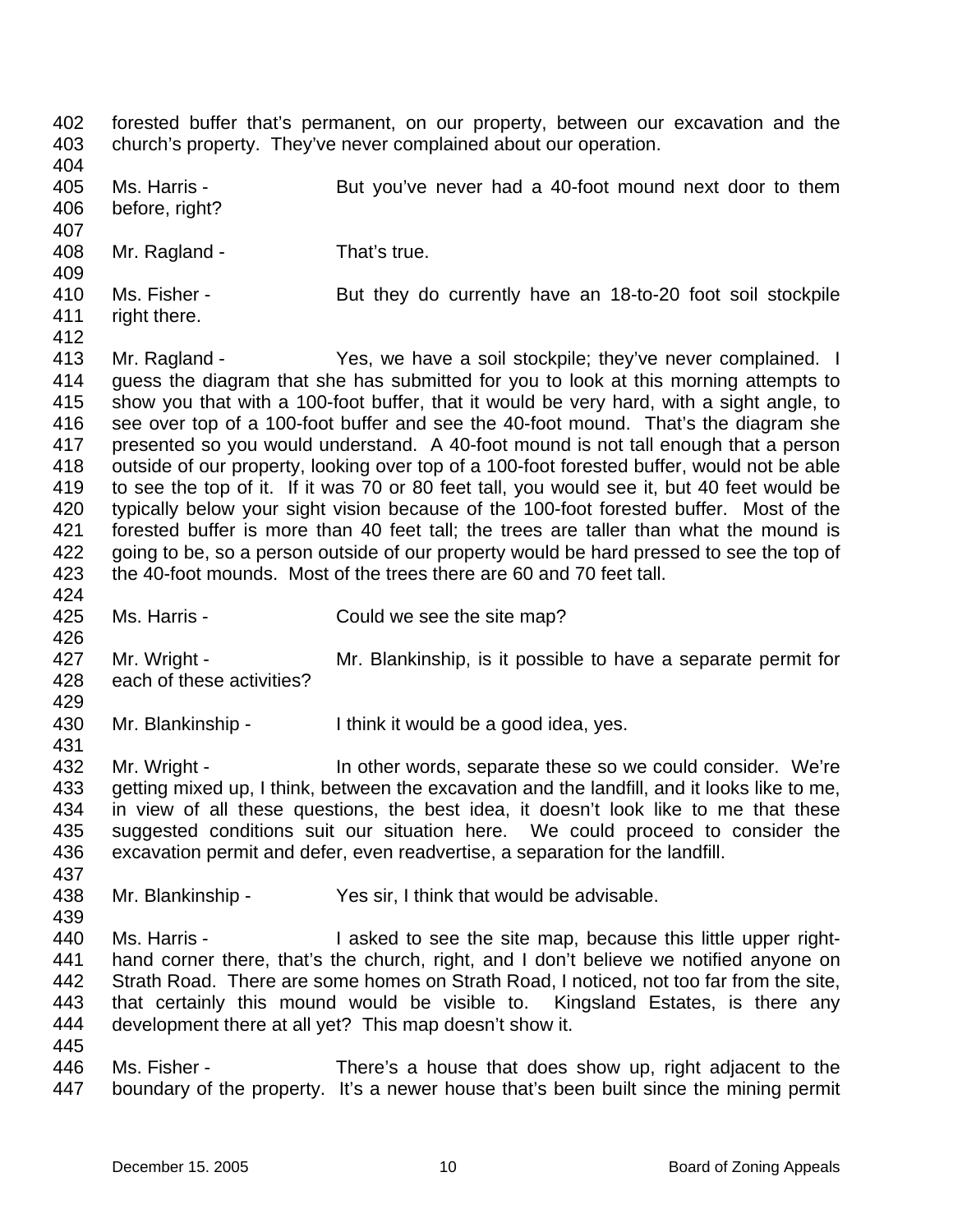448 449 450 451 452 453 454 455 456 457 458 459 460 461 462 463 464 465 466 467 468 469 470 471 472 473 474 475 476 477 478 479 480 481 482 483 484 485 486 487 488 489 490 491 492 493 has been operating. You see where that shows up? Ms. Harris - Yes, I see that. The upper right-hand corner on the site map, where you have this little U-shaped diagram, that is the church, and he was saying that he does not think that it would be that visible to the 40-foot elevation. I just wanted to be sure that we saw this. Mr. Nunnally - Mr. Blankinship, have we ever had any complaints about this operation? Mr. Blankinship - Not that I'm aware of. It hasn't been that active of a site, so it really hasn't drawn any attention that I'm aware of. Ms. Dwyer - So how could we approve the continued excavation without approving the 40-foot mound today? Mr. Wright suggested separating that out some way. Mr. Blankinship - I think you could make it clear in your approval that you expect the reclamation plan to be amended and resubmitted showing whatever you would be comfortable with. You mentioned earlier just raising it up to a consistent height with what's already there. Ms. Dwyer - So because this includes the reclamation plan, we could just simply not approve that part of it. Is that drawing 2 of 4, is that the one we're talking about? Is there anything else? And that didn't have a name; that still says "erosion control plan"; it didn't have a separate designation as a reclamation plan or a fill plan or anything like that. The reason I'm asking is because, is there something else we should – will that be sufficient to accomplish our purpose, to simply say we're not including ……….? Mr. Blankinship - They need to have a reclamation plan, rather than just saying you would not include it, that you require that it be revised and resubmitted and give them, or us, some guidance as to what you want to see there instead of a 40-foot mound. Mr. Nunnally - We can do that when we vote on it today then? Mr. Blankinship - Yes sir. Ms. Fisher - Would that be a revised plan submitted back, to come before the BZA, or is that something that staff would approve according to instructions given by the BZA? Mr. Blankinship - You could do it either way. Ms. Fisher - Would it be possible to get advice, if we get this approved,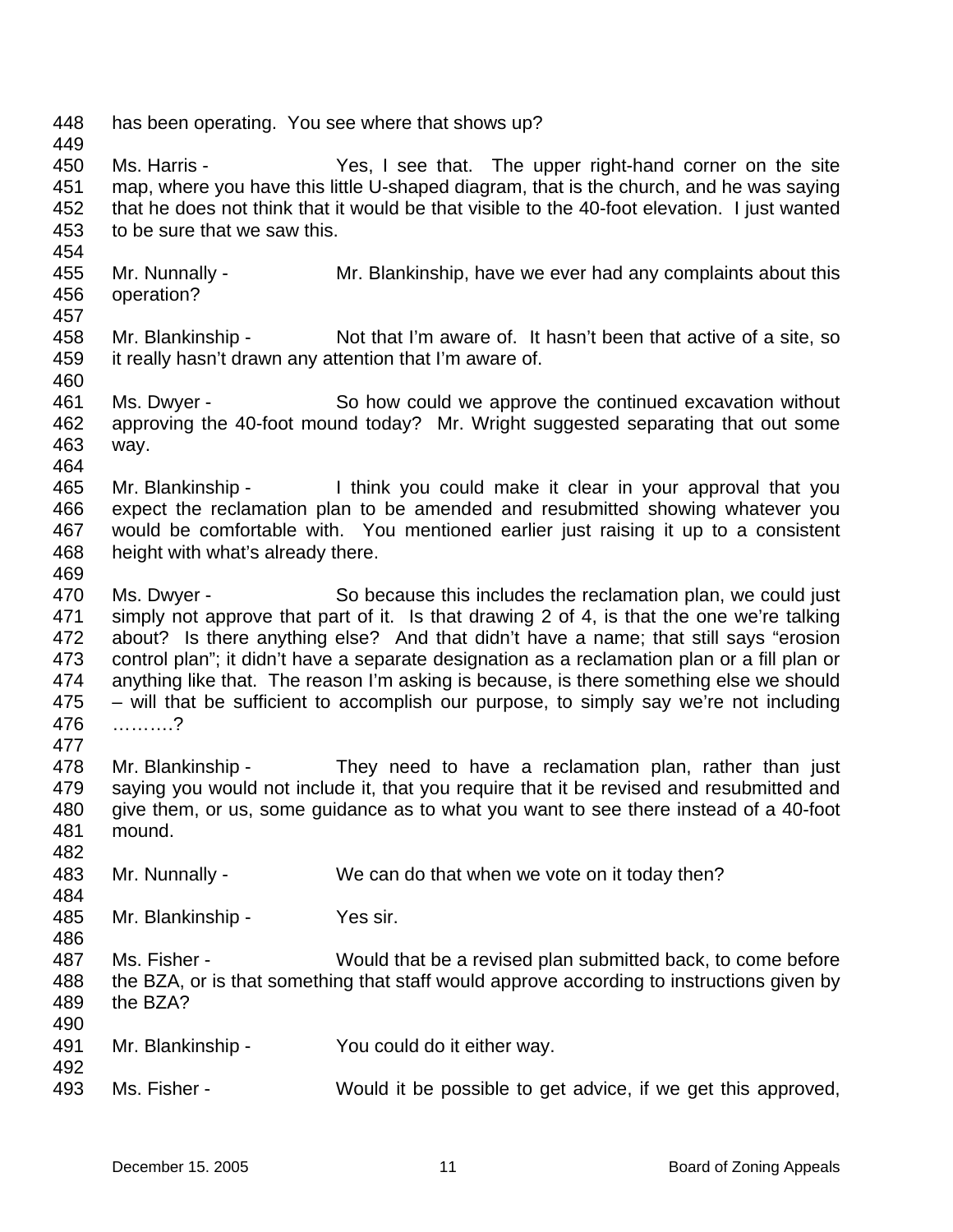494 495 496 497 498 499 500 501 502 503 504 505 506 507 508 509 510 511 512 just to reclaim to a flat grade, would it be possible to get advice from either staff or members of the BZA on their preferences? I'm understanding, feeling that the mounds are somewhat of a uncomfortable situation on something that would be more preferential? And simply because I understand my client's need to – there is so much construction going on in the County, you need fills here, you need cuts here, and when there's excess, it is helpful to find a necessary approved site to bring materials. I've worked for a local government actually, and one of my problem children was when VDOT would say to a landowner, "hey, we've got some free dirt – do you want to take it?" And here I am, I've got an erosion sediment control problem, unpermitted activity. I live in the adjacent County of Hanover, and I got my County newsletter last night, and Public Works actually had an article in there by the Director of Public Works, Becky Draper, speaking to that issue. It said, "Beware of free dirt; it can get you in trouble," so if you would have some suggestions on how you would like us to better present this type of situation when there is a need, rather than, I guess our other option would be to take it to a regular landfill, which in my mind is, somewhat taking up space and not as good an idea, because that has more potential environmental complications than would this inert material being filled. What I'm asking for are suggestions on where to take additional earth and dirt and this material that we have proposed for this site.

- 513 514 Mr. Nunnally - Can you put that in whatever decision we make today, Mr. Blankinship?
- 516 517 518 519 Mr. Blankinship - I think I got a little lost toward the end there. Are you asking for guidance on how to revise this plan, or suggestions on where to take material when there's extra material?
- 520 521 Ms. Fisher - I guess if you don't feel it's appropriate to mound at the end ……………
- 522 523

515

529

531

- 524 525 Mr. Wright - The University of the mounding this wouldn't work, is that your point?
- 526 527 528 Ms. Fisher - We can certainly use, and we don't wish to be denied completely, certainly. We'll accept graciously, if you will allow the operation to, after mining is complete, reclaim to a flat grade.
- 530 Mr. Wright - I think that's the concern I have, the mound.
- 532 533 Ms. Dwyer - The If it's reclaimed to grade, can it be used for residential development, or is the land unusable after that? For that purpose.
- 535 536 537 538 539 Mr. Ragland - The plan shows four lots with four houses at the front of the property. The land behind the lots would have two mounds with gentle slopes; they would be top soiled and seeded. They would look like grass mounds; they would be areas that kids could run around and play on. The area could either be seeded or could be allowed to grow up as woods and be used as woods for what our woods are used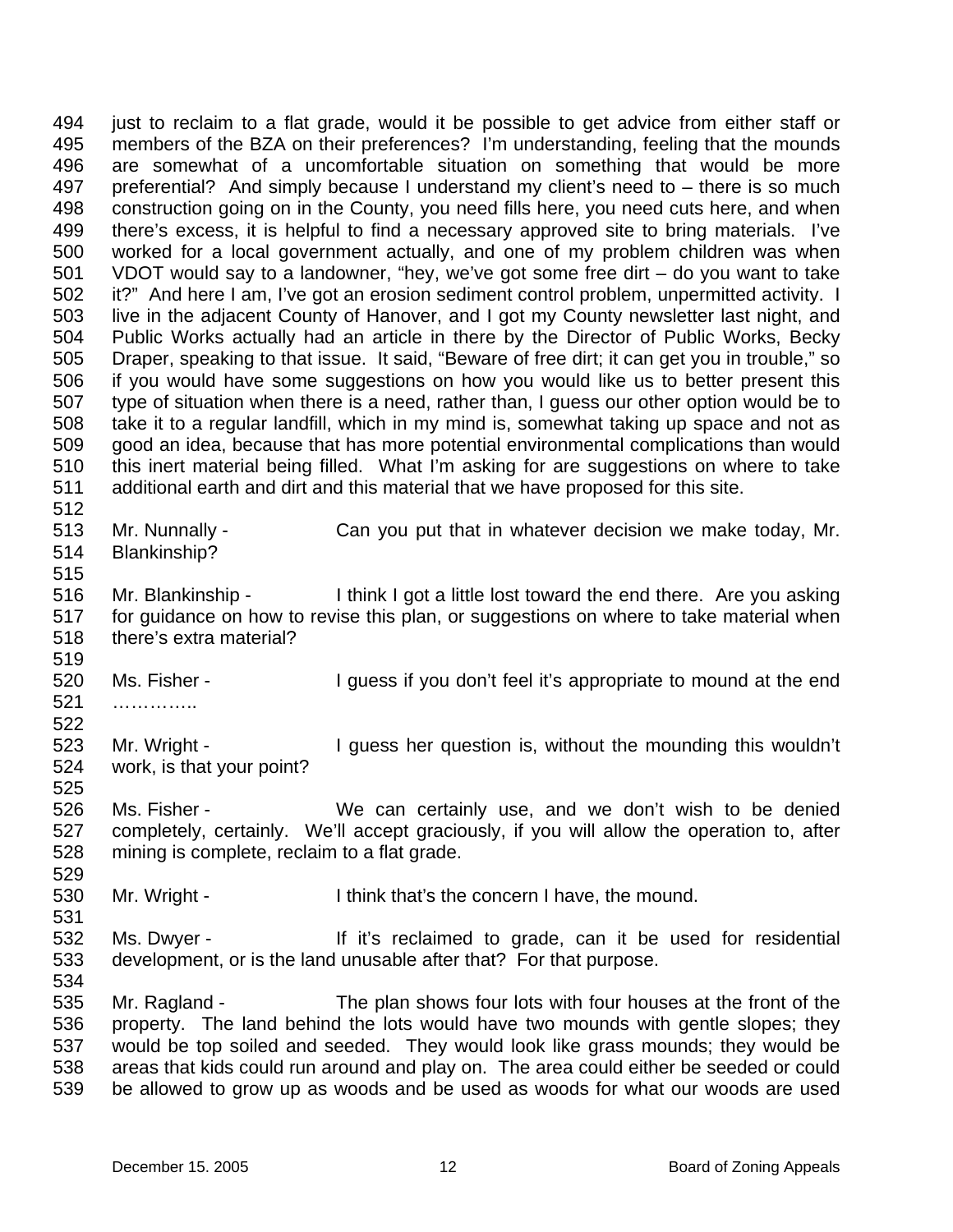540 541 542 543 544 545 546 547 548 549 550 551 552 553 554 555 556 557 558 559 560 561 562 563 564 565 566 567 568 569 570 571 572 573 574 575 576 577 578 579 580 581 582 583 584 for. They could be seeded and used for grass areas, just open areas. As far as could you come on those two mounds and build a house, ………………… Ms. Dwyer - No, I mean if it were flat, not mounded, would it be suitable for residential development? Mr. Ragland - To build houses on? It would require a special engineering of the foundation of the house. Ms. Dwyer - But it could be, potentially. Ms. Fisher - You would probably have to hook up to sanitary sewer or at least get in an engineer's system, as you've got disturbed soil, so conventional probably wouldn't work. Mr. Ragland - Che other condition in here that we want to change is so that if we wanted to, we could operate on Saturday – is that negotiable, or is that out of the question? Mr. Blankinship - That's condition #9. Mr. Ragland - We'd like to rewrite that so that we could operate on Saturdays the same hours as the rest of the week. Right now it's written that it's prohibited. That's one change that we would like to make while you're making changes, if possible. Mr. Nunnally - Any other questions from the Board or staff? Does anyone else have any questions? That concludes the case. Thank you for coming. UP-28- 2005. Ms. Harris - I move that we approve, excluding the mound, the forty-foot mound, in the reclamation plan. Mr. Kirkland - And to bring it back to the existing grade. Do we have to give some sort of grade, Mr. Blankinship? Mr. Blankinship - Usually they just put six inches of topsoil over wherever they finish digging. I think you're saying, bring it back up as if they had never removed any material. Mr. Wright - They're going to do that anyhow, when they put the junk in there, aren't they? Mr. Blankinship - That's the question.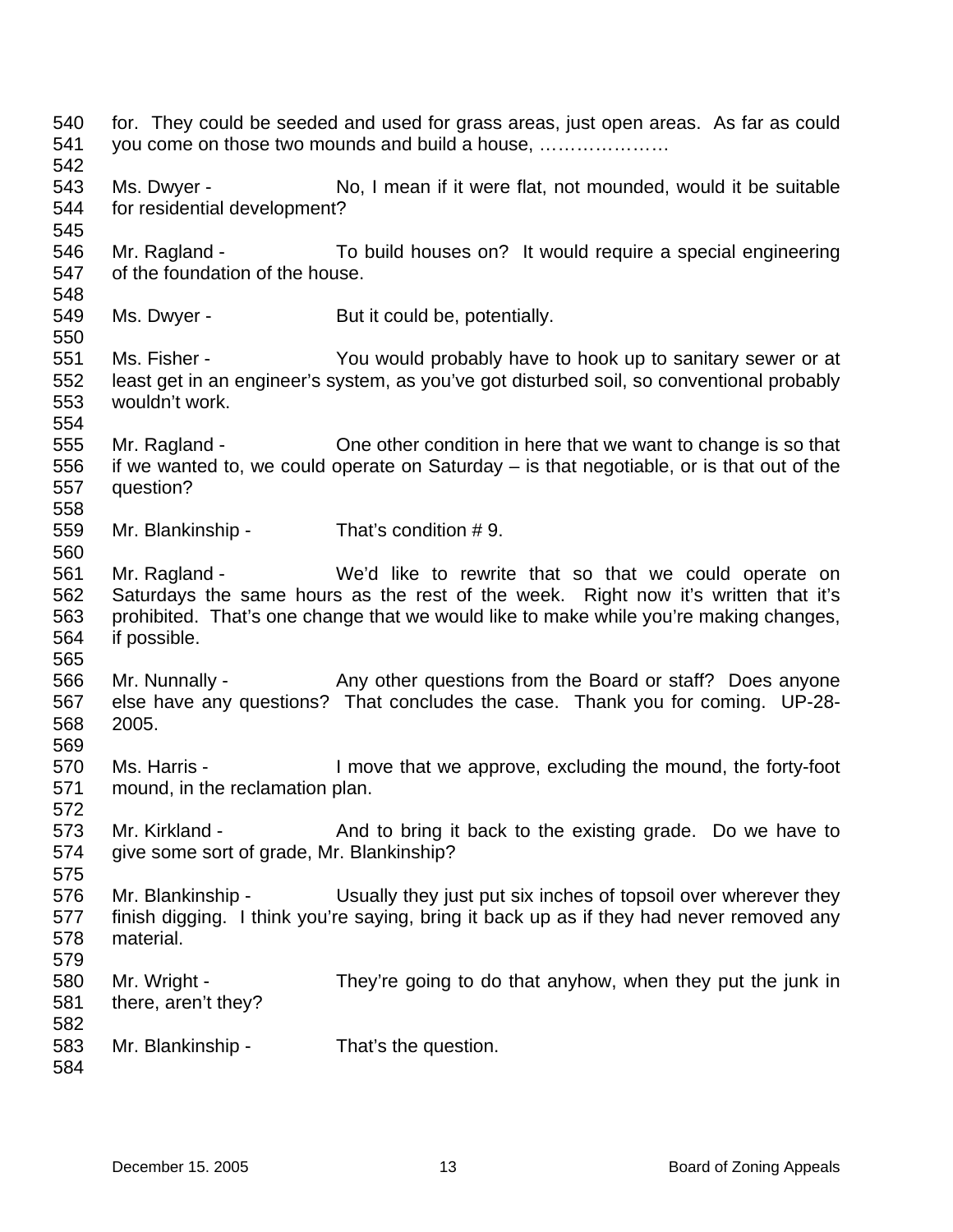585 586 587 588 589 590 591 592 593 594 595 596 597 598 599 600 601 602 603 604 605 606 607 608 609 610 611 612 613 614 615 616 617 618 619 620 621 622 623 624 625 626 627 628 629 630 Ms. Dwyer - Condition 2 says that it's to be restored to a reasonably level condition. So just leave it as is. Do they have to come back to us with a new reclamation plan, or ……………… Mr. Blankinship - That's up to you. Mr. Kirkland - Think they should. Ms. Dwyer - Crean the staff do that? Mr. Kirkland - Think we need to know about this for future use, in case we have another case like this. Ms. Dwyer - I think maybe if we just say it has to be filled to grade, I think we've made that decision, and they just have to amend their plan. Mr. Blankinship - I can certainly bring it back to you as an information item. If they come back and want to go to the 40 feet, they're going to have to come back to us again to revise their reclamation plan? At that point, I think, based on this morning's discussion, I would tell them to submit an application for a landfill. Mr. Wright - What about Saturdays? Ms. Harris - The reason we have, neighbors don't say too much, and I do know some of the neighbors. In fact, one of the neighbors, who was not contacted on Strath Road, his son was killed by a truck from this landfill, so they talked to me about this over the years, but I contend that the reason we don't have too many complaints is because the neighbors have accepted the site pretty much as is. If we do a lot of changing, with the church being there, having different activities, certainly on Sunday, but maybe even some on Saturday, in fact the child was killed on a Saturday, I just feel that we need to leave it as is. Mr. Wright -  $\blacksquare$  How about # 25? No off-site – you say that has to be in this type of permit? Mr. Blankinship - It doesn't have to be  $-$  it always is. You have always attached either a condition saying "no off-site fill" or you have said "any off-site fill has to be approved, case by case, by the Director of Planning." It's your condition. You can change it to whatever you think is appropriate. Mr. Wright - Why couldn't you have the same condition that you've got in # 21 in the case UP-29, "landfill," without the Commonwealth of Virginia thing in, because they're not involved in that, "the matter to be deposited shall not include any hazardous materials as defined by the Virginia Hazardous Waste Management Regulations." You could add other language in there, "limited to non-perishable materials, such as stone, brick" – that part of it I don't have any problem with. Can we do something to temper it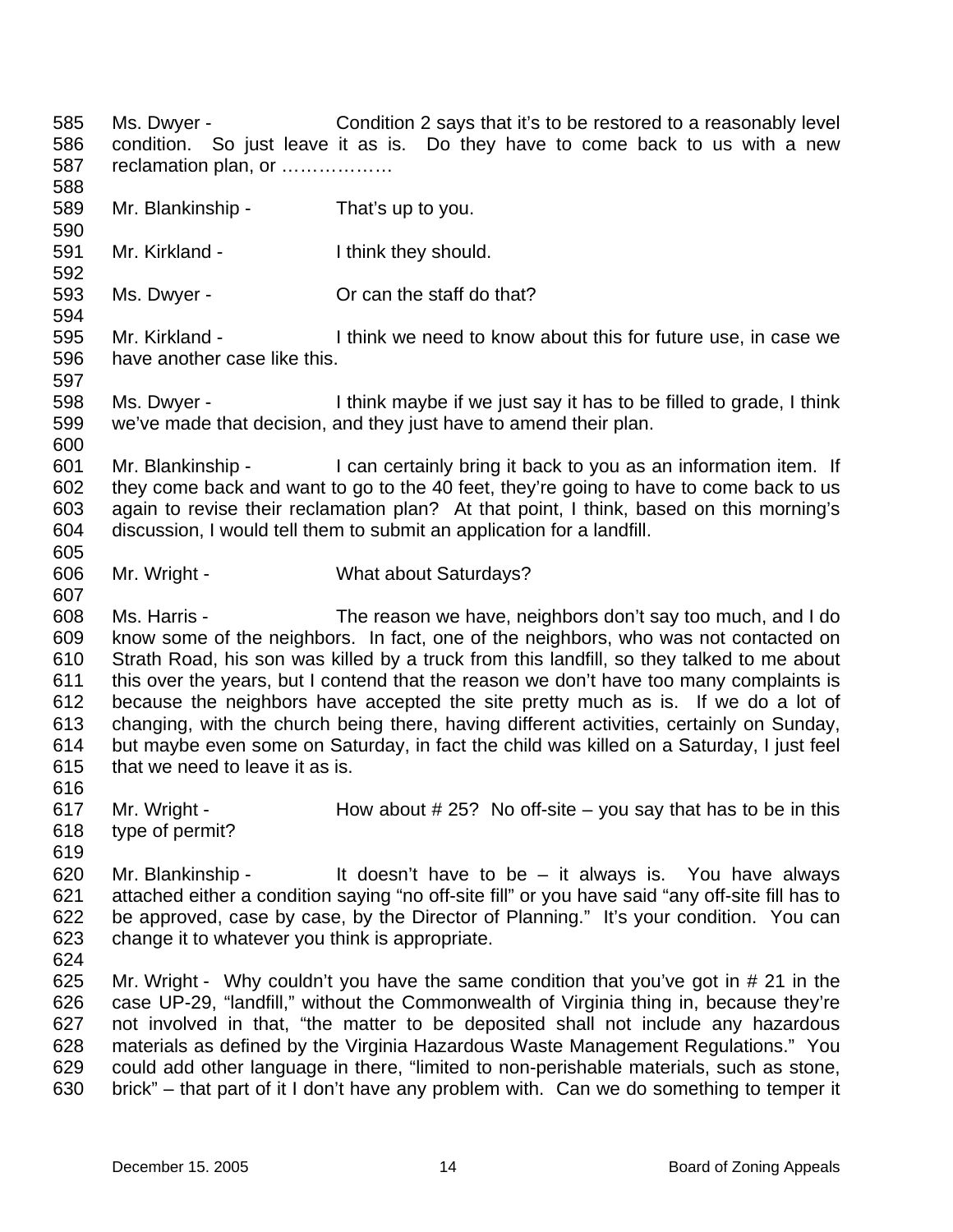631 632 633 634 so they have to file a written report or something, every so often for you to check? It looks like to me it would just take up more of your time. I don't know how to interpret that. It looks like to me that every truckful will have to be approved by you.

635 636 637 638 639 Mr. Blankinship - All we get is a letter on the other cases. We typically get a letter saying 'we have been contracted to remove 2,000 cubic yards of material from this site, and this is what the material consists of, and we'll be bringing it in over these days, and we estimate it will be this many truckloads.' We write them back a letter saying, "you're approved to deposit those materials and no other.'

641 642 643 Mr. Wright - Is that the way this is going to be, or is it an ongoing thing, that they go get a truckload from this site one day, and a truckload from that site another day.

645 646 647 Mr. Blankinship - That's the question  $-$  is that what you want? Do you want to approve that. Do you want to give them permission to do that, because at some point, they are crossing over into being a landfill.

649 650 Mr. Kirkland - This is one company, running one landfill. This is not people coming from outside. It's only S. B. Cox, right?

652 Mr. Blankinship - Yes, they are restricted to that.

654 655 656 657 Mr. Kirkland - Chly S. B. Cox, bringing their materials, wherever they get them, and so the letter would fit the bill in that situation, because there are no outsiders. They are grouped, and they know exactly what they are doing.

658 659 660 Mr. Blankinship - But if you want to just state, any material that is brought by S. B. Cox that is only these materials, is fine, if it's fine with you.

661 662 Ms. Dwyer - That's what we say, isn't it.

663 664 Mr. Blankinship - What it says now is that it has to be approved ............

665 666 667 668 669 670 Mr. Wright - Prior to the time they take it over. I didn't get a good feel for how the operation is. If they're going to do a major job, and they're going to go and demolish this area or something, and you could give them one approval, that's fine, but I got the sense that they may be going to do something from this little job, and this little job, which wouldn't lend itself to that sort of thing.

- 671 672 Mr. Blankinship - I agree – if they were doing that kind of work, this would be cumbersome.
- 673 674 675 676 Mr. Wright - As long as you restrict what goes in there, and if you want, you could add that they would file a report every so often of what went in there ……….

640

644

648

651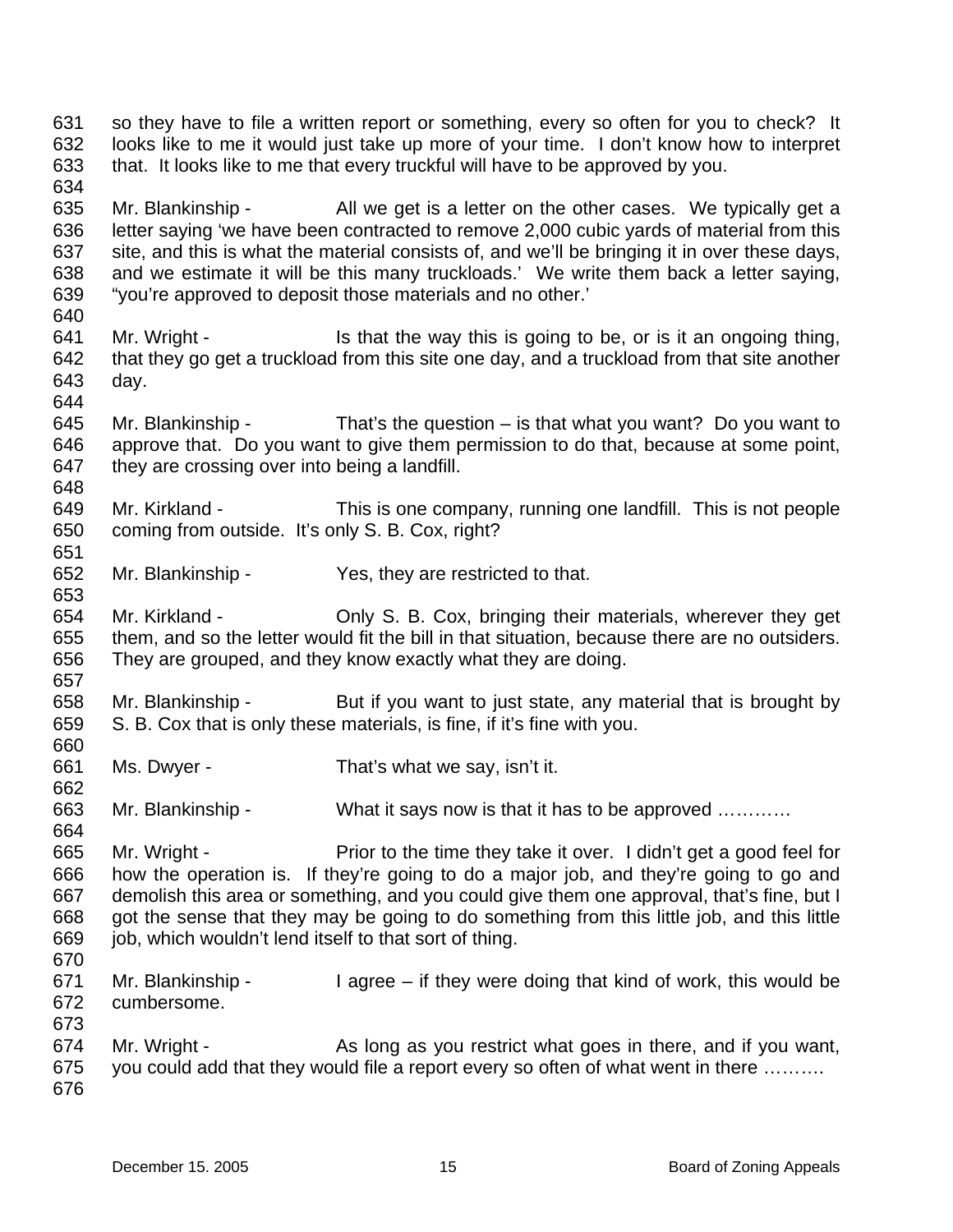| 677<br>678                      | Mr. Blankinship -                                            | If you'd prefer, we can certainly do that.                                                                                                                                                                                                                                                                                                         |
|---------------------------------|--------------------------------------------------------------|----------------------------------------------------------------------------------------------------------------------------------------------------------------------------------------------------------------------------------------------------------------------------------------------------------------------------------------------------|
| 679<br>680                      | Ms. Dwyer -                                                  | Is that instead of getting written approval?                                                                                                                                                                                                                                                                                                       |
| 681<br>682                      | Mr. Wright -                                                 | I'm looking at #25.                                                                                                                                                                                                                                                                                                                                |
| 683<br>684                      | Ms. Dwyer -                                                  | They didn't seem to have a problem with #25.                                                                                                                                                                                                                                                                                                       |
| 685<br>686<br>687               | Mr. Wright -<br>approval for whatever they were going to do. | Yes he did. He talked about having to get a prior written                                                                                                                                                                                                                                                                                          |
| 688<br>689<br>690               | Ms. Harris -                                                 | Remember # 21 is what became an issue, because the<br>words, "within the Commonwealth of Virginia"                                                                                                                                                                                                                                                 |
| 691<br>692                      | Mr. Wright -                                                 | Wait a minute $-$ you're looking at the wrong one.                                                                                                                                                                                                                                                                                                 |
| 693<br>694                      | Ms. Harris -                                                 | # 21 on                                                                                                                                                                                                                                                                                                                                            |
| 695<br>696                      | Mr. Wright -                                                 | But you're on the wrong case.                                                                                                                                                                                                                                                                                                                      |
| 697<br>698                      | Mr. Blankinship -                                            | You're on Up-29. We came back to that as an example.                                                                                                                                                                                                                                                                                               |
| 699<br>700                      | Ms. Harris -                                                 | I thought you wanted to switch $# 21$ to $# 25$ .                                                                                                                                                                                                                                                                                                  |
| 701<br>702<br>703               | Mr. Wright -                                                 | But this doesn't apply to this particular thing. I was just using<br>- we didn't have that in that UP, and that's a landfill, isn't it?                                                                                                                                                                                                            |
| 704<br>705                      | Mr. Blankinship -                                            | Right, that was approved as a landfill.                                                                                                                                                                                                                                                                                                            |
| 706<br>707                      | Mr. Wright -                                                 | But we didn't have any offsite stuff in that one.                                                                                                                                                                                                                                                                                                  |
| 708<br>709<br>710               | Mr. Blankinship -<br>material.                               | $Right$ – the only purpose of a landfill is to carry offsite                                                                                                                                                                                                                                                                                       |
| 711<br>712<br>713<br>714<br>715 | Mr. Kirkland -                                               | How about if we put on there, Mr. Blankinship, "The operator<br>shall submit a request stating the origin, nature and quantity of material to be deposited<br>each quarter, and certifying that no hazard, contaminated, or put the quarter afterwards,<br>every three months send you a letter of what they've done in the previous three months. |
| 716<br>717                      | Ms. Dwyer -                                                  | That's after the fact.                                                                                                                                                                                                                                                                                                                             |
| 718<br>719<br>720<br>721        | Mr. Kirkland -<br>stop the operation immediately.            | I don't know; I guess they wouldn't lie to you, because you're<br>the County, but at least if you saw something on there, then you can go back. You can                                                                                                                                                                                            |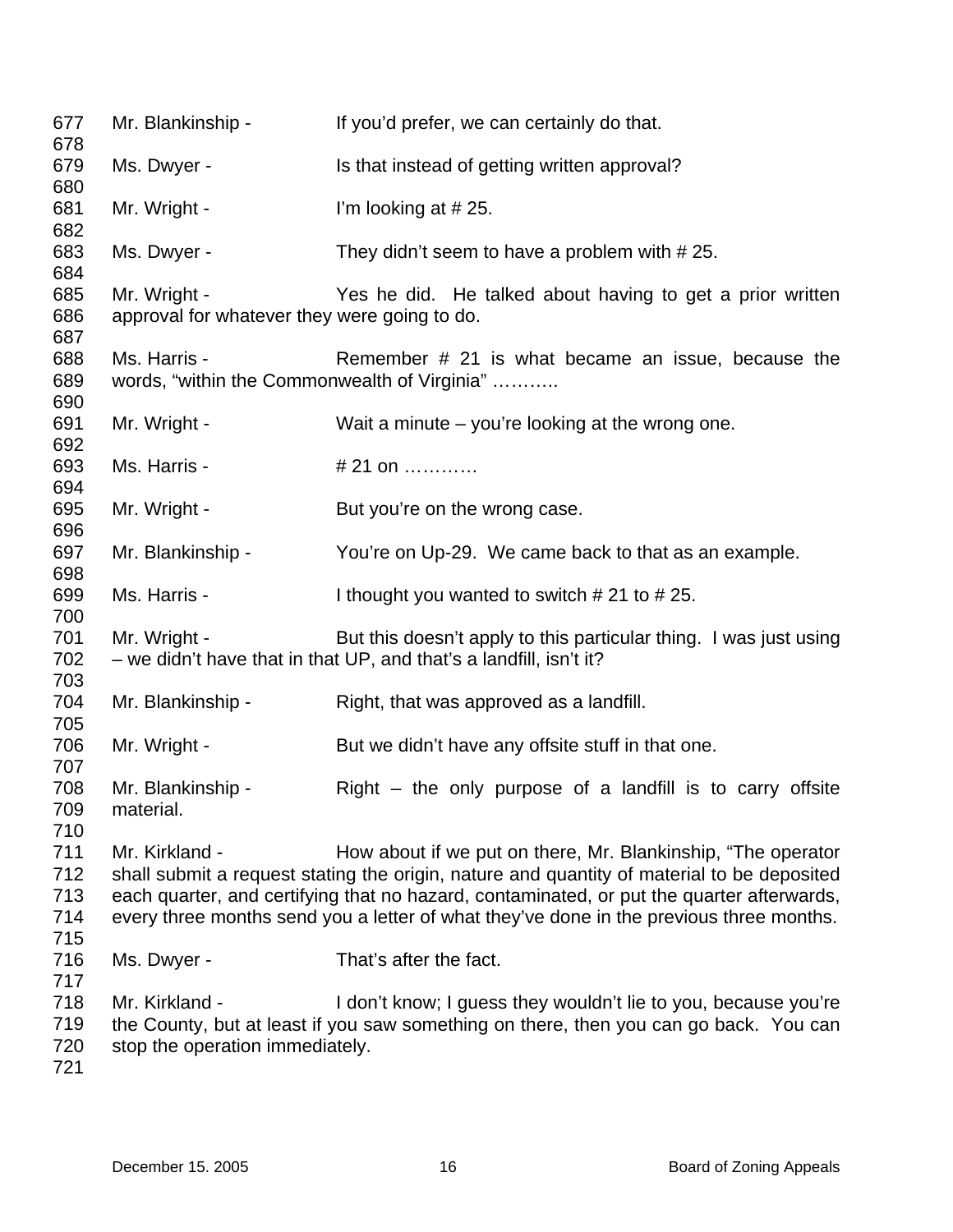| 722<br>723               | Mr. Wright -<br>do it.                                     | Even if they got prior approval, that doesn't say they would                                                                                                    |
|--------------------------|------------------------------------------------------------|-----------------------------------------------------------------------------------------------------------------------------------------------------------------|
| 724<br>725<br>726<br>727 | Mr. Blankinship -<br>them unload the trucks.               | We do not have an inspector standing out there watching                                                                                                         |
| 728<br>729<br>730        | Mr. Wright -<br>" – that strictly says what goes in there. | I would have liked that last sentence in # 25, "shall be limited                                                                                                |
| 731<br>732               | Mr. Kirkland -                                             | Right, put that in there too.                                                                                                                                   |
| 733<br>734<br>735        | Mr. Wright -<br>else in there.                             | Even if they get prior approval, they could slip something                                                                                                      |
| 736<br>737               | Ms. Harris -                                               | That's grounds for revoking of this                                                                                                                             |
| 738<br>739<br>740<br>741 | Mr. Wright -<br>put in something that's off.               | Well, it's grounds if they put something in there that doesn't<br>meet this description too, of course if they report it. They're not going to tell you if they |
| 742<br>743               | Ms. Harris -                                               | So how do you think #25 should be worded again?                                                                                                                 |
| 744<br>745               | Mr. Wright -                                               | Whatever Mr. Kirkland just said.                                                                                                                                |
| 746<br>747<br>748<br>749 | Mr. Blankinship -<br>been deposited.                       | You could put in there, in place of the first sentence, we<br>would have a requirement that they report on a quarterly basis, what materials have               |
| 750<br>751<br>752        | Mr. Wright -<br>last sentence.                             | And then describe the materials that can be put in, in that                                                                                                     |
| 753<br>754               | Mr. Blankinship -                                          | The first two sentences would be altered.                                                                                                                       |
| 755<br>756               | Mr. Wright -                                               | I just think it makes more sense.                                                                                                                               |
| 757<br>758<br>759        | Ms. Harris -                                               | Did you say you're going to change the last sentence to "the<br>materials deposited shall be limited," - you're going to keep it                                |
| 760<br>761               | Mr. Blankinship -                                          | No, keep the last sentence.                                                                                                                                     |
| 762<br>763               | Mr. Wright -                                               | The last sentence clearly defines what they can put in there.                                                                                                   |
| 764<br>765               | Mr. Nunnally -                                             | You've got all that, Mr. Blankinship?                                                                                                                           |
| 766<br>767               | Mr. Blankinship -                                          | I have a motion by Ms. Harris, and I did not record a second.                                                                                                   |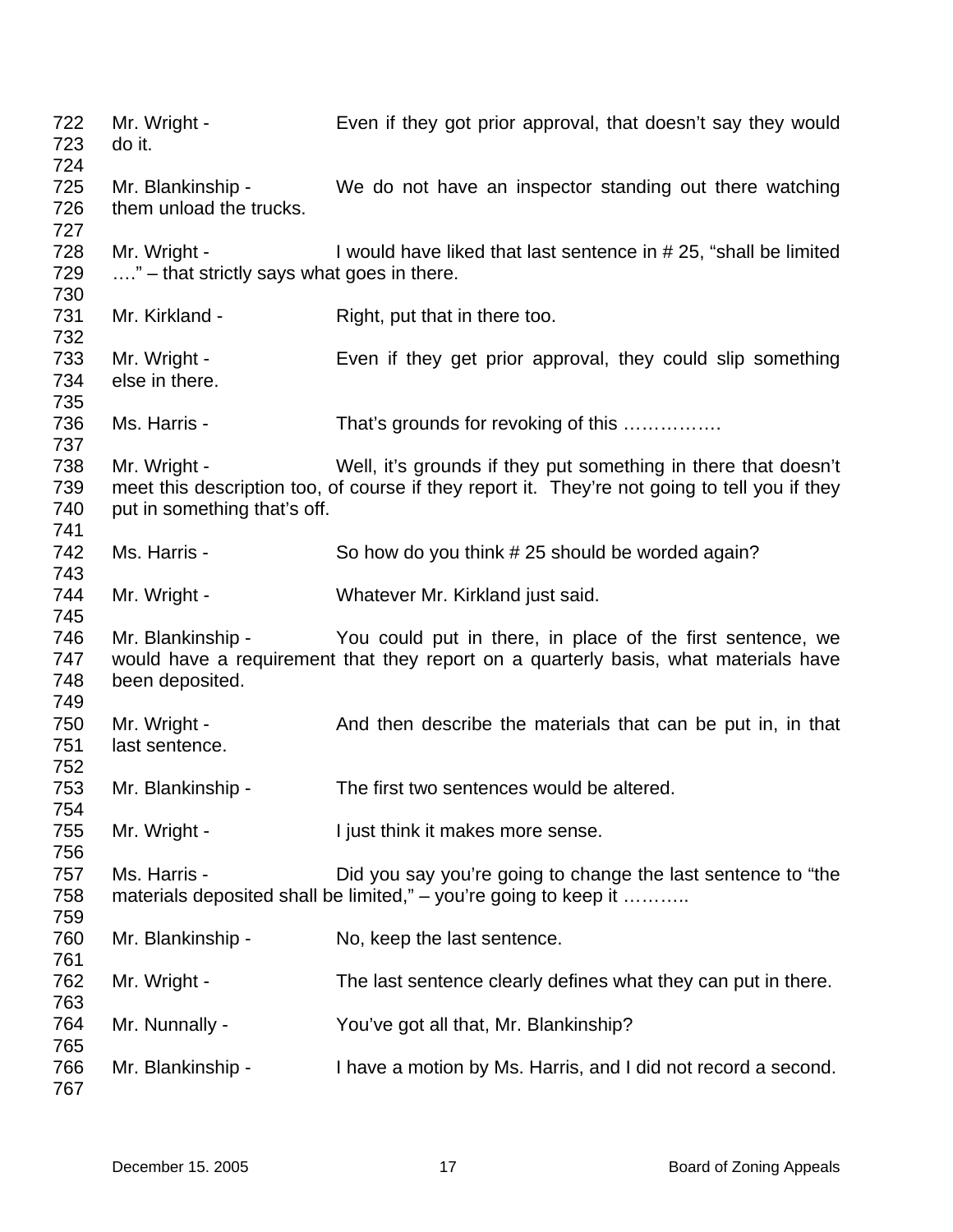- 768 769 Mr. Nunnally - Mr. Kirkland.
- 770 Mr. Kirkland - Did I second that? Yes, I did.
- 772

773 Mr. Nunnally - The All in favor of approval, with the conditions, say ave. Opposed? It's approved.

774

771

775 776 777 778 After an advertised public hearing and on a motion by Ms. Harris, seconded by Mr. Kirkland, the Board **granted** application **UP-28-2005** for a conditional use permit to extract materials from the earth at 1801 Kingsland Road (Parcel 818-676-5915). The Board granted the use permit subject to the following conditions:

779

780 781 1. This use permit is subject to all requirements of Section 24-103 of Chapter 24 of the County Code.

782

783 784 785 786 787 788 789 790 791 792 793 794 2. [AMENDED] Before beginning any work, the applicant shall provide a financial guaranty in an amount of \$2,000.00 per acre for each acre of land to be disturbed, for a total of \$ 31,600.00, guaranteeing that the land will be restored to a reasonably level and drainable condition, consistent with the elevation of the land prior to the beginning of excavation. This permit does not become valid until the financial guaranty has been approved by the County Attorney. The financial guaranty may provide for termination after 90 days notice in writing to the County. In the event of termination, this permit shall be void, and work incident thereto shall cease. Within the next 90 days the applicant shall restore the land as provided for under the conditions of this use permit. Termination of such financial guaranty shall not relieve the applicant from its obligation to indemnify the County of Henrico for any breach of the conditions of this use permit. If this condition is not satisfied within 90 days of approval, the use permit shall be void.

795

796 797 798 799 800 801 802 803 3. Before beginning any work, the applicant shall submit erosion control plans to the Department of Public Works (DPW) for review and approval. Throughout the life of the operation, the applicant shall continuously satisfy DPW that erosion control procedures are properly maintained, and shall furnish plans and bonds that DPW deems necessary. The applicant shall provide certification from a licensed professional engineer that dams, embankments and sediment control structures meet the approved design criteria as set forth by the State. If this condition is not satisfied within 90 days of approval, the use permit shall be void.

804

805 806 807 4. Before beginning any work, the applicant shall obtain a mine license from the Virginia Department of Mines, Minerals and Energy. If this condition is not satisfied within 90 days of approval, the use permit shall be void.

808

809 810 811 812 5. Before beginning any work, the areas approved for mining under this permit shall be delineated on the ground by five-foot-high metal posts at least five inches in diameter and painted in alternate one foot stripes of red and white. These posts shall be so located as to clearly define the area in which the mining is permitted. They shall be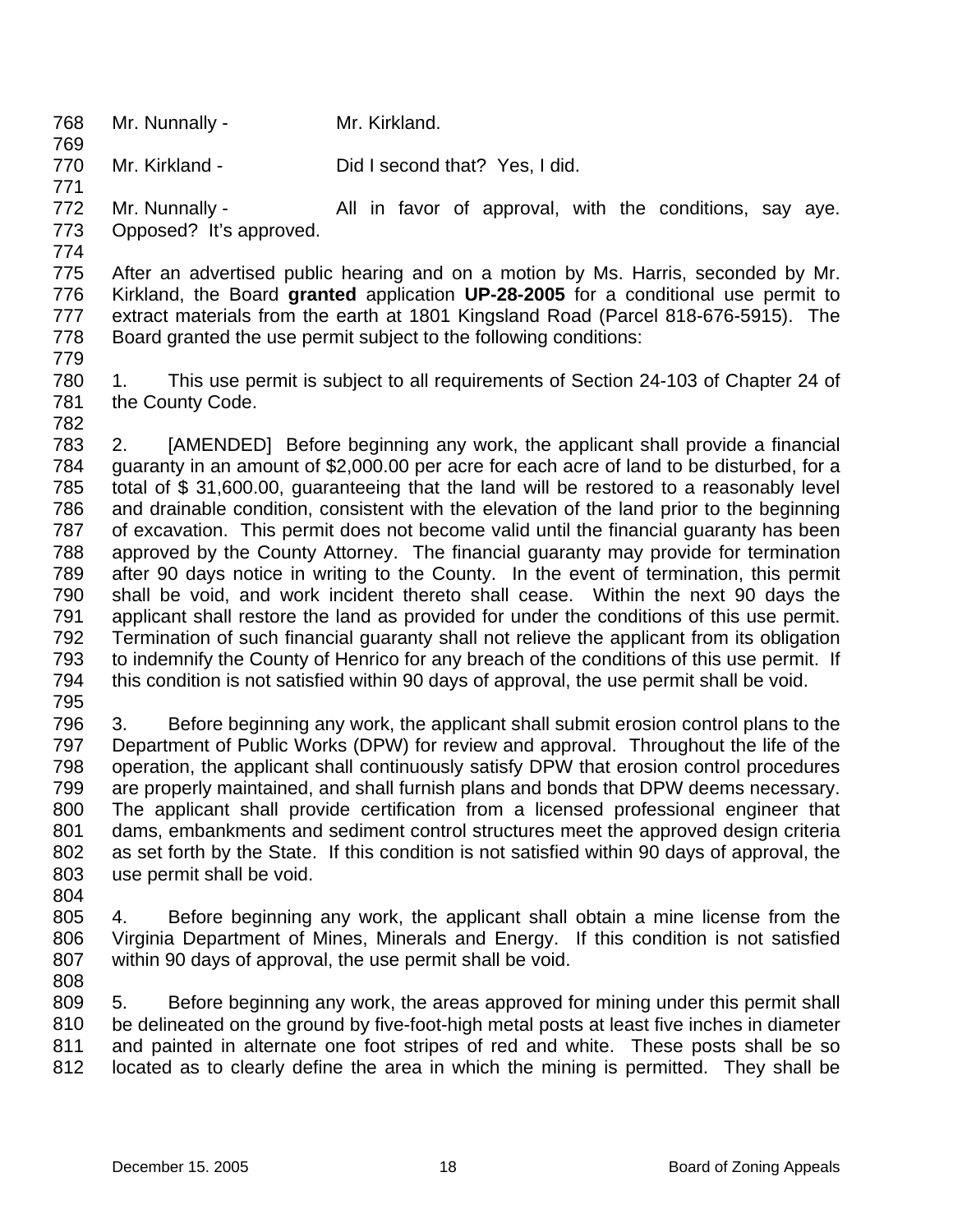- 813 814 located, and their location certified, by a certified land surveyor. If this condition is not satisfied within 90 days of approval, the use permit shall be void.
- 815

819

824

830

833

816 817 818 6. In the event that the approval of this use permit is appealed, all conditions requiring action within 90 days will be deemed satisfied if the required actions are taken within 90 days of final action on the appeal.

820 821 822 823 7. The applicant shall comply with the Chesapeake Bay Preservation Act and all state and local regulations administered under such act applicable to the property, and shall furnish to the Planning Department copies of all reports required by such act or regulations.

- 825 826 827 8. Hours of operation shall be from 6:00 a.m. to 6:00 p.m. when Daylight Savings Time is in effect, and from 7:00 a.m. to 5:00 p.m. at all other times.
- 828 829 9. No operations of any kind are to be conducted at the site on Saturdays, Sundays, or national holidays.
- 831 832 10. All means of access to the property shall be from the established entrance onto Kingsland Road.
- 834 835 836 837 11. The applicant shall erect and maintain gates at all entrances to the property. These gates shall be locked at all times, except when authorized representatives of the applicant are on the property.
- 838 839 840 841 842 12. The applicant shall post and maintain a sign at the entrance to the mining site stating the name of the operator, the use permit number, the mine license number, and the telephone number of the operator. The sign shall be 12 square feet in area and the letters shall be three inches high.
- 843 844 845 846 847 13. The applicant shall post and maintain "No Trespassing" signs every 250 feet along the perimeter of the property. The letters shall be three inches high. The applicant shall furnish the Chief of Police a letter authorizing the Division of Police to enforce the "No Trespassing" regulations, and agreeing to send a representative to testify in court as required or requested by the Division of Police.
- 849 850 851 14. Standard "Truck Entering Highway" signs shall be erected on Kingsland Road on each side of the entrance to the property. These signs will be placed by the County, at the applicant's expense.
- 852

- 853 854 855 15. The applicant shall post and maintain a standard stop sign at the entrance to Kingsland Road.
- 856 857 858 16. The applicant shall provide a flagman to control traffic from the site onto the public road, with the flagman yielding the right of way to the public road traffic at all times. This flagman will be required whenever the Division of Police deems necessary.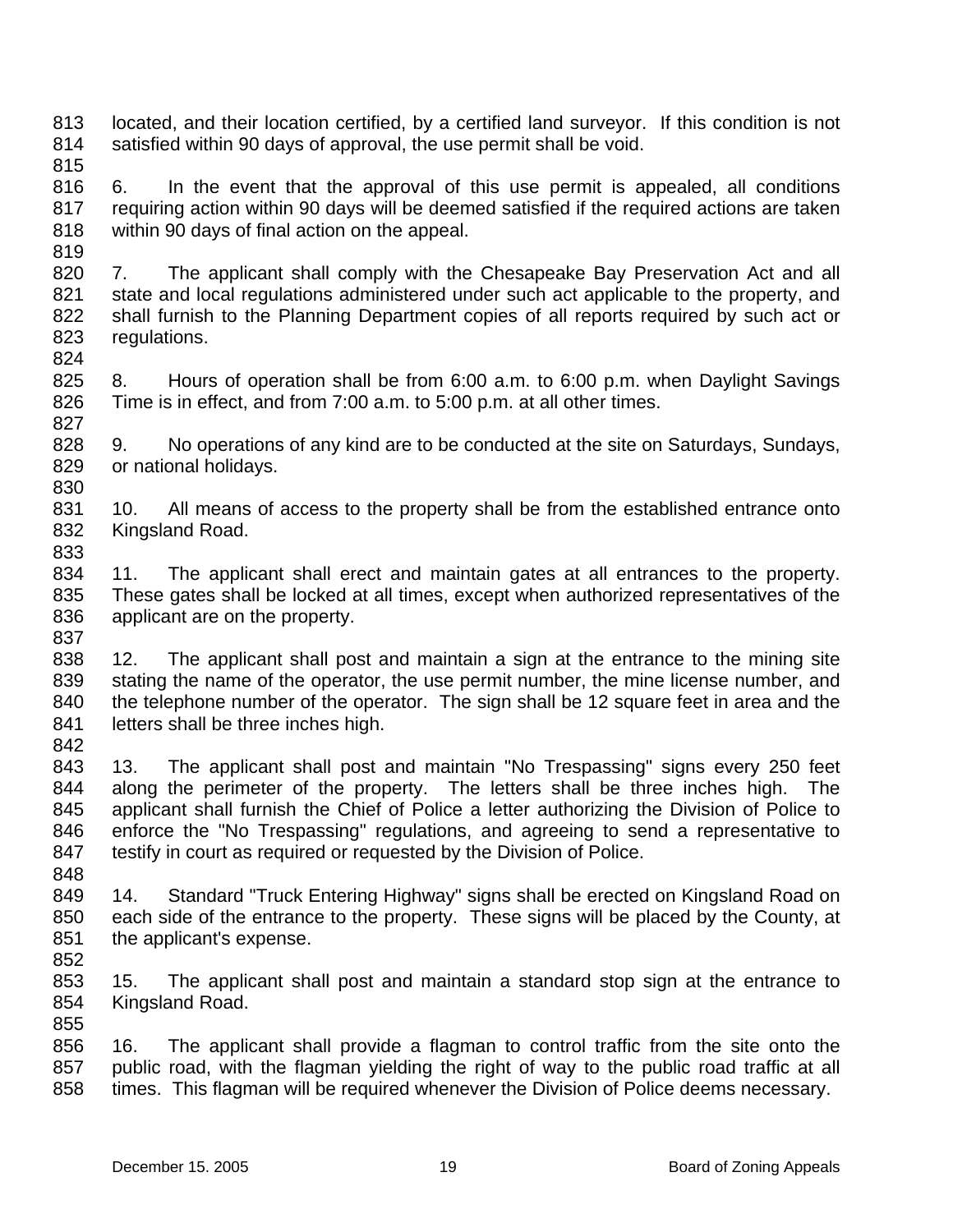- 859 860 861 862 17. All roads used in connection with this use permit shall be effectively treated with calcium chloride or other wetting agents to eliminate any dust nuisance.
- 863 864 865 18. The operation shall be so scheduled that trucks will travel at regular intervals and not in groups of three or more.
- 866 867 868 19. Trucks shall be loaded in a way to prevent overloading or spilling of materials of any kind on any public road.
- 869 870 871 20. The applicant shall maintain the property, fences, and roads in a safe and secure condition indefinitely, or convert the property to some other safe use.
- 872 873 874 875 876 877 21. If, in the course of its preliminary investigation or operations, the applicant discovers evidence of cultural or historical resources, or an endangered species, or a significant habitat, it shall notify appropriate authorities and provide them with an opportunity to investigate the site. The applicant shall report the results of any such investigation to the Planning Office.
- 878 879 880 881 882 883 22. If water wells located on surrounding properties are adversely affected, and the extraction operations on this site are suspected as the cause, the effected property owners may present to the Board evidence that the extraction operation is a contributing factor. After a hearing by the Board, this use permit may be revoked or suspended, and the operator may be required to correct the problem.
- 884 885 886 887 23. Open and vertical excavations having a depth of 10 feet or more, for a period of more than 30 days, shall be effectively sloped to a 2:1 slope or flatter to protect the public safety.
- 888 889 890 891 892 893 894 895 24. Topsoil shall not be removed from any part of the property outside of the area in which mining is authorized. Sufficient topsoil shall be stockpiled on the property for respreading in a layer with five inches of minimum depth. All topsoil shall be stockpiled within the authorized mining area and provided with adequate erosion control protection. If the site does not yield sufficient topsoil, additional topsoil shall be brought to the site to provide the required five-inch layer of cover. All topsoil shall be treated with a mixture of seed, fertilizer, and lime as recommended by the County after soil tests have been provided to the County.
- 896 897 898 899 900 901 902 903 25. [AMENDED] The operator shall submit a quarterly report stating the origin, nature and quantity of any off-site generated material deposited on the site, certifying that no contaminated or hazardous material was included. The material to be deposited on the site shall be limited to imperishable materials such as stone, bricks, tile, sand, gravel, soil, asphalt, concrete and like materials, and shall not include any hazardous materials as defined by the Virginia Hazardous Waste Management Regulations.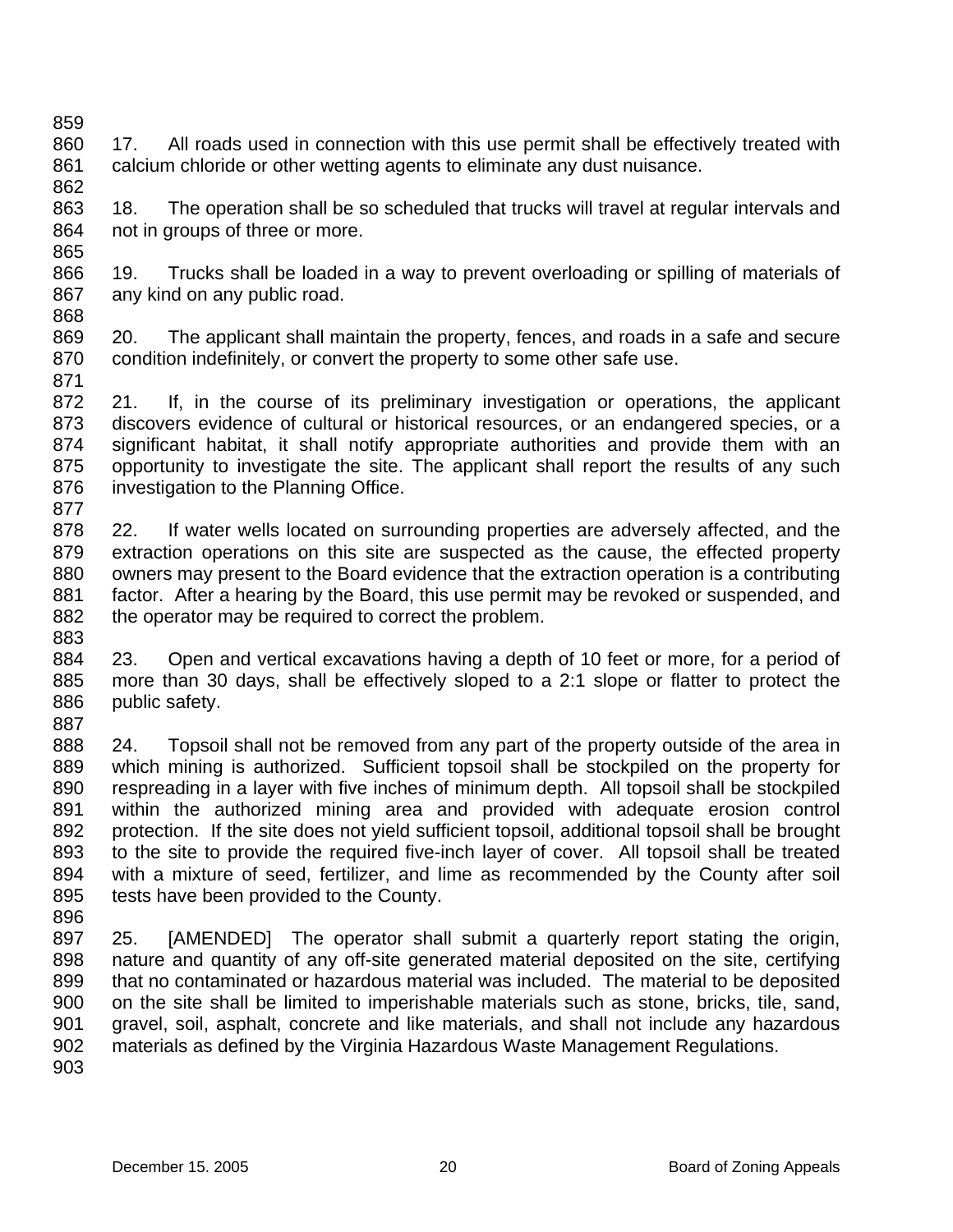904 905 906 907 908 909 26. A superintendent, who shall be personally familiar with all the terms and conditions of Section 24-103 of Chapter 24 of the County Code, as well as the terms and conditions of this use permit, shall be present at the beginning and conclusion of operations each work day to see that all the conditions of the Code and this use permit are observed.

910 911 912 913 914 27. A progress report shall be submitted to the Board on April 1, 2007. This progress report must contain information concerning how much property has been mined to date of the report, the amount of land left to be mined, how much rehabilitation has been performed, when and how the remaining amount of land will be rehabilitated, and any other pertinent information about the operation that would be helpful to the Board.

915

916 917 918 919 28. Excavation shall be discontinued by April 1, 2008 and restoration accomplished by not later than April 1, 2009, unless a new permit is granted by the Board of Zoning Appeals.

920 921 922 923 924 925 29. [AMENDED] The rehabilitation of the property shall take place simultaneously with the mining process. The final grading of the site shall be consistent with the elevation of the land prior to the beginning of excavation. Rehabilitation shall not be considered completed until the mined area is covered completely with permanent vegetation.

926 927 928 929 930 931 30. All drainage and erosion and sediment control measures shall conform to the standards and specifications of the Mineral Mining Manual Drainage Handbook. Any drainage structures in place prior to October 14, 1992 and which do not conform to the Mineral Mining Manual Drainage Handbook may remain in place until such time as any reconstruction is required at which time said structures shall be brought into conformance with the Mineral Mining Manual Drainage Handbook.

932

933 934 935 31. Failure to comply with any of the foregoing conditions shall automatically void this permit.

| 936 | Affirmative: | Dwyer, Harris, Kirkland, Nunnally, Wright |  |
|-----|--------------|-------------------------------------------|--|
| 937 | Negative:    |                                           |  |
| 938 | Absent:      |                                           |  |

939

940 941 942 The Board granted the request because it found the proposed use will be in substantial accordance with the general purpose and objectives of Chapter 24 of the County Code.

943 944 945 946 947 **UP- 29-2005 THE EAST END LANDFILL, LLC** requests a conditional use permit pursuant to Section 24-116(c)(3) to transfer ownership of a construction debris landfill at 1820 Darbytown Road (Parcel 809- 707-1585), zoned M-2, General Industrial District (Varina).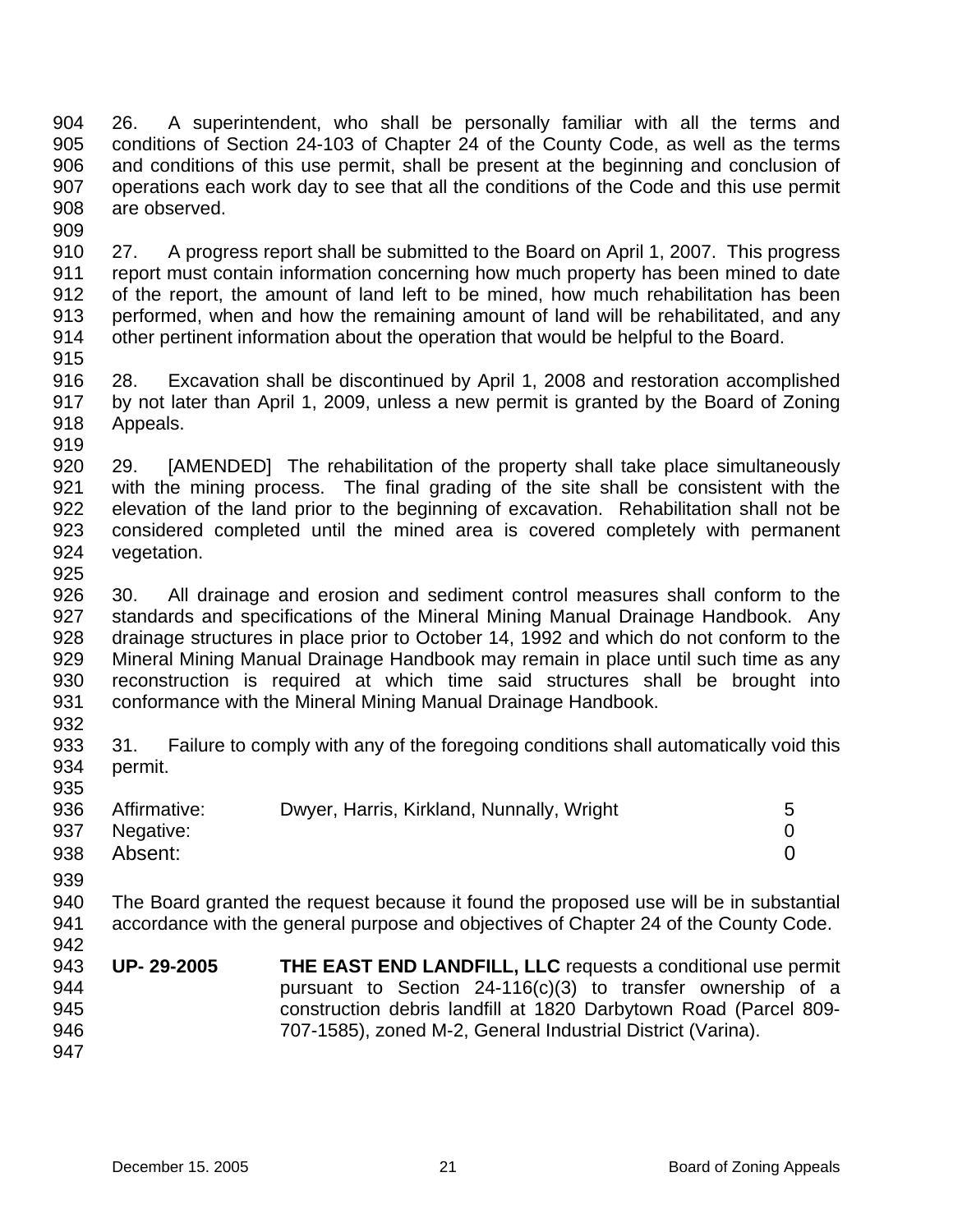- 948 949 950 Mr. Nunnally - Is anyone else here interested in this case? If so, please stand and raise your right hand and be sworn. How about Mr. Tokarz – is he going to be here?
- 952 953 Mr. Blankinship - I don't believe so. I think we've got all the legal issues on this application ironed out.
- 955 956 Mr. Blankinship - Do you swear that the testimony you are about to give is the truth, the whole truth, and nothing but the truth, so help you God?
- 958 959 960 961 962 963 964 965 966 967 968 969 970 971 972 973 974 975 976 977 978 979 980 981 982 983 984 985 986 987 988 989 990 991 992 993 Mr. Pollard - The Mr. Chairman, Members of the Board, and Mr. Blankinship, my name is Speaker Pollard. I'm a partner with the law firm of Christian and Barton. I'm here this morning representing your applicant, The East End Landfill, LLC, who I'll refer to as TEEL for convenience as we go through this proceeding. TEEL appreciates the opportunity today to discuss its pending application for a conditional use permit, or CUP. With me today is Mr. Mathew Appelget, President of TEEL, from whom you'll hear a little more in a few minutes. Also here today are Mr. Joseph A. Simons, and Mr. R. Wayne Greenwood, of Simons Hauling Company. First let me explain, if I can, the purpose and need for this conditional use permit application by TEEL. TEEL is the contract purchaser of the Simons Hauling Company, Construction, Demolition and Debris Landfill, located off Darbytown Road in eastern Henrico County. TEEL intends to continue operation of the landfill and its planned expansion is currently contemplated by current permits and pending applications before various agencies. Consequently, as a prospective owner of the landfill, TEEL in essence today seeks the transfer of the current terms and conditions of the existing conditional use permits of the Simons Hauling Company Landfill. We understand that you've been presented with a staff report concerning the application, and we'd like to offer just a few additional remarks and supporting information, and then answer any questions you might have. As noted in the staff report in 1993 and 2002, Simons Hauling received CUPs for this landfill property. The 2002 CUP was issued in the main to allow and account for the proposed expansion of that landfill. Applications for State permits to allow that expansion are now pending before the Virginia Department of Environmental Quality, or DEQ, and the first stage of this permit has already been issued in the form of what's called a Part A permit, to Simons Hauling this past summer. The DEQ has also just recently issued to Simons Hauling, a temporary authorization to construct the first phase of that expansion area. TEEL and Simons Hauling have already set in motion the process for having the other landfill permits transferred from Simons Hauling to TEEL, notably, especially those permits that would be issued through DEQ. In that process, TEEL does not intend to seek any material changes to those existing permit terms and conditions, essentially stepping into the shoes of Simons hauling for purposes of the existing permits and for purposes of the pending applications of the expansion. Likewise in this case, TEEL does not seek any changes in any material form, from the existing permit conditions that Simons Hauling now has under its CUPs, in essence again, stepping into the shoes of Simons Hauling, for the purposes of this CUP. Having explained a little bit about the purposes and the need for this CUP, I'd like to address or explain a little bit about what or who TEEL is and who some of the members of the company are, and give you a little

951

954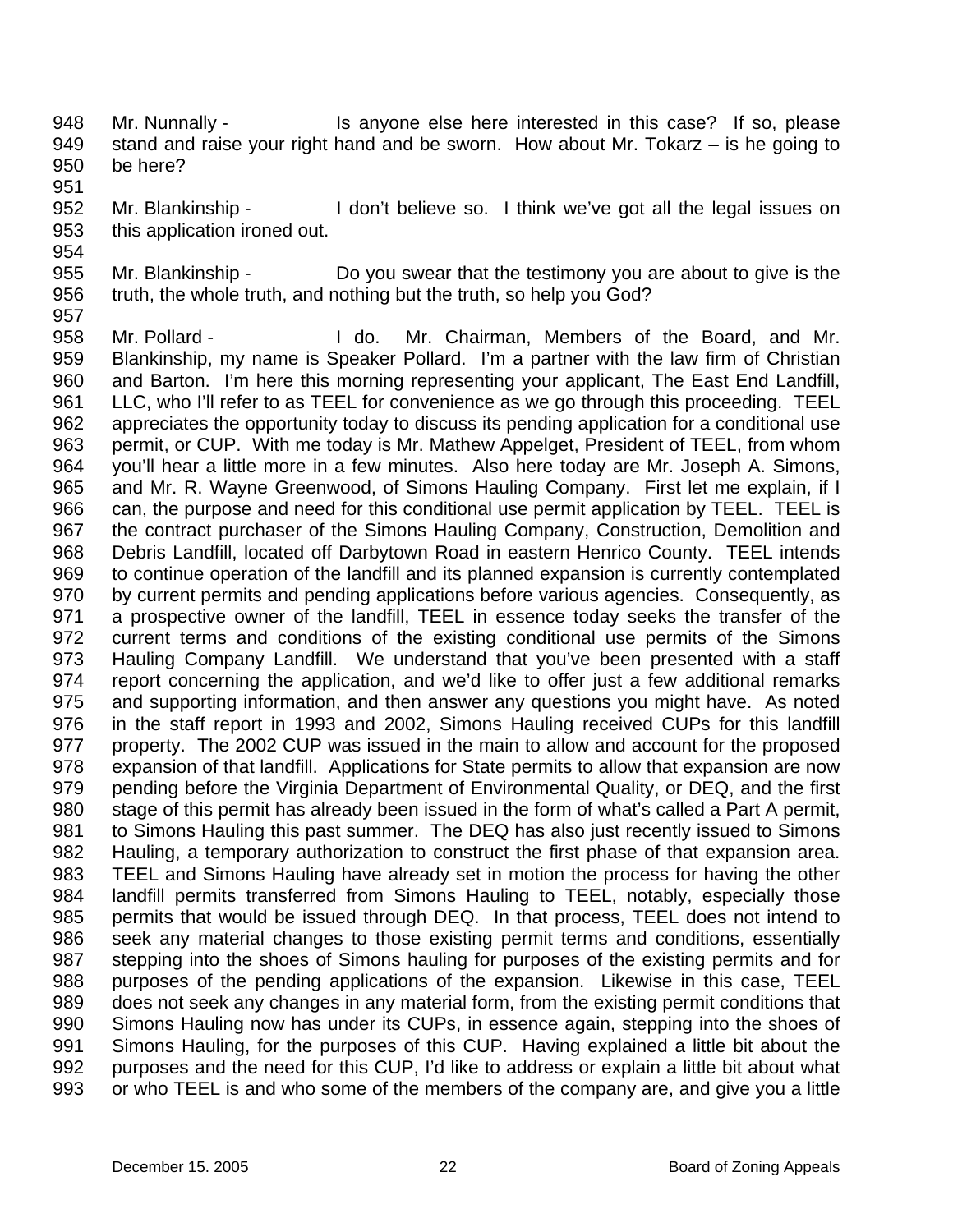994 995 996 997 998 999 1000 1001 1002 1003 1004 1005 1006 1007 1008 1009 1010 1011 background information on the company. TEEL itself is a Limited Liability Company that's been formed to own and operate the landfill. It has located offices on Charles City Road, near the landfill, from which it will conduct its local business activities. The principals of TEEL are rather experienced in the waste management industry, having run a significant row of container businesses, waste transportation firms, and transfer station enterprises. While the principals of TEEL are experienced in the waste management industry, they also recognize that institutional memory and familiarity with the landfill going forward is going to be very important to insuring a smooth transition, and continuing good service to its customers, so they have made arrangements with Mr. Wayne Greenwood, to retain him. Mr. Greenwood is the long-time operator and manager of the landfill for Simons Hauling, and TEEL has arranged to retain Mr. Greenwood for a period of six months after taking ownership of the property to insure that smooth transition, to have Mr. Greenwood's personal familiarity with the landfill, and knowledge and experience, be able to be shared with TEEL as it takes over ownership and operation. TEEL intends to run this facility as it has been run, as a quality operation. They want to build on the good work that Simons Hauling has done with this landfill and continue that expansion plan and essentially run this as a first-rate facility. I'd now like to ask Mr. Appelget to come forward and say a few remarks of his own.

1013 1014 1015 1016 1017 1018 1019 1020 1021 1022 1023 1024 1025 1026 1027 1028 Mr. Appelget - Good morning. My name is Mathew Appelget, and I'm the President of The East End Landfill LLC. TEEL is a new company, formed to own and operate the landfill, but TEEL's principals have between them a collective 50 years of experience in the waste management industry. I personally have been involved in the formation and operation of several successful and ongoing waste management businesses, which have between them, more than \$70,000,000 in annual revenues. This includes a local roll off container company, operating under the name of Richmond Waste Services, to handle the roll off removal needs of developers and contractors working in Henrico County and surrounding areas. Some of our customers include Sims Metals and Philip Morris. As Mr. Pollard mentioned, TEEL and other local companies are basing their business activities out of offices located at 3450 Charles City Road, which are very near the landfill. TEEL anticipates a positive working relationship with developers, builders, and governmental entities and agencies. Again, I would like to thank you for your time today and for your consideration of TEEL's conditional use permit application. Thank you. At this time, we'll do our best to answer any questions the Board may have.

- 1029 1030 1031 1032 Mr. Wright - I understand that you propose no change in the operation from that which Simons was conducting. What you're saying is, you want the same conditions on your permit that they had.
- 1033

1012

1034 1035 1036 1037 Mr. Appelget - Yes sir. Again, essentially the idea of TEEL as a new owner of the landfill is essentially to step into the shoes of Simons for the purposes of having these conditions carried forward.

1038 Mr. Wright - Have you looked at the proposed conditions?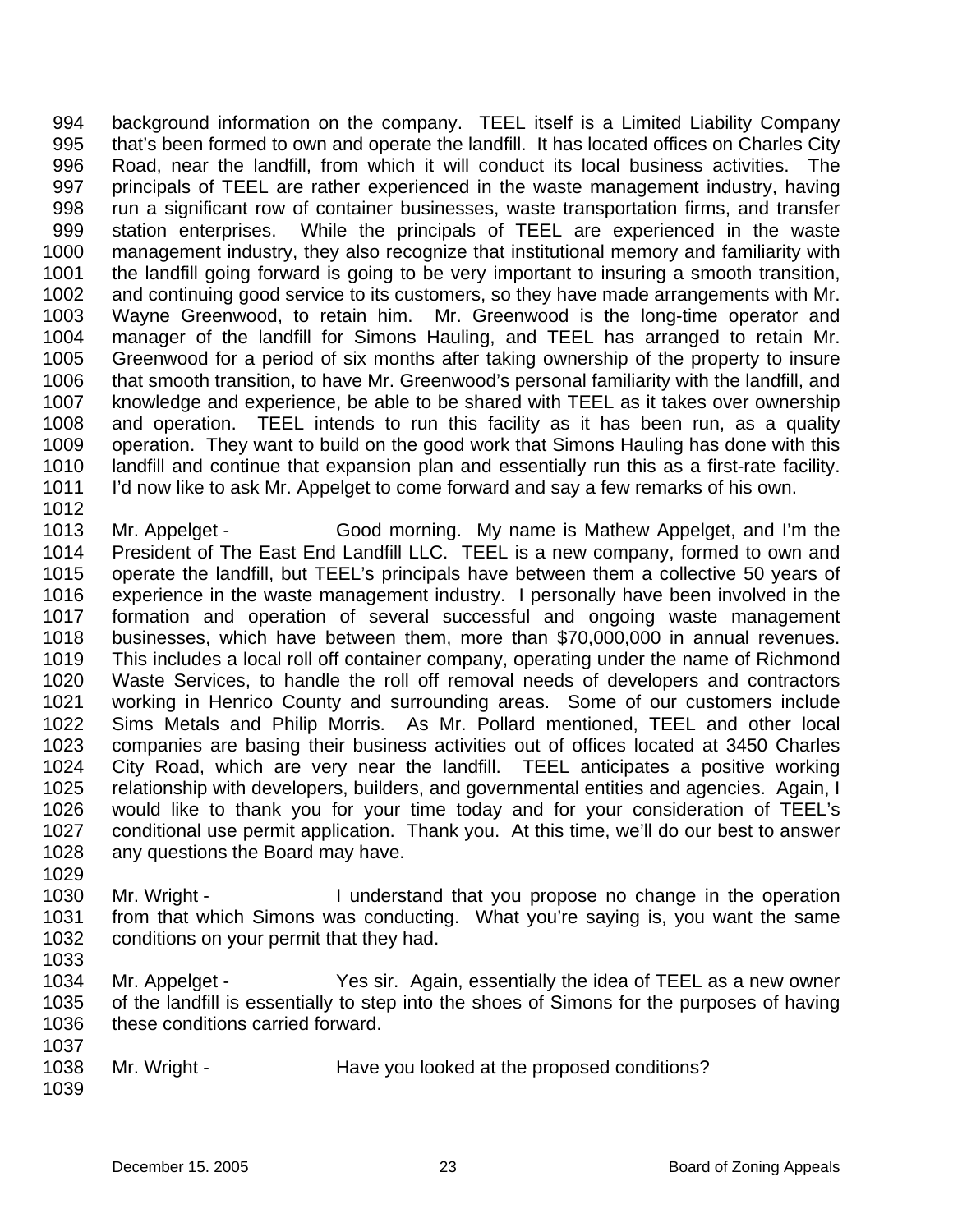1040 1041 1042 1043 1044 1045 1046 1047 1048 1049 1050 1051 1052 1053 1054 1055 1056 1057 1058 1059 1060 1061 1062 1063 1064 1065 1066 1067 1068 1069 1070 1071 1072 1073 1074 1075 1076 1077 1078 1079 1080 1081 1082 1083 1084 1085 Mr. Appelget - Yes sir, and I guess I would say that we have reviewed the stats report and the recommended terms and conditions and TEEL is amenable to and willing to accept those conditions as presented by staff. Mr. Wright - So every condition that we have here? Mr. Appelget - Yes sir. Ms. Harris - The How close is the property that you have on Charles City Road to this site? Mr. Simons - Che and a half miles driving distance, by road. This is an office and parking for the roll off containers and roll off truck. It's not another waste management facility. Ms. Dwyer - So the conditions are acceptable to you in their entirety? There are no recommendations for any changes? Mr. Appelget - Yes ma'am. Mr. Blankinship - The County Attorney's Office was referred to earlier. We have been working rather diligently with them to iron out some issues, and the County Attorney's Office has in conjunction with us, the Planning Department, has developed some specific questions that we would like to have addressed. I don't know that you can address them standing at the podium, but you may be able to address them this morning with the other people that you brought. Mr. Chairman, I would suggest giving them these questions in writing and carrying over this case toward the end of the Agenda, giving them the opportunity to address these at the end of the meeting. Mr. Kirkland - I only have one real question – how long do you think you'll be operating at this facility? Mr. Appelget - With the expansion in place, my understanding is that the expansion would allow the facility to operate to about 2015, using the full extension. Mr. Nunnally - Mr. Blankinship, if they agree that they're going to operate just like Simons did, what do we need with all this other stuff? Mr. Kirkland - They accept the conditions here. Mr. Wright - I don't see where we need anything further. Mr. Nunnally - You might give them that letter if you want to and let them read it while we go through these other cases, and see if they come up with anything, but ……………….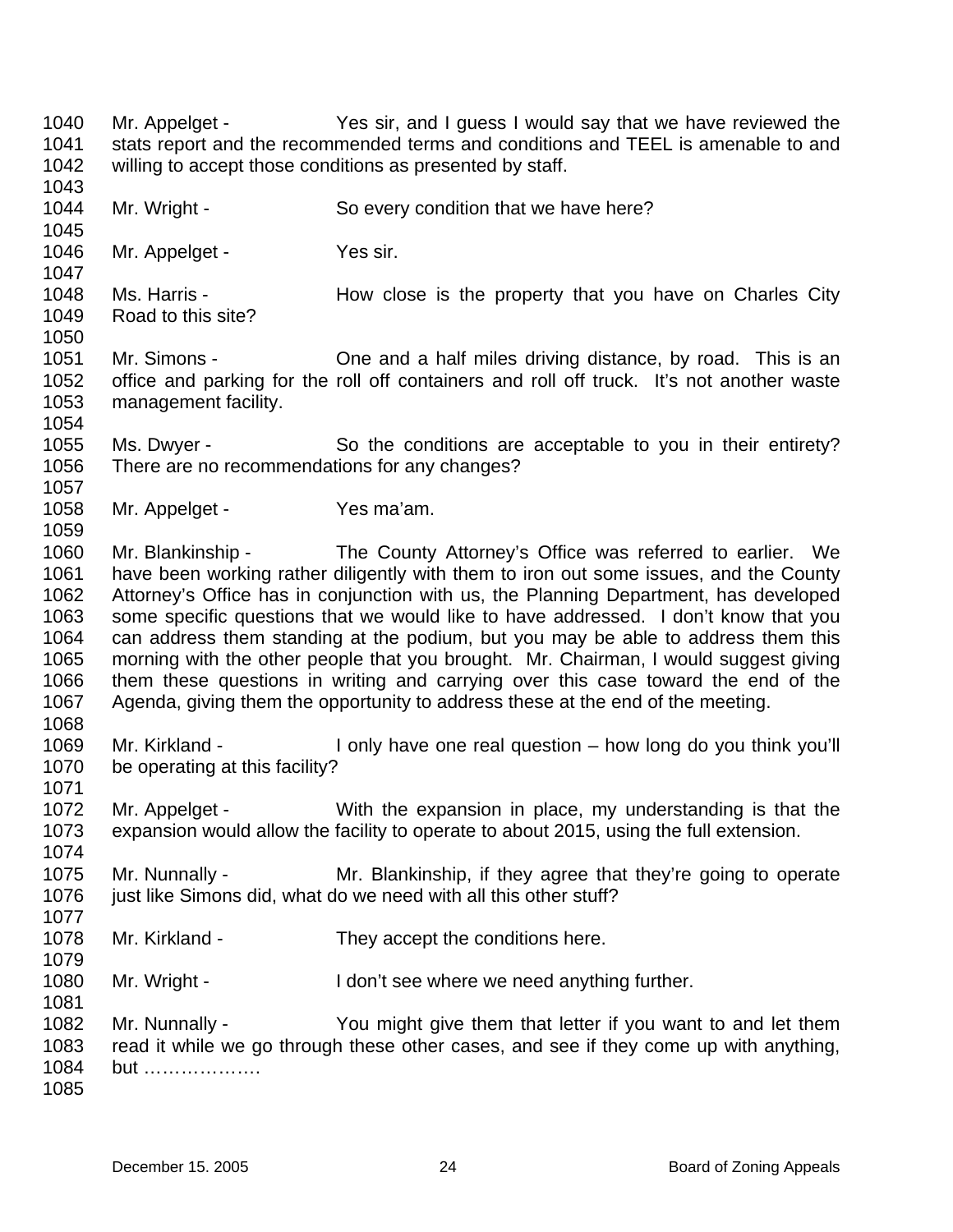1086 1087 1088 1089 1090 1091 1092 1093 1094 1095 1096 1097 1098 1099 1100 1101 1102 1103 1104 1105 1106 1107 1108 1109 1110 1111 1112 1113 1114 1115 1116 1117 1118 1119 1120 1121 1122 1123 1124 1125 1126 1127 1128 1129 1130 Mr. Kirkland - This pretty much satisfies the situation. Mr. Blankinship - The questions relate to how much material is brought into the landfill annually, how many truckloads, how many cubic yards you have experienced over the last three or four years, what you anticipate use of the landfill being over the next four years. Mr. Appelget - We may be able to address those issues. The amount of material that comes in is set, in a sense, by the State permits, so it is my understanding that the amount of material that's been coming in has been consistent with those State permits and will be consistent with those permits as they may be amended due to the expansion. The current limit is 1500 tons per day, whether that amount actually comes in every single day, I don't know that that's the case, but that's the current limit that's set. Mr. Blankinship - Can you translate that into truckloads? Mr. Greenwood - My name is Wayne Greenwood, and I'm employed by Simons Hauling Company. I am the certified operator for this facility, and I have managed it since its inception in 1988. Both Henrico County Traffic and Engineering Division and DEQ limit us to a maximum of 1500 tons per day. The vehicles that we have coming in vary in size from single-axel dump trucks up to 40-yard containers, so that's a variability in the size per load. On average, we take in 25 to 40 loads per day, currently. Mr. Blankinship - Do you anticipate that remaining at that level for the next three years? Mr. Greenwood - We can't exceed that maximum, and I don't foresee any change at this time. Mr. Appelget - It sounds like that's just a function of what kind of trucks are coming in. Mr. Nunnally - Any other questions from the Board or staff? Is anyone here interested in this case? That concludes the case. Thank you for coming. UP-29-2005 East End Landfill. Mr. Wright - **Move we approve it.** Ms. Harris - Second. Mr. Nunnally - **Motion by Mr. Wright that we approve it**; second by Ms. Harris.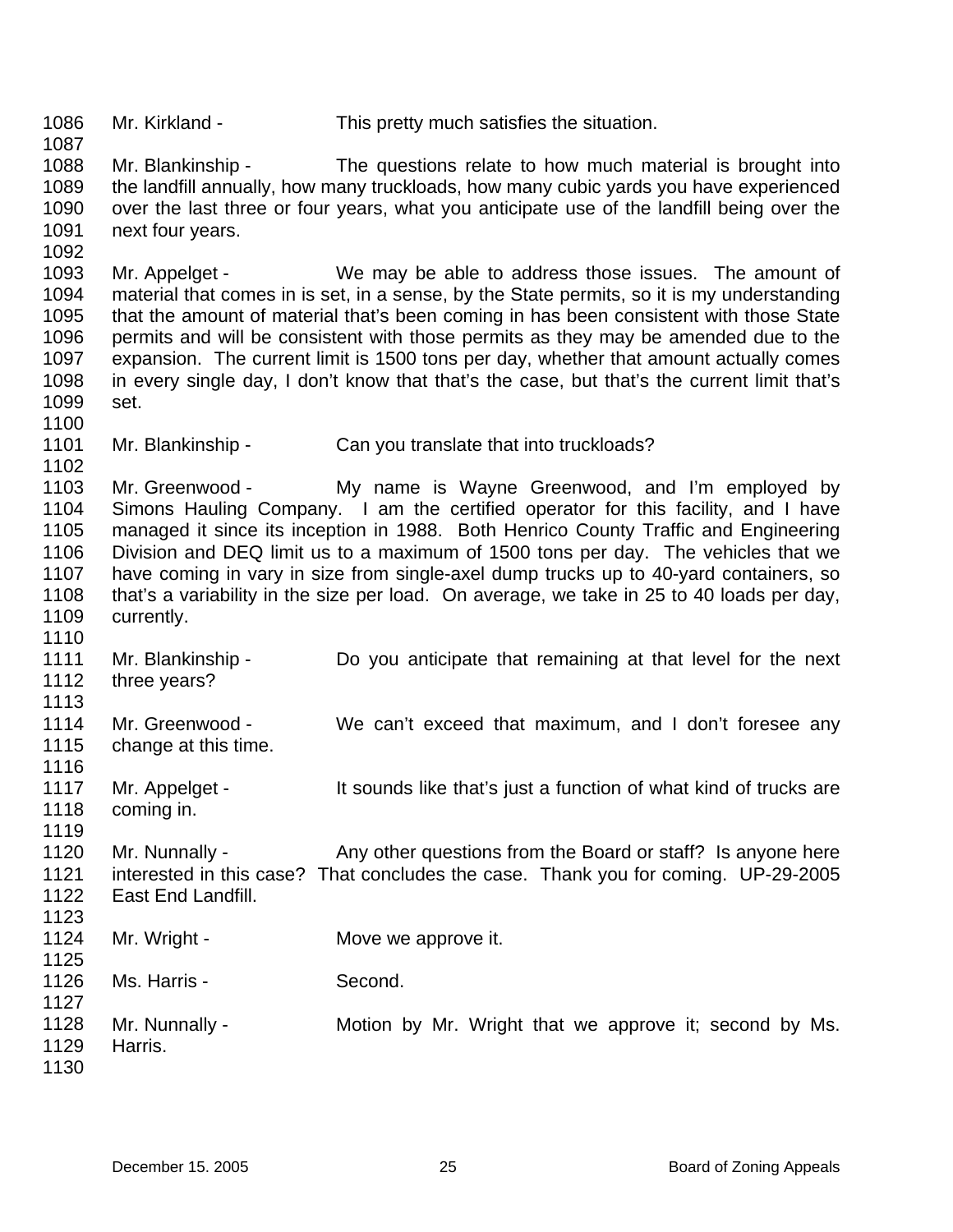- 1131 1132 Mr. Blankinship - They had asked for Saturday hours. Do you want to consider that? I'm sorry, was that them, or was that the other case?
- 1133
- 1134 Mr. Kirkland - That was the "bumps in the road" case.
- 1135 Mr. Nunnally - Okay, all in favor of UP-29-2005 say aye. Opposed? It's
- 1136 been approved.
- 1137 1138

1139 1140 1141 1142 After an advertised public hearing and on a motion by Mr. Wright, seconded by Ms. Harris, the Board **granted** application **UP-29-2005** for a conditional use permit to transfer ownership of construction debris landfill at 1820 Darbytown Road (Parcel 809- 707-1585). The Board granted the use permit subject to the following conditions:

- 1143
- 1144 1145 1 This use permit is subject to all requirements of the County Code.

1146 1147 1148 1149 1150 1151 1152 1153 1154 1155 1156 1157 2. Before beginning any work, the applicant shall provide a financial guaranty in an amount of \$2,000 per acre for each acre of land to be disturbed, for a total of \$11,000, guaranteeing that the land will be restored in accordance with Virginia Department of Environmental Quality regulations. This permit does not become valid until the financial guaranty has been approved by the County Attorney. The financial guaranty may provide for termination after 90 days notice in writing to the County. In the event of termination, this permit shall be void, and work incident thereto shall cease, and within the next 180 days the applicant shall restore the land as provided for under the conditions of this use permit. Termination of such financial guaranty shall not relieve the applicant from its obligation to indemnify the County of Henrico for any breach of the conditions of this use permit. If this condition is not satisfied within 90 days of approval, the use permit shall be void.

1158

1159 1160 1161 1162 1163 1164 1165 1166 1167 3. Before beginning any work, the applicant shall submit erosion control plans to the Department of Public Works for review and approval. Throughout the life of the operation, the applicant shall continuously satisfy the Department of Public Works that erosion control procedures are properly maintained, and shall furnish plans and bonds that the department deems necessary. The applicant shall provide certification from a licensed professional engineer that the landfill facilities and sediment control structures meet the approved design criteria as set forth by the State. If this condition is not satisfied within 180 days of approval, the use permit shall be void.

1168 1169 1170 4. Before beginning any work, the applicant shall obtain a permit from the Virginia Department of Environmental Quality. If this condition is not satisfied within one year of approval, the use permit shall be void.

1171

1172 1173 1174 5. In the event that the approval of this use permit is appealed, all conditions requiring action within 90 days will be deemed satisfied if the required actions are taken within 90 days of final action on the appeal.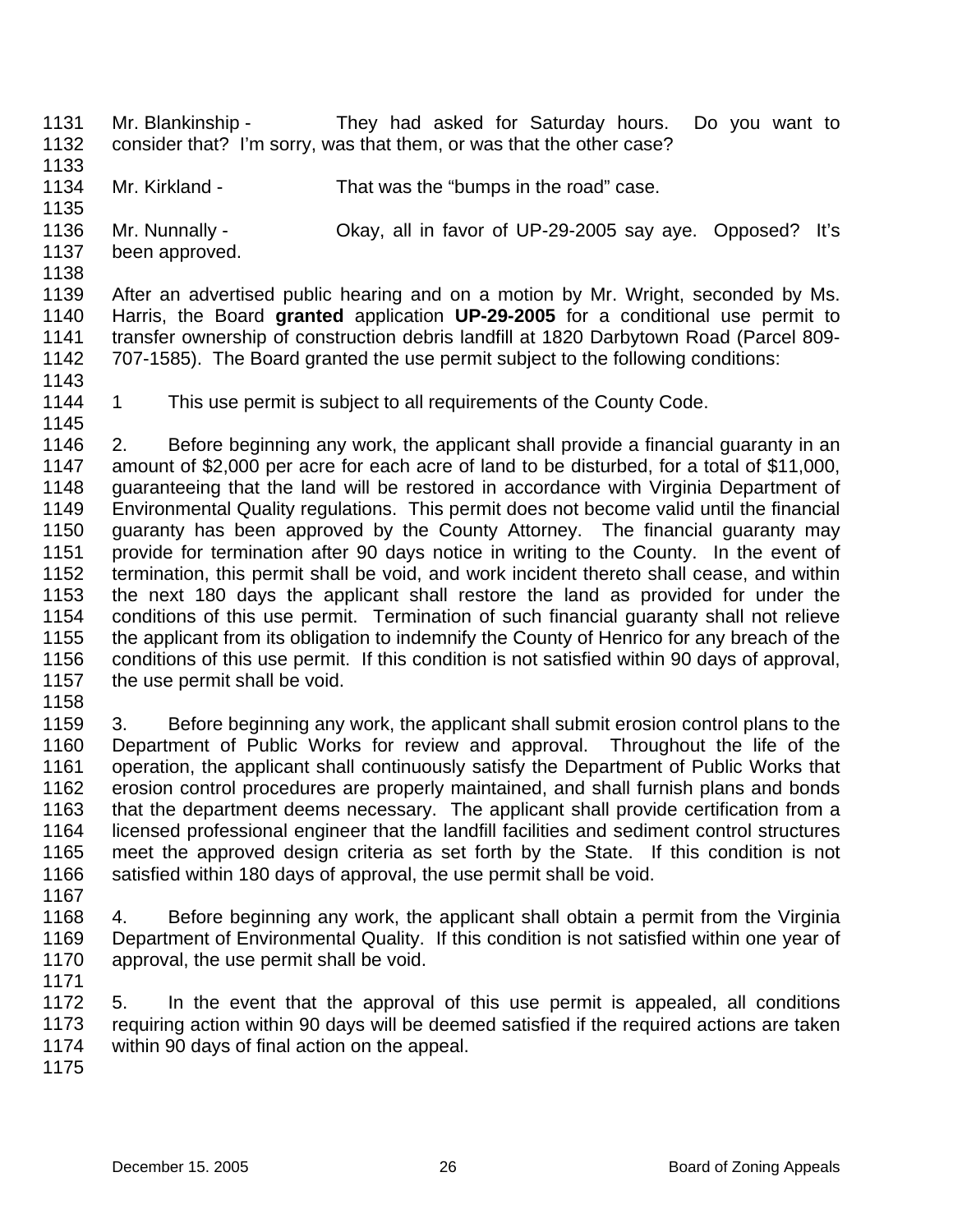1176 1177 1178 1179 1180 1181 1182 1183 1184 1185 6. The applicant shall comply with the Chesapeake Bay Preservation Act and all state and local regulations administered under such act applicable to the property, and shall furnish to the Planning Department copies of all reports required by such act or regulations. 7. Hours of operation shall be from 7:00 a.m. to 6:00 p.m. when Daylight Savings Time is in effect, and from 7:00 a.m. to 5:00 p.m. at all other times. 8. No operations of any kind are to be conducted at the site on Sundays or national holidays.

1187 1188 1189 9. All means of access to the property shall be from the established entrance onto Darbytown Road.

1190 1191 1192 1193 10. The applicant shall erect and maintain gates at all entrances to the property. These gates shall be locked at all times, except when authorized representatives of the applicant are on the property.

1194 1195 1196 1197 11. The applicant shall post and maintain a sign at the entrance to the site stating the name of the operator, the use permit number, the DEQ license number, and the telephone number of the operator. The sign shall be 12 square feet in area and the letters shall be three inches high.

1199 1200 1201 1202 1203 1204 12. The applicant shall post and maintain "No Trespassing" signs every 250 feet along the perimeter of the property. The letters shall be three inches high. The applicant shall furnish the Chief of Police a letter authorizing the Division of Police to enforce the "No Trespassing" regulations, and agreeing to send a representative to testify in court as required or requested by the Division of Police.

1205 1206 1207 1208 13. Standard "Trucks Entering Highway" signs shall be erected on Darbytown Road on each side of the entrance to the property. These signs will be placed by the County, at the applicant's expense.

1209 1210 1211 14. The applicant shall post and maintain a standard stop sign at the entrance to Darbytown Road.

1212 1213 1214 1215 15. The applicant shall provide a flagman to control traffic from the site onto the public road, with the flagman yielding the right of way to the public road traffic at all times. This flagman will be required whenever the Division of Police deems necessary.

1216 1217 16. All roads used in connection with this use permit shall be effectively treated with calcium chloride or other wetting agents to eliminate any dust nuisance.

1219 1220 17. The operation shall be so scheduled that trucks will travel at regular intervals and not in groups of three or more.

1221

1218

1186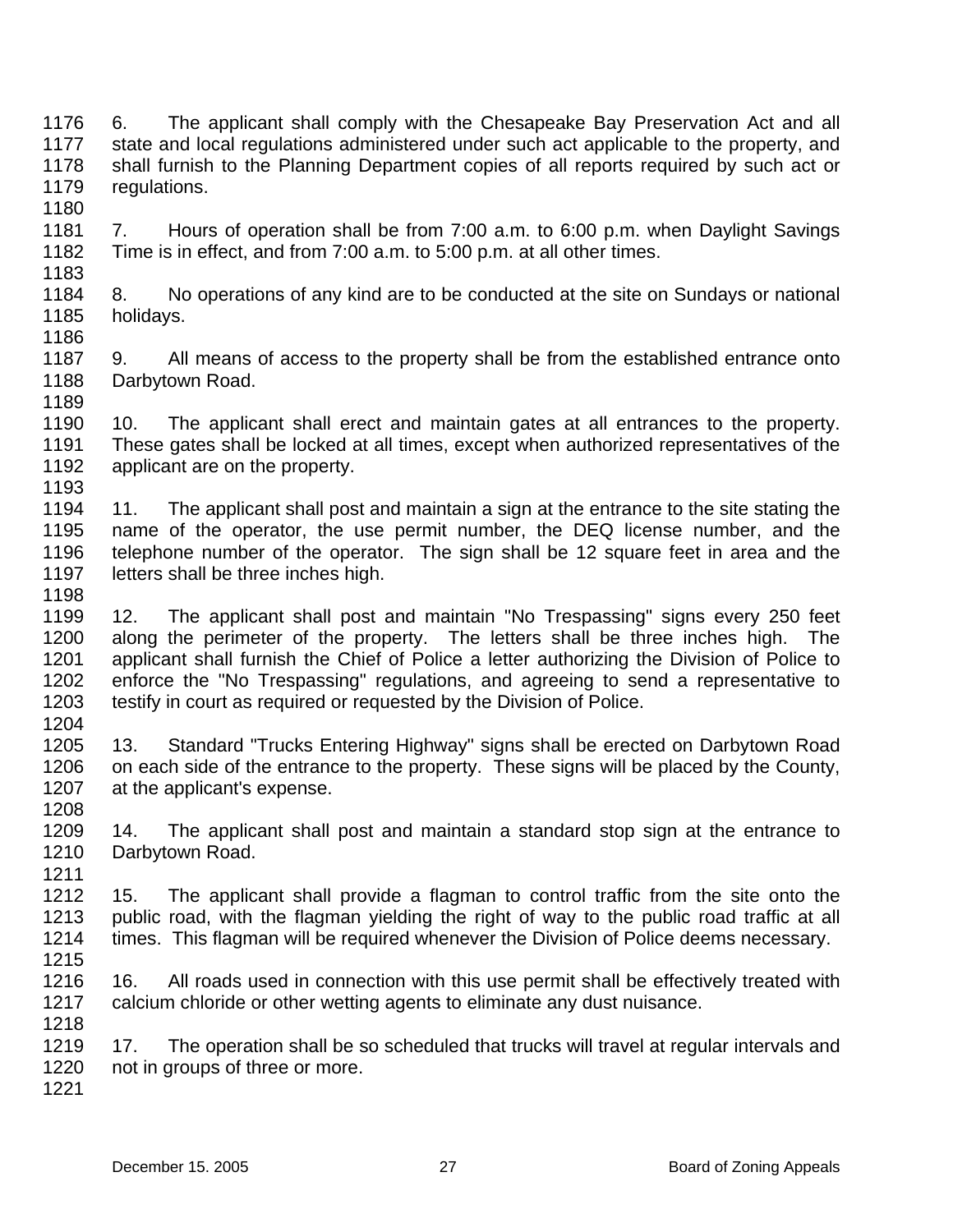1222 1223 1224 18. The applicant shall maintain the property, fences, and roads in a safe and secure condition indefinitely, or convert the property to some other safe use.

1225 1226 1227 1228 1229 19. If, in the course of its preliminary investigation or operations, the applicant discovers evidence of cultural or historical resources, or an endangered species, or a significant habitat, it shall notify appropriate authorities and provide them with an opportunity to investigate the site. The applicant shall report the results of any such investigation to the Planning Department.

1230

1248

1231 1232 1233 1234 1235 1236 20. If water wells located on surrounding properties are adversely affected, and the landfill operations on this site are suspected as the cause, the effected property owners may present to the Board evidence that the landfill operation is a contributing factor. After a hearing by the Board, this use permit may be revoked or suspended, and the operator may be required to correct the problem.

- 1237 1238 1239 1240 1241 1242 21. The landfill shall only accept construction demolition debris originating within the Commonwealth of Virginia, hauled by the applicant and other contract haulers licensed by the Commonwealth of Virginia. The material to be deposited shall not include any hazardous materials as defined by the Virginia Hazardous Waste Management Regulations.
- 1243 1244 1245 1246 1247 22. A superintendent, who shall be personally familiar with all the terms and conditions of Section 24-103 of Chapter 24 of the County Code, as well as the terms and conditions of this use permit, shall be present at the beginning and conclusion of operations each work day to see that all the conditions of the Code and this use permit are observed.
- 1249 1250 1251 23. Each day the applicant shall monitor and clean up any trash, dust or mud along Darbytown Road within 2,000 feet of the entrance to the site.
- 1252 1253 24. A progress report shall be submitted to the Board on November 30 of each year.
- 1254 1255 1256 25. Failure to comply with any of the foregoing conditions shall automatically void this permit.

1257 1258 1259 1260 1261 26. This use permit shall only take effect upon the transfer of title to the subject property from Simons Hauling Co., Inc. to The East End Landfill, LLC, provided that such transfer occurs within 180 days of the date of the issuance of this use permit. If such transfer has not occurred within such 180 day period, this use permit shall become void.

| 1263 | Affirmative:   | Dwyer, Harris, Kirkland, Nunnally, Wright |  |
|------|----------------|-------------------------------------------|--|
|      | 1264 Negative: |                                           |  |
|      | 1265 Absent:   |                                           |  |

1266

1262

1267 The Board granted the request because it found the proposed use will be in substantial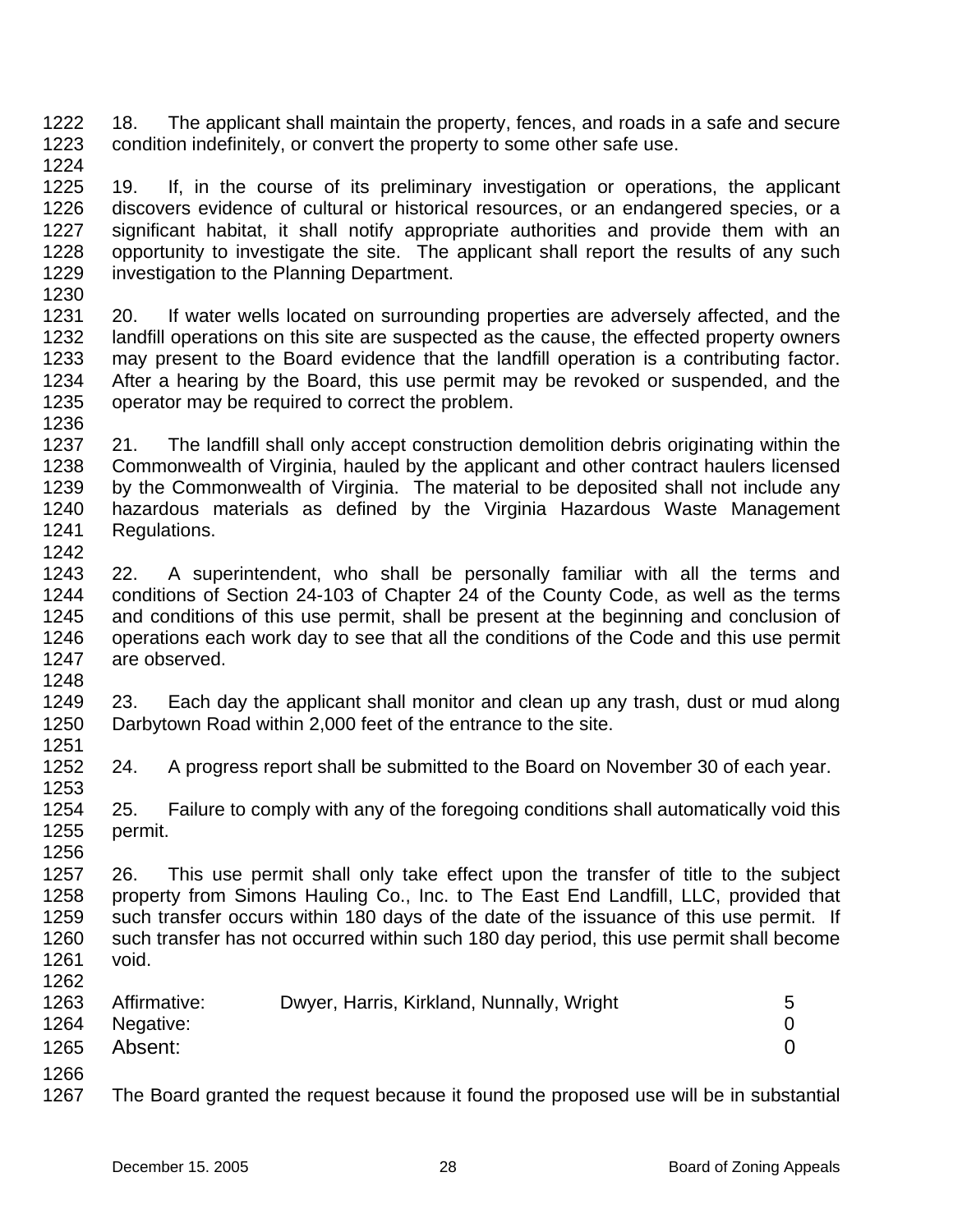- 1268 accordance with the general purpose and objectives of Chapter 24 of the County Code.
- 1269

1280

1283

## 1270 **New Applications** 1271

- 1272 1273 1274 1275 1276 1277 1278 1279 **A - 81-2005 JOHN G. AND TINA M. D. SHURLEY** request a variance from Section 24-95(t) to demolish and replace a one-family dwelling at 4508 Creighton Road (Charles A Smith) (Parcel 817-735-3028), zoned C-1, Conservation District (Fairfield). The required lot area outside the floodplain is not met. The applicants have 0 acre outside the floodplain, where the Code requires 1 acre outside the floodplain. The applicants request a variance of 1 acre outside the floodplain.
- 1281 1282 Mr. Nunnally - Is anyone else here interested in this case? If so, please stand and raise your right hand and be sworn.
- 1284 1285 1286 Mr. Blankinship - Do you swear that the testimony you are about to give is the truth, the whole truth, and nothing but the truth, so help you God?
- 1287 1288 1289 1290 1291 1292 1293 1294 1295 1296 1297 1298 1299 1300 1301 1302 1303 1304 1305 1306 1307 1308 1309 1310 1311 1312 1313 Mr. Deal - I do. My name is John Deal. I'm the attorney for Mr. and Mrs. Shurley. The Gaston storm came up about 18 inches inside their house. As a result, a mold condition got into the house, and they were unable to remedy the mold condition. The only way to remedy it was to tear the house down and rebuild a new home. That was 16 months ago, and they've been living in an apartment for the last 16 months with their three children. We've now processed through the Planning Commission and the Board of Supervisors, I believe it was last evening, to have the property rezoned from C-1 to A-1, because in C-1, obviously, you cannot build a residence or get a permit to repair a residence. With the A-1 zoning, we are ready to proceed. What happened was, in the rezoning case the other night, the property was zoned A-1 from Creighton Road towards the swamp for a period of 100 feet beyond their house. That was obviously agreeable to them. Then there's the issue that we've got two floodplains we're dealing with here. We've got a FEMA floodplain, which the Shurley house is not in at all. We have the Henrico County designated floodplain, which includes more land than the FEMA floodplain. The Henrico floodplain goes all the way to Creighton Road. During the Gaston flood, there were only two residences affected by that in this area, even though there are at least ten down there. One was the Shurleys, and the other had water come up in it also. What the Shurleys are doing, is they want to rebuild and raise the elevation of their home to a point that would even exceed what would have been required under the Gaston 500-year storm, for the bottom of their floor joists would be up high enough. The Code says you need in A-1 one acre out of the floodplain. However, when I'm reading the evaluation report done by the Planning staff, actually the Department of Public Works, on page 2 of 3, the second paragraph under Evaluation, it says, "Since the Property lies in the floodplain, it cannot be used for a dwelling unless the Shurleys place enough fill on the property to raise 1 acre above the floodplain. The Department of Public Utilities (Works) does not object to placing enough fill on the property to raise the dwelling site above the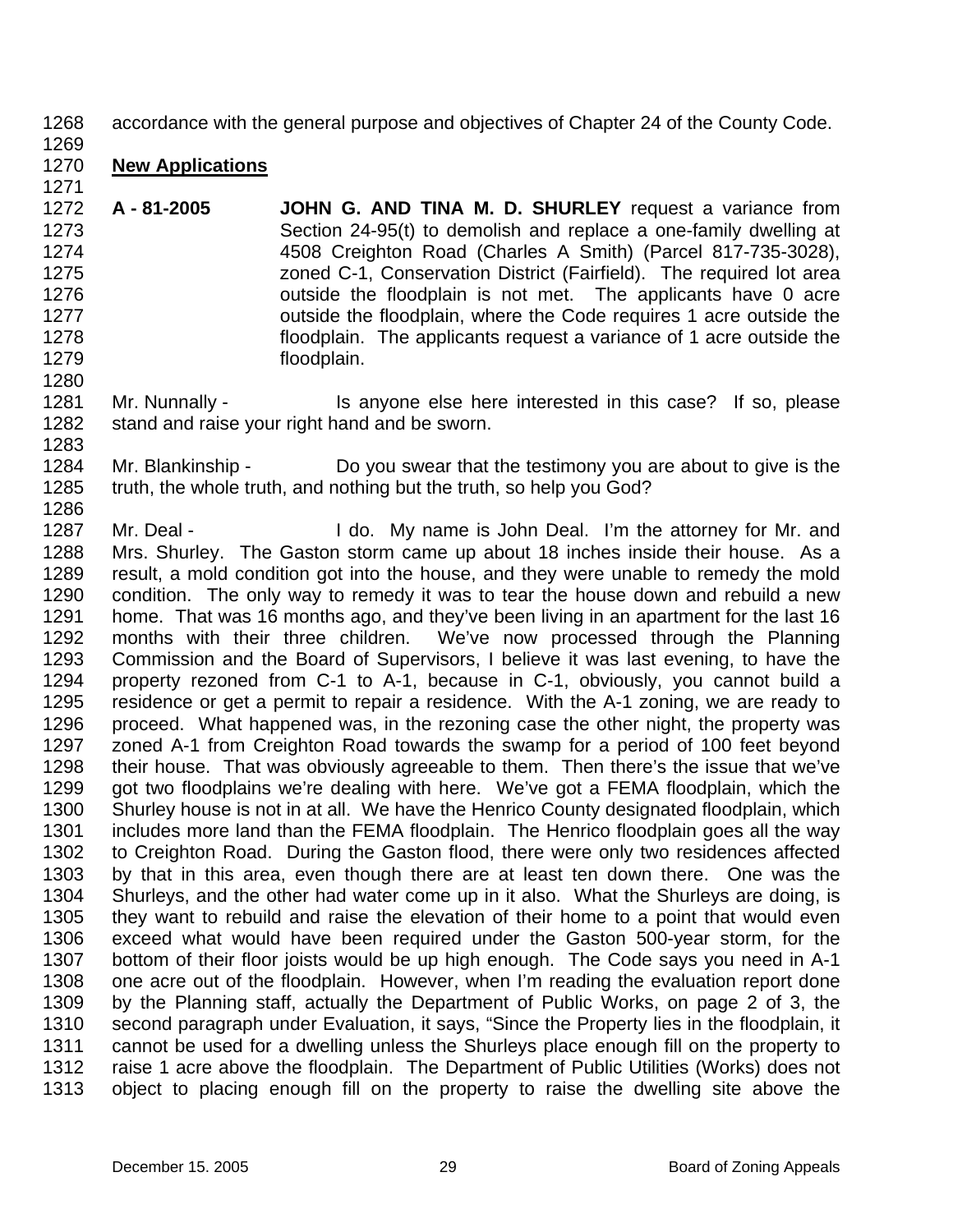1314 1315 1316 1317 1318 1319 1320 1321 1322 1323 1324 1325 1326 1327 1328 1329 1330 1331 1332 1333 1334 1335 1336 1337 1338 1339 1340 1341 1342 1343 1344 1345 1346 1347 1348 1349 1350 1351 1352 1353 1354 1355 1356 1357 1358 1359 floodplain, but they would oppose filling an entire acre of the property. The variance would allow the owners to make reasonable use of the property without the environmental impact of excessive filling." Really, all the Shurleys wanted to do in the first place is raise where the dwelling is going to be sitting and not an entire acre. The objection of the Department of Public Works is right in keeping with what the Shurleys want also. The variance we're asking for today is that rather than the Shurleys being required to have to raise the whole acre above the floodplain, we seek a variance to just be able to raise the land under the footprint of the house, so that the house will be at this new desired level, which would keep it safe, even from a 500-year storm. Mr. Nunnally - Mr. O'Kelly, were you at the meeting? Mr. O'Kelly - Yes sir. Mr. Nunnally - Can you tell us a little something about it? Mr. O'Kelly - **Actually the applicant was not able to present their case.** The Board of Supervisors decided that they had enough information and recommended approval of the rezoning to A-1. Later in the meeting, the Board of Supervisors approved the introduction of an ordinance to address possibly other future applicants that may have the same problem Mr. Shurley has encountered, so there may be an ordinance amendment in the works to look at some of these things. Ms. Dwyer - Mr. O'Kelly, what is a Conservation District, and why was it designated that originally? Mr. O'Kelly - The current C-1 Conservation District was adopted with the original Zoning Ordinance in 1960. I guess as a district that would apply to areas that may be subject to flooding and inundation, to protect those areas. Ms. Dwyer - And to protect people from living in them, because houses couldn't be built? Mr. O'Kelly - Cha year-round basis, yes ma'am, but recreational facilities and cabins and campgrounds and things of that nature are permitted uses. Ms. Dwyer - **What is the rationale for requiring a 1-acre piece of the** property to be outside of the floodplain? Mr. O'Kelly - That's the minimum lot size permitted in the Agricultural District for a dwelling. Ms. Dwyer - So it's not related to the question of flooding; it's just more the fact that whatever the minimum lot size is required, all of that must be out of the floodplain? So if it were zoned R-3, a smaller portion would be required to be out?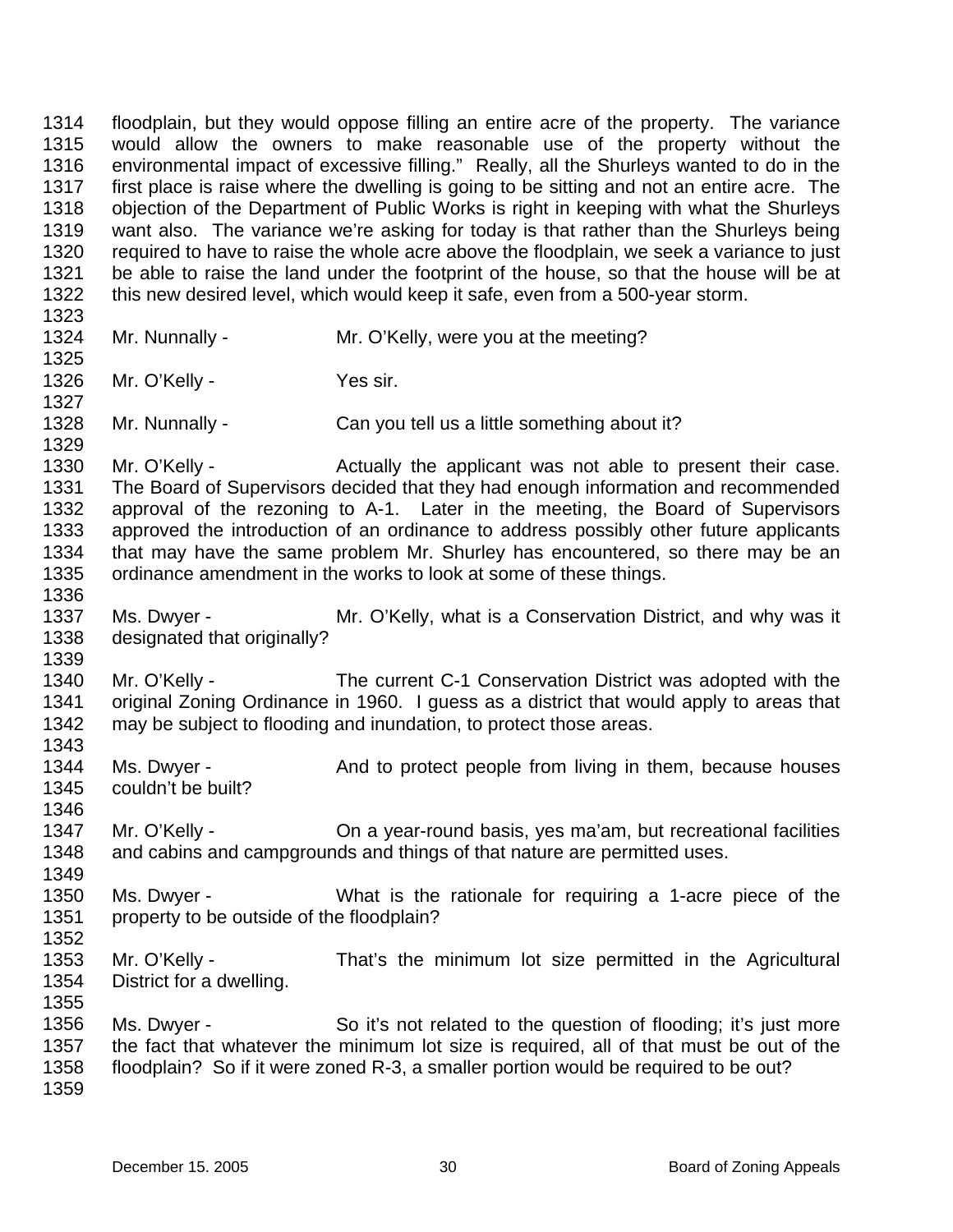1360 1361 1362 Mr. O'Kelly - Right, that would be 11,000 square feet, with water and sewer.

1363 1364 Mr. Nunnally - What are you going to do with disposal of sewerage? Do you have a septic tank?

1366 1367 1368 1369 1370 1371 1372 1373 1374 1375 1376 1377 1378 Mr. Deal - Yes sir, they have a sewage system; in the rebuilding of their home, they're going to put one of these Advek Systems in, and the Advek System has been passed by the Health Department. This house was build in 1963, as best we can determine from the tax records; the County somewhere has misplaced the building permit, and I can understand that since 1963, but the tax records changed in 1963 and showed that an assessment was changed when the house was built. The Shurleys have lived there since 1993, and not really had any problems with the system, but they're going to put this Advek System in when they move in, which has become very popular in Varina, because there's a lot of land that's marginal percolation, and the Advek System injects highly oxygenated water into the drain field, which allows the zygotes and hygotes in the drain field to do their thing and eat each other up. It's a very well accepted system and is used in a lot of areas.

- 1379 Mr. Wright - Will that be in the floodplain area, or will that be ...............
- 1381 Mr. Deal - Yes sir, that's in the floodplain.
- 1383 1384 Mr. Wright - So the raising of the lot to accommodate the house doesn't have anything to do with the sewage?
- 1386 1387 1388 1389 Mr. Deal - That's exactly right, has nothing to do with it, and so far as the Health Department is concerned, I have no reason to believe they're not going to pass it. He's showing the Advek System. The house has been there now for 42 years since the flood came.
- 1391 Mr. Wright - What do you do for water?
- 1393 Mr. Deal - The Could have to drill a well.
- 1395 1396 Mr. Shurley - That's correct. I'm John Shurley. The permit has already been issued for the septic system. The well is existing, a very deep well.
- 1398 1399 Mr. Wright - The whole purpose of the one acre in Agricultural District, is to allow for a septic system, and the well to be compatible on the same lot.
- 1401 Mr. Deal - Yes sir, and we've got a ten-acre lot here.
- 1403 1404 1405 Mr. Wright - That's the reason for the one acre, and it looks like to me this strains it, because here you already have your septic system on more than the acre, I take it. For that purpose, you've got plenty of land.

1365

1380

1382

1385

1390

1392

1394

1397

1400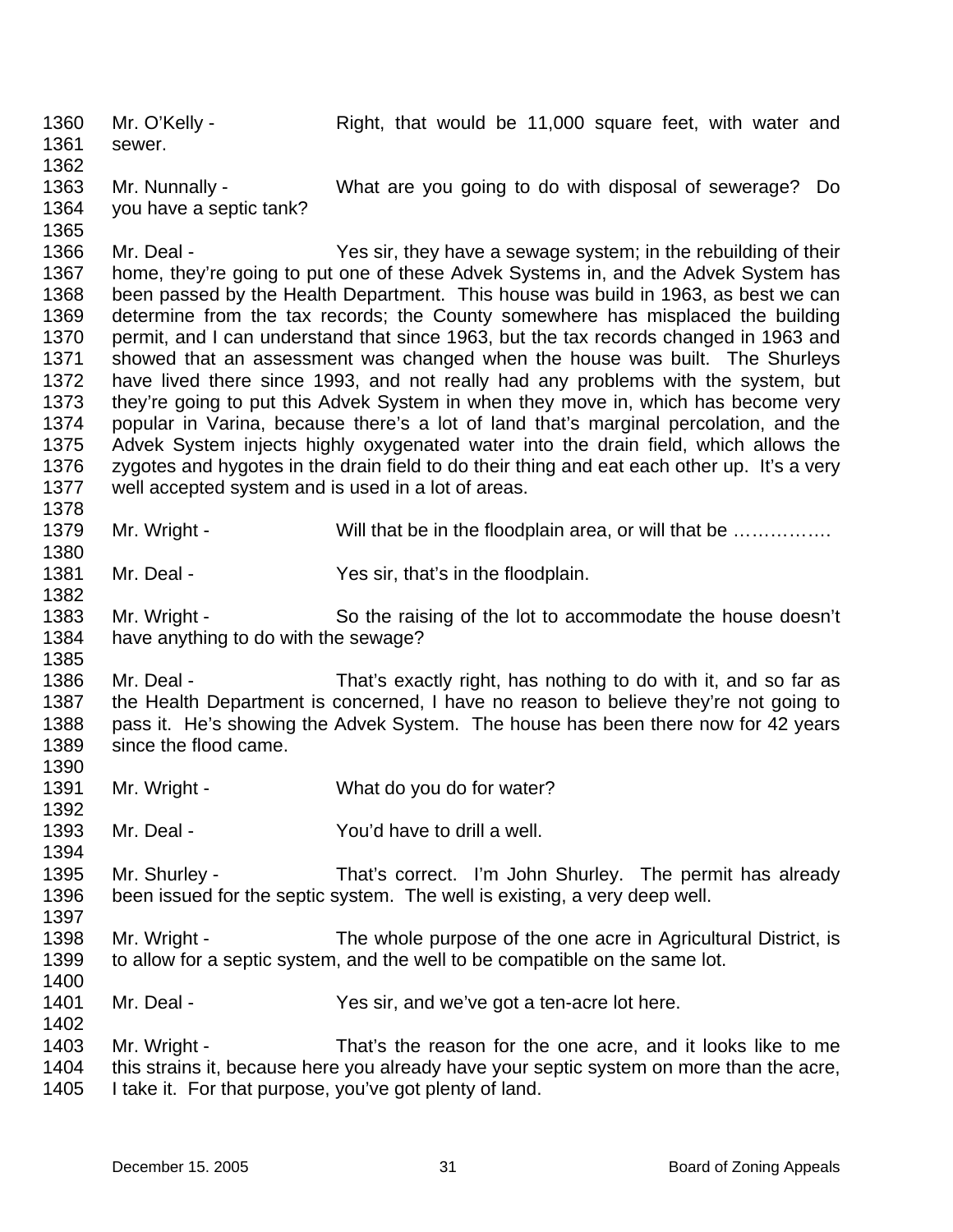- 1407 Mr. Deal - Yes sir, we've got plenty of land.
- 1408 1409 1410 1411 Mr. Wright - This is sort of a unique situation. Am I not right, Mr. Blankinship, the whole purpose of the one acre is so that the septic system and the well will be able to operate successfully.
- 1413 1414 1415 Mr. Blankinship - I hesitate to say the whole reason, but that's certainly one of the most important reasons.
- 1416 1417 Mr. Wright - Because you can't have a well and a septic system jammed up right next to each other.
- 1419 1420 1421 Mr. Deal - What we've got here, is we've got a family with a husband and a wife and three children, that lived there as a family of five for several years. Everything was functioning well before the Gaston flood.
- 1422 1423 1424 Mr. Wright - The How did this happen, Mr. Blankinship, that the house was built illegitimately, illegally, before they changed the designation to C-1, is that what it
- 1425 1426

was?

1406

1412

1418

- 1427 1428 1429 1430 Mr. Blankinship - We have turned over every rock that we could think of and not been able to satisfactorily answer that question. There are a couple of conjectural answers to how the permit got issued, but a building permit was issued, a dwelling was built in the C-1 District, and the C-1 District did not allow dwellings.
- 1431

1432 1433 1434 1435 1436 1437 1438 1439 1440 Mr. Deal - I have in my hand the septic tank permit from 1963, by the County. The only reason you get a septic permit is to build a house, and I have also the tax records, to show that in mid-year of 1963, the assessment of the property was changed from raw land to raw land and a house sitting on it, so I've got to assume, that since a building permit can't be found, the tax records have got to speak for something, and this is a septic tank that was permitted, and this is the same soil, same elevation and everything there now, and I would be glad to introduce this into evidence if you'd like.

- 1441 1442 Mr. Wright - I don't think that's necessary.
- 1443 1444 1445 Mr. Blankinship - One of the conjectures has been that the building permit could have been for a summer house, which is a permitted use, and may have required a septic system, but that's just conjecture.
- 1447 Mr. Deal - But in any event, this septic system has served very well.
- 1448 1449 1450 Ms. Harris - Those Mr. Shurley, you see this map that's before you? Those other sites, those homes, were they affected too by the flooding?
- 1451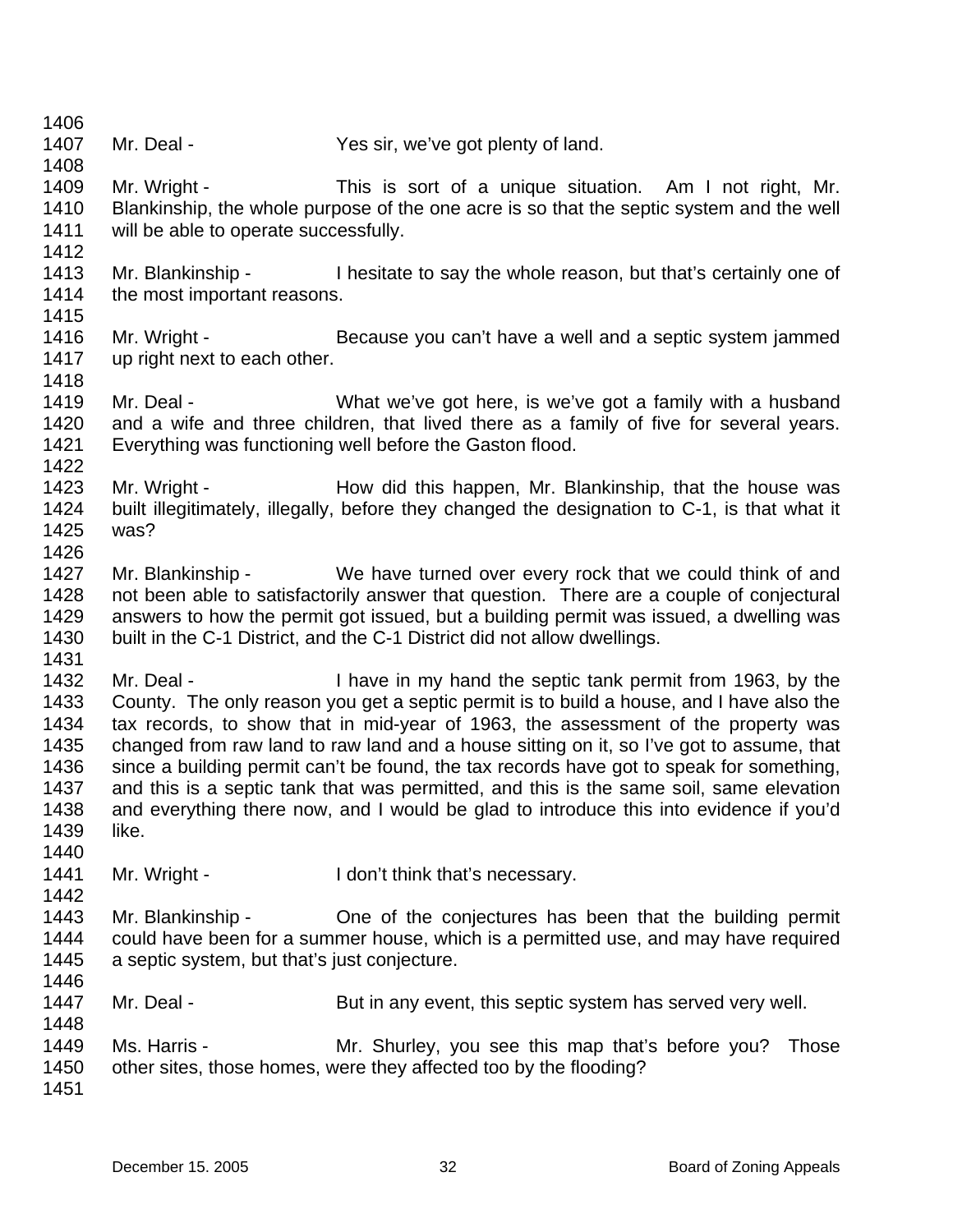1452 1453 1454 1455 1456 1457 1458 1459 1460 1461 1462 1463 1464 1465 1466 1467 1468 1469 1470 1471 1472 1473 1474 1475 1476 1477 1478 1479 1480 1481 1482 1483 1484 1485 1486 1487 1488 1489 1490 1491 1492 1493 1494 1495 1496 1497 Mr. Shurley - There's only one that was affected. That house had about the same amount of water in it that ours did, and the County has condemned their house, but that was not due to flooding; that was an issue that was there before the flooding, so that's the only other house that had water in it. Ms. Harris - Will you be building your home on fill land? Mr. Shurley - No ma'am, the plan is to tear down the house to the foundation only and reuse footings, and those footings would be in the existing soil. Mr. Kirkland - The Are you going to build a flow-through footing type thing for the flood water, open for it? Mr. Shurley - The Building Inspection Department does address how we have to build the house, and one suggestion is vents that allow water to go through it. Mr. Kirkland - Thad a home where six feet of water went through it, so I can sympathize. A lot of damage. Mr. Deal - These people have been out of this house, and they have been diligently working with the Planning and everybody to try to rebuild this house. Their savings is tied up in that ten acres, and if they can't get this variance, they can't use that ten acres, unless you give them an acre outside of it to fill up. The septic has worked fine; the well has worked fine; these people have got to have a place to go. Ms. Dwyer - Cur staff report says that if the rezoning's approved, they will fill in the front 1/6 acre to elevate it above the floodplain. Mr. Deal - Think that must be the footprint of the house. Mr. Blankinship - From Creighton Road back to the required setback. The house has to be at least twenty feet from the floodplain. Mr. Deal - Where did the 1/6 come from? Mr. Blankinship - That's just an approximation of what you would end up with. Mr. Deal - It's a very narrow lot, as you can see. I think it's about 150 feet wide and goes all the way to the swamp. When the rezoning was done the other night, they rezoned A-1 from Creighton Road, beyond the house 100 feet, to give them plenty of room to be able to rebuild their home on this property. Ms. Dwyer - Will there be fill added to the lot, back to the house? Mr. Deal - The Only under the house. The problem was the house. The water only came up 16 inches into the house, so what they're going to do, is to take the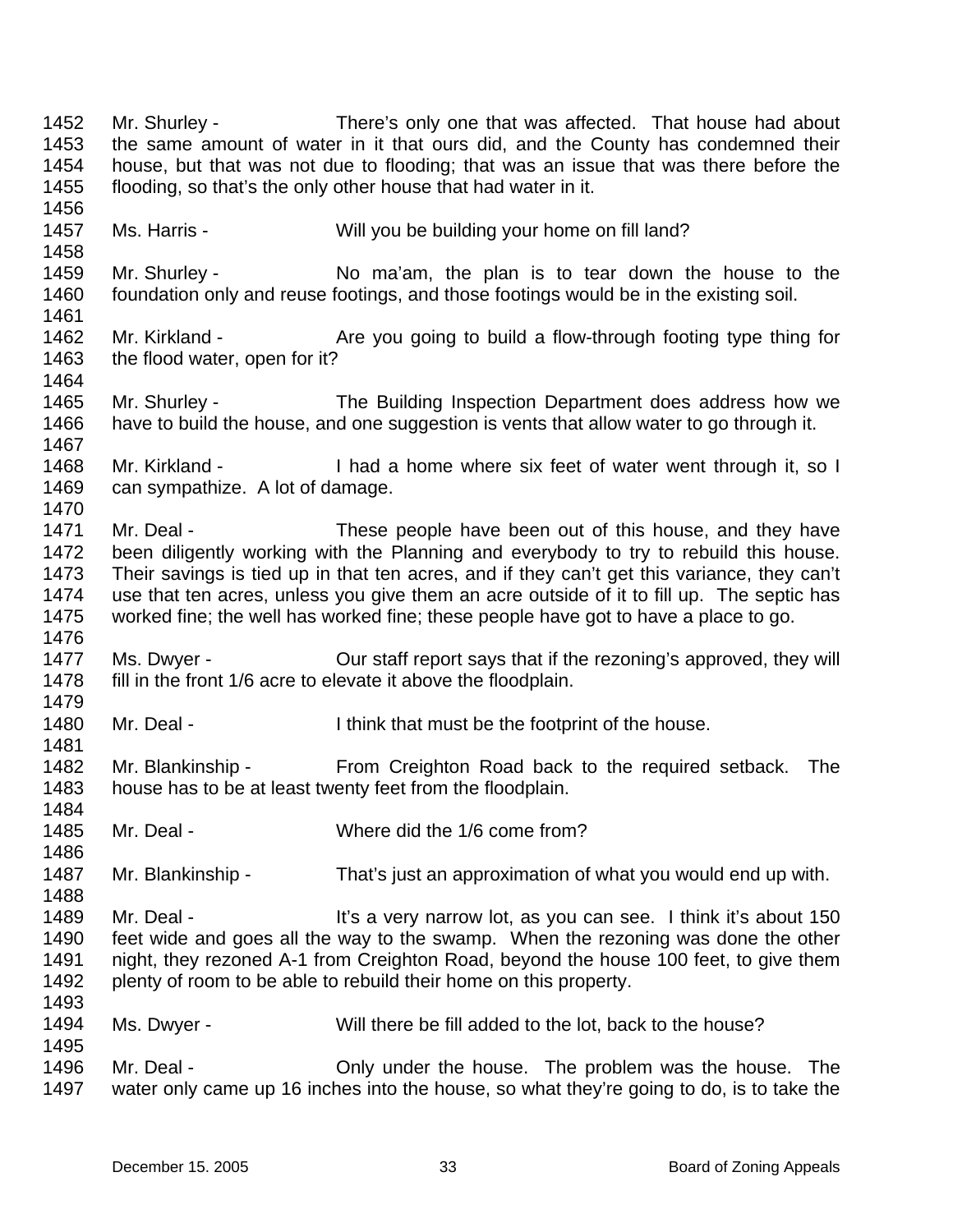1498 1499 1500 1501 1502 1503 1504 1505 1506 1507 1508 1509 1510 1511 1512 1513 1514 1515 1516 1517 1518 1519 1520 1521 1522 1523 1524 1525 1526 1527 1528 1529 1530 1531 1532 1533 1534 1535 1536 1537 1538 1539 1540 1541 1542 1543 cinder blocks off of the existing foundation, go down to it, put in new cinder blocks, and build this thing up high enough so that they're how many inches above the Gaston flood? Mr. Shurley - At least a foot. The bottom of our floor joists will have to be a foot above the Gaston flood elevation. Ms. Dwyer - It doesn't sound like it's going to be fill; it almost sounds like it's going to be putting the house on a tall foundation, right? Mr. Shurley - Yes ma'am. Right now I'd have to add two feet of material underneath of my house, based on the elevation of the floodplain, from the County, and I've actually had a surveyor come down there and verify that. Ms. Dwyer - So there'd be no fill – you're just raising the house on its existing footings – you're not adding fill to the rest of the yard? Mr. Shurley - In the Building Permit office, there is a small addition to the front of the house, so I would be adding there also, but it is a fairly small addition to the front corner of the house. Mr. Deal - So the fill is only going to be where the house is going to be, and we've taken the cinder block and everything off of the existing footing, to bring it up, so that if a Gaston 500-year flood came again, he would be at least a foot or more above the water level. Under the County Code, if you can build a house and let it clear a 100-year storm, it would be fine. We far exceed the County requirements. Ms. Harris - Will they be getting any help from FEMA? Mr. Shurley - Criginally, after the flood, FEMA gave us \$2100, and that's all we got, and that's all we're going to get. Mr. Deal - The mold has permeated the place. It's got to be torn down. Ms. Dwyer - What implications does this have for mortgage companies and future sales? Mr. Shurley - If I don't get the variance, I can't rebuild, so it's absolutely worthless. If I rebuild the house, then it is sellable, and I've already talked to the mortgage company, and they have no problem giving me a loan to rebuild the house, so from their standpoint, and from an insurance standpoint ............. Mr. Deal - The issue that we had with the Planning Office and how to work this out was, you could technically probably get a building permit to rebuild a house under these circumstances, under a proposed ordinance, that if something's destroyed in Gaston, you can rebuild it, and it stays C-1. The problem, if you build a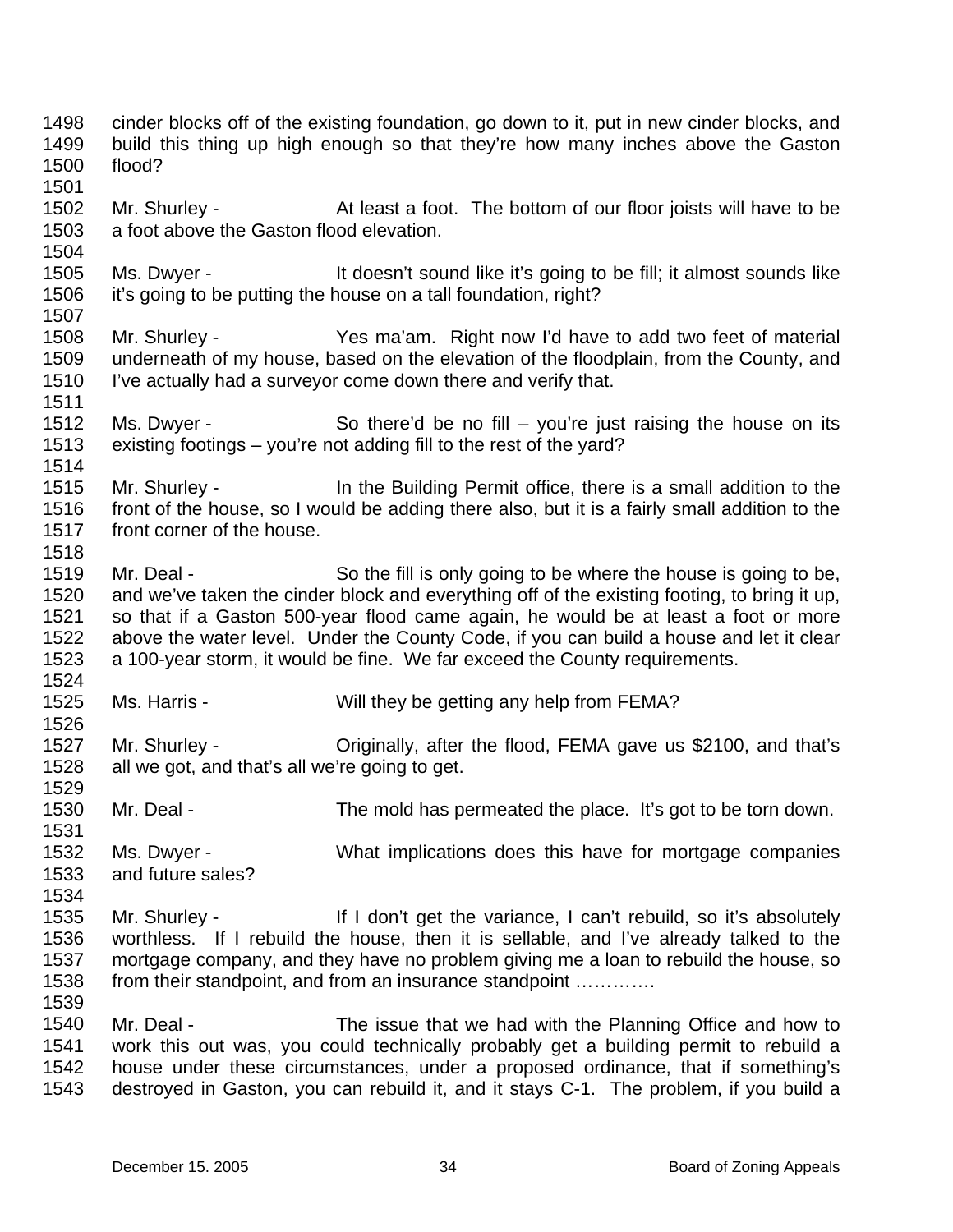1544 1545 1546 1547 1548 1549 1550 1551 1552 1553 1554 1555 1556 1557 1558 \$100,000 house there, have a \$1500 fire in the kitchen, and you've got to move out because it's an electrical fire and you can't repair your house, because that requires another building permit, which would require another ordinance change. So nobody would insure that, and that would be totally unmarketable. What we have now, and that's why we had to go for A-1 zoning, and we all worked that out together, so the A-1 zoning was put on the property so that now we can get financing. It's an A-1 home; he's above the 500-year floodplain; and everything works out now. The problem we've been dealing with for 16 months was the zoning, and we tried everything. The Board of Supervisors had to make a decision. There's not going to be a problem with getting insurance on this at all; however, if you own a home in C-1, you're going to have a tough time getting any financing, and if you know you've got these problems, when you sell it, you could be guilty of fraud for passing it on to a buyer. Then they can't repair it or resell it. That was the whole purpose of the A-1; this is the only A-1 in that whole area.

1559 1560 Mr. Nunnally - Any other questions from the Board or staff? Is anyone in opposition? That concludes the case. Thank you for coming. A-81-2005.

1562 1563 Ms. Harris - The Music Herric Herric I move that we approve this.

1564 Mr. Kirkland - Second.

1561

1565

1568

1570

1574

1579

1582

1587

1566 1567 Mr. Nunnally - **Motion by Ms. Harris that we approve it**; second by Mr. Kirkland. All in favor, say aye.

1569 Mr. Blankinship - Can we get some statement on the record as to the findings.

1571 1572 1573 Ms. Harris - To me, this answers the threshold question. This is a typical case of hardship, as defined by Cochran. These residents will have no use at all of their premises without this variance.

1575 1576 1577 1578 After an advertised public hearing and on a motion by Ms. Harris, seconded by Mr. Kirkland, the Board **granted** application **A-81-2005** for a variance to demolish and replace a one-family dwelling at 4508 Creighton Road (Charles A Smith) (Parcel 817- 735-3028). The Board granted the variance subject to the following conditions:

1580 1581 1. This variance applies only to the minimum lot area requirement. All other applicable regulations of the County Code shall remain in force.

1583 1584 1585 1586 2. Approval of this request does not imply that a building permit will be issued. Building permit approval is contingent on Health Department requirements, including, but not limited to, soil evaluation for a septic drainfield and reserve area, and approval of a well location.

1588 1589 3. At the time of building permit application, the applicant shall submit the necessary information to the Department of Public Works to ensure compliance with the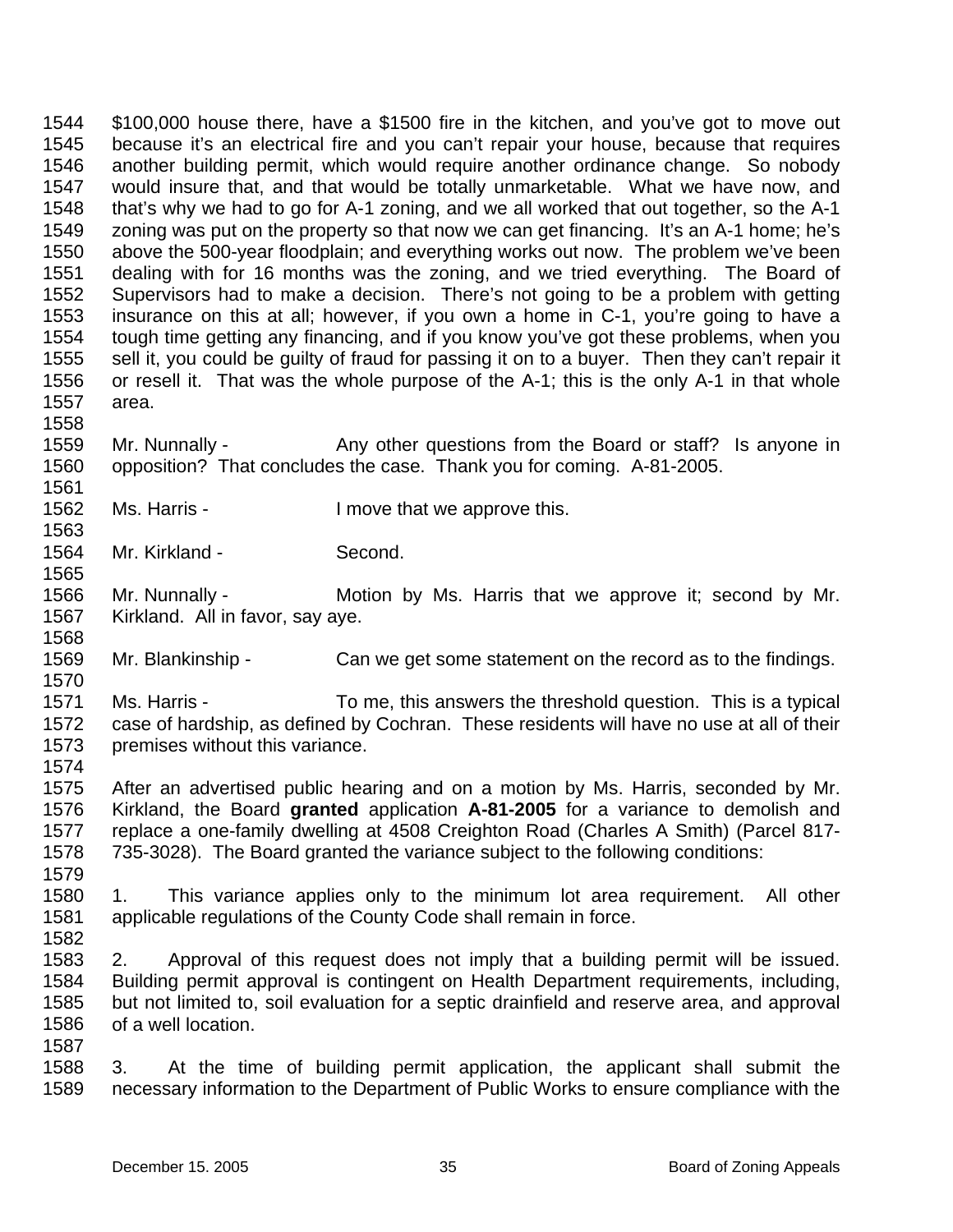| 1590<br>1591                                         | water quality standards.             | requirements of the Chesapeake Bay Preservation Act and the code requirements for                                                                                                                                                                                                                                                                                                                                                      |                          |
|------------------------------------------------------|--------------------------------------|----------------------------------------------------------------------------------------------------------------------------------------------------------------------------------------------------------------------------------------------------------------------------------------------------------------------------------------------------------------------------------------------------------------------------------------|--------------------------|
| 1592<br>1593<br>1594<br>1595<br>1596<br>1597         | 4.                                   | The applicants shall submit plans to the Department of Public Works for review<br>and approval, demonstrating that any fill placed in the floodplain will be compensated<br>for. The applicant shall continuously satisfy all requirements of the Department of<br>Public Works regarding the grading of the property.                                                                                                                 |                          |
| 1598<br>1599<br>1600                                 | 5.<br>the County Code.               | The proposed dwelling shall comply with the requirements of Section 24-106.1 of                                                                                                                                                                                                                                                                                                                                                        |                          |
| 1601<br>1602<br>1603<br>1604                         | Affirmative:<br>Negative:<br>Absent: | Dwyer, Harris, Kirkland, Nunnally, Wright                                                                                                                                                                                                                                                                                                                                                                                              | 5<br>0<br>$\overline{0}$ |
| 1605<br>1606<br>1607<br>1608<br>1609<br>1610         |                                      | The Board granted this request, as it found from the evidence presented that, due to the<br>unique circumstances of the subject property, strict application of the County Code<br>would produce undue hardship not generally shared by other properties in the area, and<br>authorizing this variance will neither cause a substantial detriment to adjacent property<br>nor materially impair the purpose of the zoning regulations. |                          |
| 1611<br>1612<br>1613                                 | Mr. Blankinship -                    | Mr. Chairman, with your permission, I'll call the next two<br>cases together. It's the same applicant, but two completely separate sites.                                                                                                                                                                                                                                                                                              |                          |
| 1614<br>1615<br>1616<br>1617<br>1618<br>1619<br>1620 | UP-30-2005                           | <b>PARKER-ORLEANS BUILDERS</b> requests a temporary conditional<br>use permit pursuant to Section $24-116(c)(1)$ to locate a temporary<br>sales trailer at 11576 Hunton Park Boulevard (The Ridge at Hunton<br>Park) (Parcel 764-774-3512), zoned R-2AC (correct), {RTHC in<br>Agenda}, One-Family Residential District (correct) {Residential<br>Townhouse District in Agenda} (Conditional) (Brookland).                             |                          |
| 1621<br>1622<br>1623<br>1624<br>1625                 | UP-31-2005                           | <b>PARKER-ORLEANS BUILDERS</b> requests a temporary conditional<br>use permit pursuant to Section $24-116((c)(1))$ to locate a temporary<br>sales trailer at 11870 Old Washington Highway (Thomas Mill)<br>(Parcel 773-779-3998), zoned A-1, Agricultural District (Brookland).                                                                                                                                                        |                          |
| 1626<br>1627<br>1628                                 | Mr. Nunnally -                       | Is anyone else here interested in this case? If so, please<br>stand and raise your right hand and be sworn.                                                                                                                                                                                                                                                                                                                            |                          |
| 1629<br>1630<br>1631                                 | Mr. Blankinship -                    | Do you swear that the testimony you are about to give is the<br>truth, the whole truth, and nothing but the truth, so help you God?                                                                                                                                                                                                                                                                                                    |                          |
| 1632<br>1633<br>1634                                 | Mr. Watson -                         | I do. My name is James Watson; I represent the applicant.<br>We're applying for the conditional use permit for both those locations.                                                                                                                                                                                                                                                                                                   |                          |
| 1635                                                 | Mr. Wright -                         | Mr. Watson, have you read the conditions that have been                                                                                                                                                                                                                                                                                                                                                                                |                          |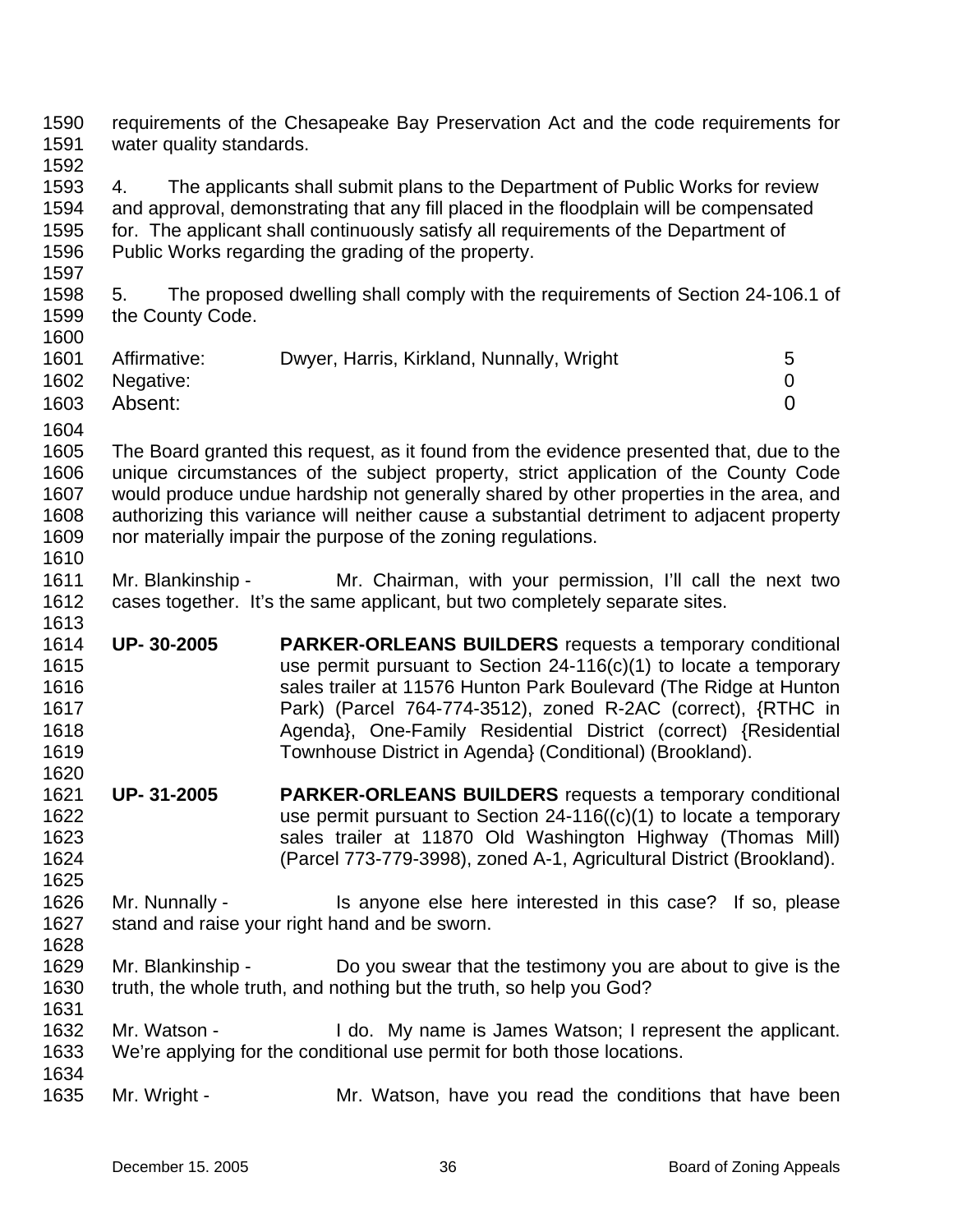| 1636<br>1637                         |                                                                     | proposed for these two cases? You're agreeable to those conditions?                                                                                                                                                                                                                                                                                   |
|--------------------------------------|---------------------------------------------------------------------|-------------------------------------------------------------------------------------------------------------------------------------------------------------------------------------------------------------------------------------------------------------------------------------------------------------------------------------------------------|
| 1638<br>1639                         | Mr. Watson -                                                        | Yes, we are.                                                                                                                                                                                                                                                                                                                                          |
| 1640<br>1641<br>1642                 | Mr. Wright -<br>trailers?                                           | How long do you think you will need these temporary sales                                                                                                                                                                                                                                                                                             |
| 1643<br>1644                         | Mr. Watson -                                                        | Less than one year.                                                                                                                                                                                                                                                                                                                                   |
| 1645<br>1646<br>1647                 | Ms. Dwyer -                                                         | It says that you'll screen the sanitary facilities. What do the<br>sanitary facilities look like? Is it a separate                                                                                                                                                                                                                                    |
| 1648<br>1649                         | Mr. Watson -<br>stockade fence around it so it wouldn't be visible. | It would be a holding tank outside, and you just put a                                                                                                                                                                                                                                                                                                |
| 1650<br>1651<br>1652                 | Mr. Blankinship -                                                   | It stands up above the ground? How high?                                                                                                                                                                                                                                                                                                              |
| 1653<br>1654                         | Mr. Watson -                                                        | It would, almost on the ground, just a foot or so high.                                                                                                                                                                                                                                                                                               |
| 1655<br>1656                         | Mr. Blankinship -                                                   | How high is the top of the tank?                                                                                                                                                                                                                                                                                                                      |
| 1657<br>1658                         | Mr. Watson -                                                        | I'm guessing three feet.                                                                                                                                                                                                                                                                                                                              |
| 1659<br>1660                         | Mr. Nunnally -<br>the case. Thank you for coming. UP-30-2005.       | Any other questions from the Board or staff? That concludes                                                                                                                                                                                                                                                                                           |
| 1661<br>1662<br>1663                 | Mr. Kirkland -                                                      | Move we approve it.                                                                                                                                                                                                                                                                                                                                   |
| 1664<br>1665                         | Mr. Wright -                                                        | Second.                                                                                                                                                                                                                                                                                                                                               |
| 1666<br>1667<br>1668                 | Mr. Nunnally -                                                      | Motion by Mr. Kirkland; second by Mr. Wright, that it be<br>approved. All in favor, say aye. Opposed? It's been approved.                                                                                                                                                                                                                             |
| 1669<br>1670<br>1671<br>1672<br>1673 |                                                                     | After an advertised public hearing and on a motion by Mr. Kirkland, seconded by Mr.<br>Wright, the Board granted application UP-30-2005 for a temporary conditional use<br>permit to locate a temporary sales trailer at 11576 Hunton Park Boulevard (Parcel 764-<br>774-3512). The Board granted the use permit subject to the following conditions: |
| 1674<br>1675<br>1676<br>1677<br>1678 | 1.                                                                  | Only the improvements shown on the plan filed with the application may be<br>constructed pursuant to this approval. No substantial changes or additions to the layout<br>may be made without the approval of the Board of Zoning Appeals. Any additional<br>improvements shall comply with the applicable regulations of the County Code              |
| 1679<br>1680<br>1681                 | 2.<br>building code for a permanent installation.                   | The trailer shall be skirted on all sides with a durable material as required by the                                                                                                                                                                                                                                                                  |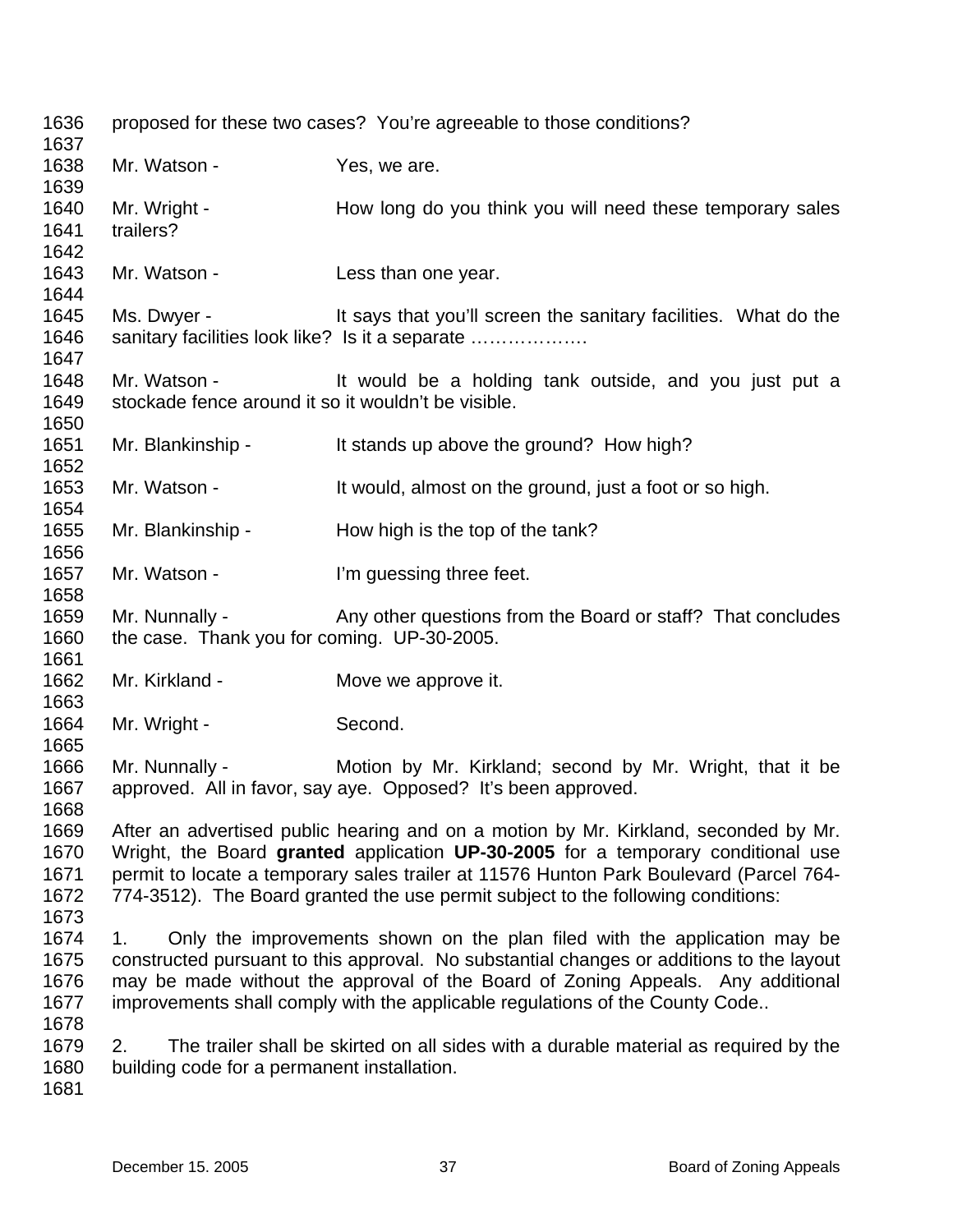1682 1683 1684 1685 1686 1687 1688 1689 1690 1691 1692 1693 1694 1695 1696 1697 1698 1699 1700 1701 1702 1703 1704 1705 1706 1707 1708 1709 1710 1711 1712 1713 1714 1715 1716 1717 1718 1719 1720 1721 1722 1723 1724 1725 1726 1727 3. A detailed landscaping and lighting plan shall be submitted to the Planning Department with the building permit for review and approval. Approved landscaping shall be installed as soon as the weather permits. All landscaping shall be maintained in a healthy condition at all times. Dead plant materials shall be removed within a reasonable time and replaced during the normal planting season. 4. The bathroom in the trailer shall be connected to sanitary facilities approved by the Virginia Department of Health. This facility shall be screened from adjacent property. 5. The trailer shall be removed from the property on or before December 15, 2006, at which time this permit shall expire. Affirmative: Dwyer, Harris, Kirkland, Nunnally, Wright 5 Negative: 0 Absent: 0 The Board granted the request because it found the proposed use will be in substantial accordance with the general purpose and objectives of Chapter 24 of the County Code. Mr. Nunnally - UP-31-2005, Parker-Orleans Builders. Mr. Kirkland - **Move we approve it.** Mr. Wright - Second. Mr. Nunnally - Motion by Mr. Kirkland; second by Mr. Wright, that it be approved. All in favor, say aye. Opposed? It's been approved. After an advertised public hearing and on a motion by Mr. Kirkland, seconded by Mr. Wright, the Board **granted** application **UP-31-2005** for a temporary conditional use permit to locate a temporary sales trailer at 11870 Old Washington Highway (Thomas Mill) (Parcel 773-779-3998). The Board granted the use permit subject to the following conditions: 1. Only the improvements shown on the plan filed with the application may be constructed pursuant to this approval. No substantial changes or additions to the layout may be made without the approval of the Board of Zoning Appeals. Any additional improvements shall comply with the applicable regulations of the County Code.. 2. The trailer shall be skirted on all sides with a durable material as required by the building code for a permanent installation. 3. A detailed landscaping and lighting plan shall be submitted to the Planning Department with the building permit for review and approval. Approved landscaping shall be installed as soon as the weather permits. All landscaping shall be maintained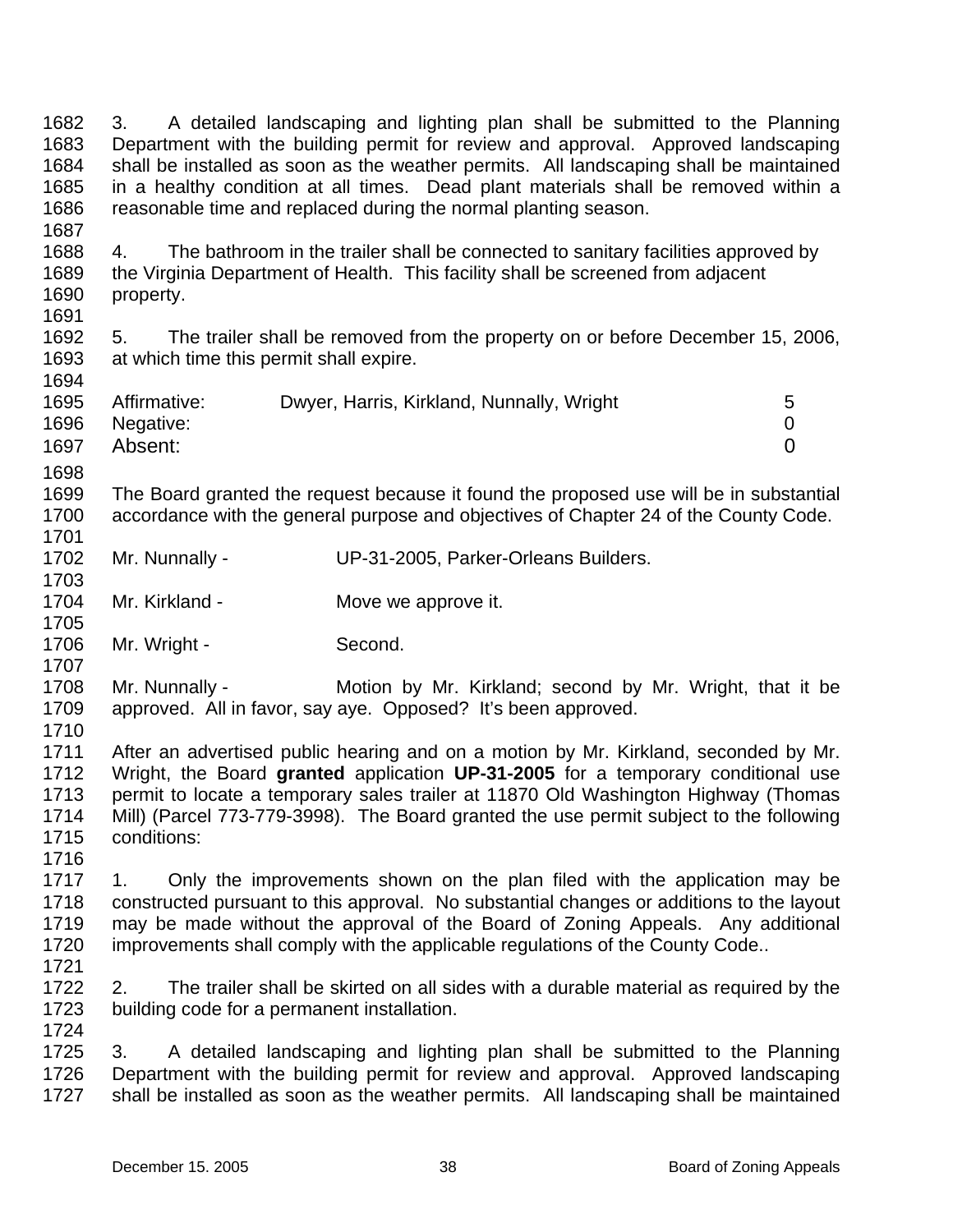1728 1729 in a healthy condition at all times. Dead plant materials shall be removed within a reasonable time and replaced during the normal planting season.

1730

1734

1737

1731 1732 1733 4. The bathroom in the trailer shall be connected to sanitary facilities approved by the Virginia Department of Health. This facility shall be screened from adjacent property.

1735 1736 5. The trailer shall be removed from the property on or before December 15, 2006, at which time this permit shall expire.

| 1738 | Affirmative:<br>1739 Negative: | Dwyer, Harris, Kirkland, Nunnally, Wright | 5 |
|------|--------------------------------|-------------------------------------------|---|
|      | 1740 Absent:                   |                                           |   |

1741

1752

1754

1756

1760

1767

1742 1743 1744 The Board granted the request because it found the proposed use will be in substantial accordance with the general purpose and objectives of Chapter 24 of the County Code.

- 1745 1746 1747 1748 1749 1750 1751 **A -106-2005 LOUIS A. AND MARIE C. MARTINETTE** request a variance from Section 24-94 to allow an addition to remain at 2818 Waterford Way West (Waterford) (Parcel 735-756-6916), zoned R-4, One-Family Residence District (Three Chopt). The rear yard setback is not met. The applicants have 27 feet rear yard setback, where the Code requires 35 feet rear yard setback. The applicants request a variance of 8 feet rear yard setback.
- 1753 Mr. Blankinship - The A-106 has been deferred.
- 1755 Mr. Nunnally - A-106-2005 has been deferred to next month.

1757 1758 1759 Upon a motion by Mr. Wright, seconded by Mr. Kirkland the Board **deferred** application **A-106-2005** for a variance to allow an addition to remain at 2818 Waterford Way West (Waterford) (Parcel 735-756-6916).

| 1761 | Affirmative: | Dwyer, Harris, Kirkland, Nunnally, Wright |  |
|------|--------------|-------------------------------------------|--|
| 1762 | Negative:    |                                           |  |
| 1763 | Absent:      |                                           |  |
| 1764 |              |                                           |  |

1765 1766 The case was deferred at the request of the applicant, to allow time for further information to be introduced, from the December 2005, until the January 2006, meeting.

1768 1769 1770 1771 1772 1773 **UP- 33-2005 RYAN HOMES** requests a temporary conditional use permit pursuant to Section 24-116(c)(1) to locate a temporary sales trailer at 4160 Glenside Drive (Glenside Woods) (Parcel 771-748-5588 (part)), zoned RTHC, Residential Townhouse District (Conditional) (Brookland).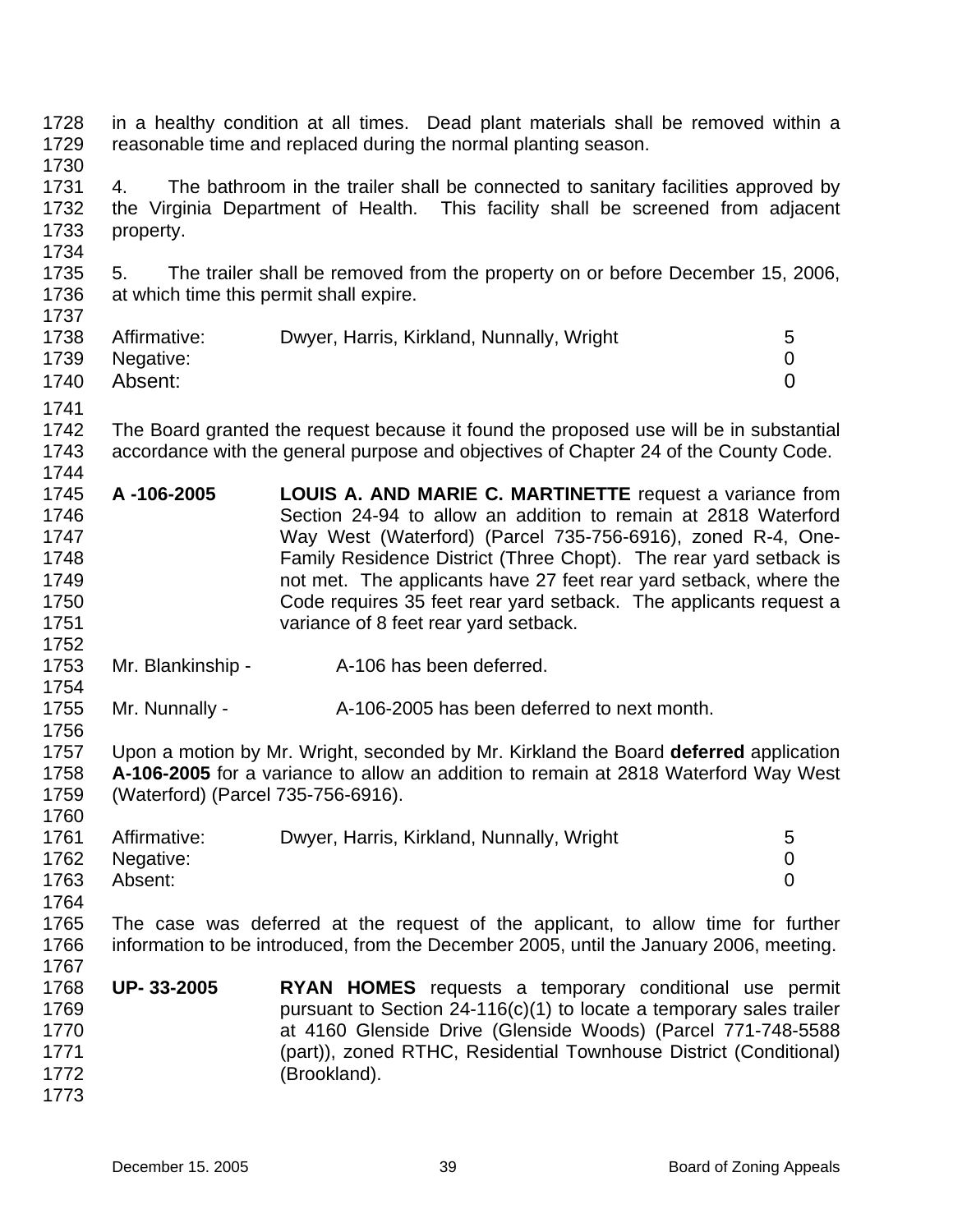1774 1775 1776 1777 1778 1779 1780 1781 1782 1783 1784 1785 1786 1787 1788 1789 1790 1791 1792 1793 1794 1795 1796 1797 1798 1799 1800 1801 1802 1803 1804 1805 1806 1807 1808 1809 1810 1811 1812 1813 1814 1815 1816 1817 1818 Mr. Nunnally - Is anyone else here interested in this case? Mr. Blankinship - Raise your right hand, please. Do you swear that the testimony you are about to give is the truth, the whole truth, and nothing but the truth, so help you God? Mr. Collins - I do. My name is Gary Collins; I'm representing the applicant, Ryan Homes, and we're requesting a sales trailer to be placed at Glenside Woods Townhome Development on Glenside Drive. Mr. Wright - Have you read the conditions? Mr. Collins - Yes sir. Mr. Wright - Satisfied? Mr. Collins - Yes sir. Mr. Nunnally - Any other questions from the Board or staff? Is anyone here interested in this case? Mr. Blankinship - Mr. Chairman, I'd just like to clarify that the landscaping plan that is required with the building permit will need to be something a little more detailed than what was submitted with the application. Mr. Collins - Absolutely. Mr. Nunnally - Any other questions? That concludes the case. Thank you for coming. Up-33-2005, Ryan Homes. Mr. Kirkland - **Move we approve it.** Ms. Harris - Second. Mr. Nunnally - Motion by Mr. Kirkland to approve it; second by Ms. Harris. All in favor say aye. Opposed? It's been approved. After an advertised public hearing and on a motion by Mr. Kirkland, seconded by Ms. Harris, the Board **granted** application **UP-33-2005** for a temporary conditional use permit to locate a temporary sales trailer at 4160 Glenside Drive (Glenside Woods) (Parcel 771-748-5588 (part)). The Board granted the use permit subject to the following conditions: 1. Only the improvements shown on the plan filed with the application may be constructed pursuant to this approval. No substantial changes or additions to the layout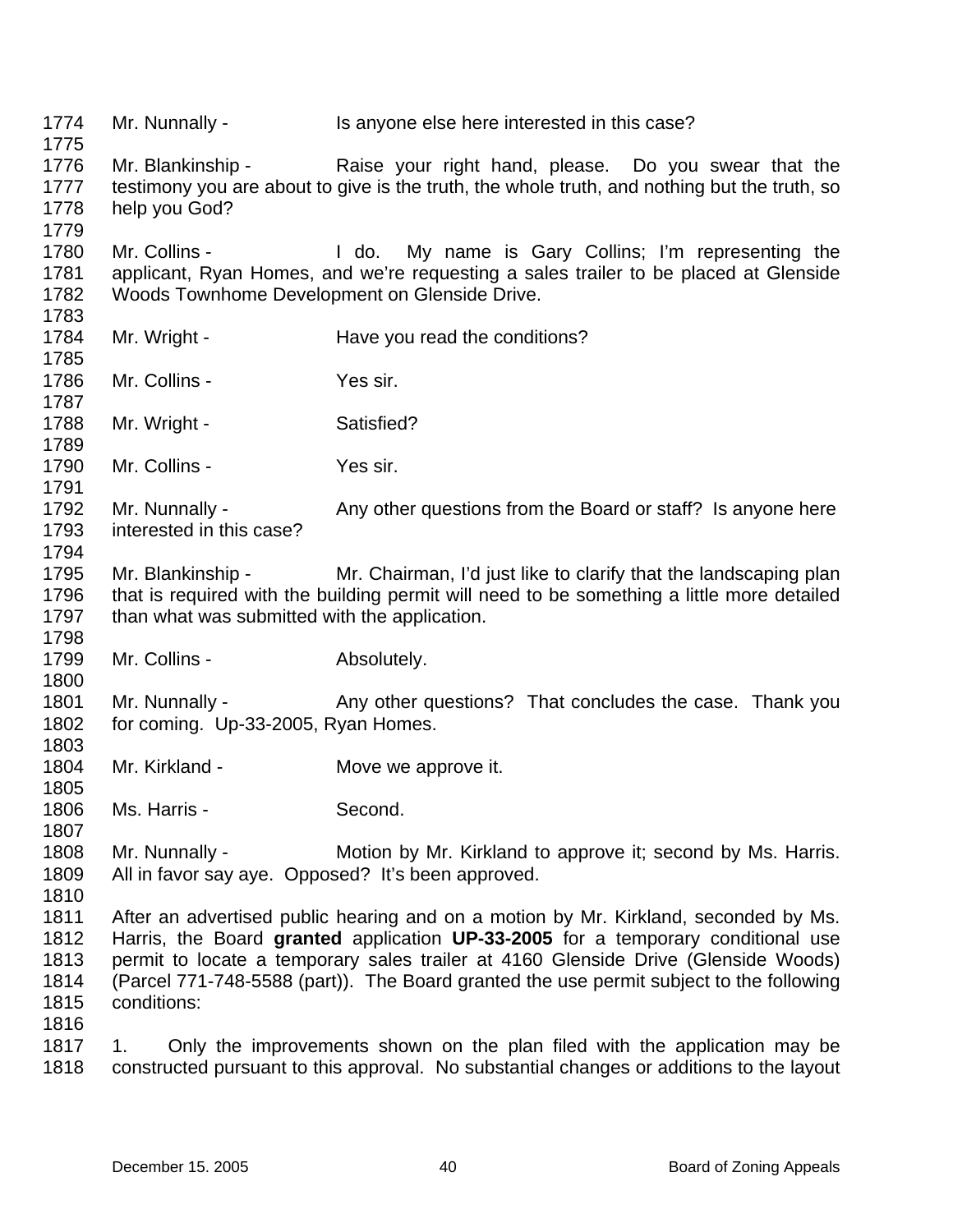1819 1820 1821 1822 1823 1824 1825 1826 1827 1828 1829 1830 1831 1832 1833 1834 1835 1836 1837 1838 1839 1840 1841 1842 1843 1844 1845 1846 1847 1848 1849 1850 1851 1852 1853 1854 1855 1856 1857 1858 1859 1860 1861 1862 1863 1864 may be made without the approval of the Board of Zoning Appeals. Any additional improvements shall comply with the applicable regulations of the County Code. 2. The trailer shall be skirted on all sides with a durable material as required by the building code for a permanent installation. 3. A detailed landscaping and lighting plan shall be submitted to the Planning Department with the building permit for review and approval. Approved landscaping shall be installed as soon as the weather permits. All landscaping shall be maintained in a healthy condition at all times. Dead plant materials shall be removed within a reasonable time and replaced during the normal planting season. 4. The bathroom in the trailer shall be connected to sanitary facilities approved by the Virginia Department of Health. This facility shall be screened from adjacent property. 5. The trailer shall be removed from the property on or before December 14, 2006, at which time this permit shall expire. Affirmative: Dwyer, Harris, Kirkland, Nunnally, Wright 5 Negative: 0 Absent: 0 The Board granted the request because it found the proposed use will be in substantial accordance with the general purpose and objectives of Chapter 24 of the County Code. **UP- 34-2005 STEPHANIE PHILIPS** requests a conditional use permit pursuant to Section 24-12(e) to operate a non-commercial kennel at 5904 West Rois Road (Chamberlayne Heights) (Parcel 790-752-7240), zoned R-0, One-family Residence District (Fairfield). Mr. Nunnally - Is anyone else here interested in this case? If so, please stand and raise your right hand and be sworn. Mr. Blankinship - Do you swear that the testimony you are about to give is the truth, the whole truth, and nothing but the truth, so help you God? Ms. Philips - I do. My name is Stephanie Philips, and I request a special use permit. Ms. Dwyer - For what and why? Ms. Philips - To operate a kennel at 5904 West Rois Road, Ms. Dwyer - When you say "to operate a kennel," what are your plans?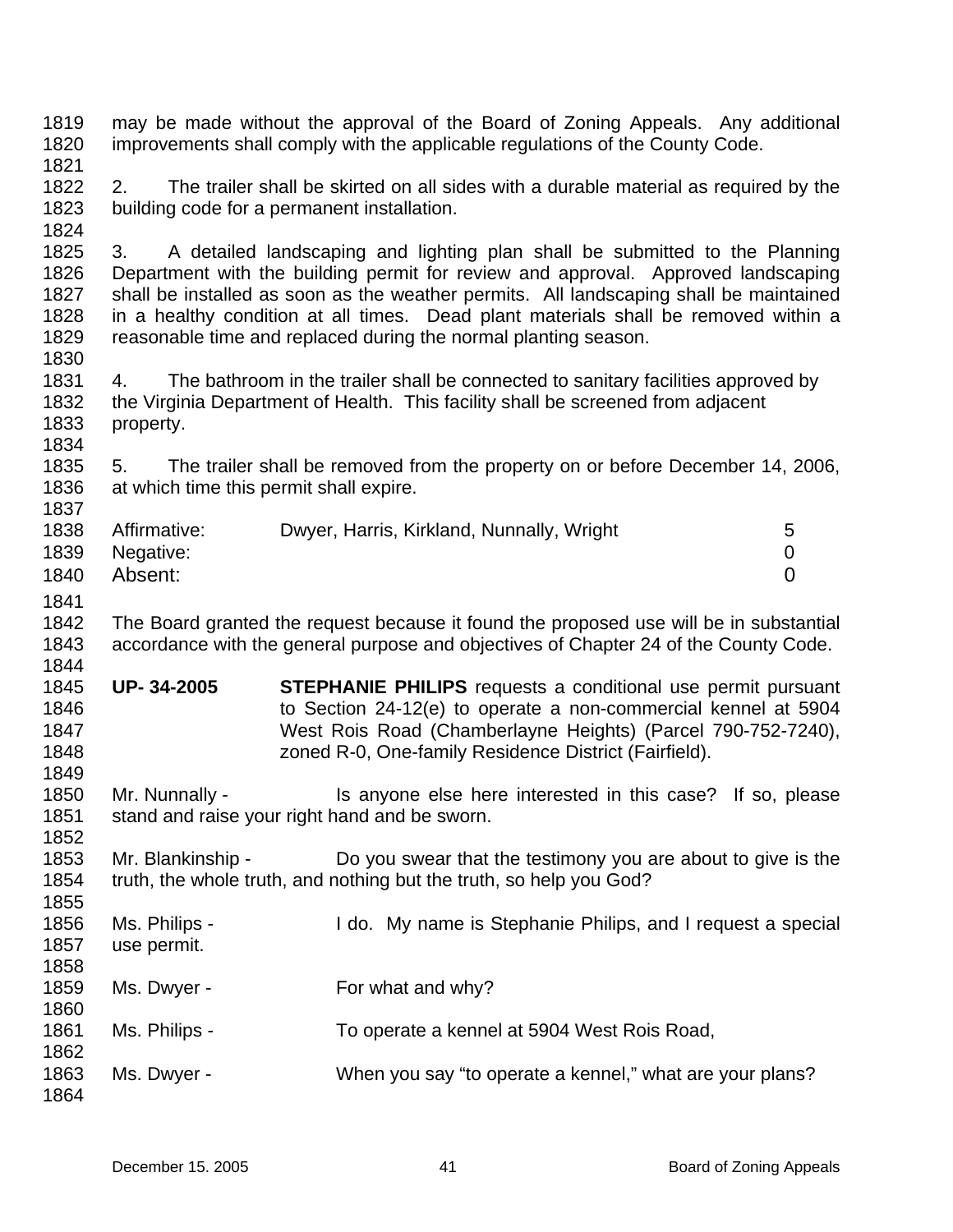| 1865<br>1866                 | Ms. Philips -<br>Henrico County.           | I have over the required number of dogs that's permitted in                                                                                                                                                  |
|------------------------------|--------------------------------------------|--------------------------------------------------------------------------------------------------------------------------------------------------------------------------------------------------------------|
| 1867<br>1868<br>1869         | Mr. Kirkland -                             | So you have three?                                                                                                                                                                                           |
| 1870<br>1871                 | Ms. Philips -                              | I have more than three.                                                                                                                                                                                      |
| 1872<br>1873                 | Mr. Kirkland -                             | How many is more than three?                                                                                                                                                                                 |
| 1874<br>1875                 | Ms. Philips -                              | I have nine.                                                                                                                                                                                                 |
| 1876<br>1877                 | Mr. Nunnally -                             | They all belong to you?                                                                                                                                                                                      |
| 1878<br>1879                 | Ms. Philips -                              | Yes. I co-own some of them.                                                                                                                                                                                  |
| 1880<br>1881                 | Mr. Wright -                               | Tell me what that means, when you co-own a dog.                                                                                                                                                              |
| 1882<br>1883<br>1884         | Ms. Philips -                              | These are dogs that are shown in confirmation, in AKC<br>sanctioned confirmation shows, so that once they get their championships, then these<br>dogs would be bred, and in breeding there's a co-ownership. |
| 1885<br>1886<br>1887<br>1888 | Mr. Wright -<br>license issued?            | So the dog has a license, doesn't it? In whose name is the                                                                                                                                                   |
| 1889<br>1890                 | Ms. Philips -                              | They're not all licensed.                                                                                                                                                                                    |
| 1891<br>1892<br>1893         | Mr. Wright -<br><b>Henrico County?</b>     | You mean you have a dog that doesn't have a dog tag in                                                                                                                                                       |
| 1894<br>1895                 | Ms. Philips -                              | Yes.                                                                                                                                                                                                         |
| 1896<br>1897                 | Mr. Wright -                               | How can that be?                                                                                                                                                                                             |
| 1898<br>1899                 | Ms. Philips -                              | I don't know.                                                                                                                                                                                                |
| 1900<br>1901<br>1902         | Mr. Wright -<br>have a dog tag or license. | As I understand the Ordinance, every dog is supposed to                                                                                                                                                      |
| 1903<br>1904                 | Mr. Kirkland -                             | And a rabies shot to go along with it.                                                                                                                                                                       |
| 1905<br>1906                 | Ms. Philips -                              | My animals all have their rabies, but no, no.                                                                                                                                                                |
| 1907<br>1908                 | Mr. Wright -                               | Sounds like to me that's another problem.                                                                                                                                                                    |
| 1909<br>1910                 | Mr. Blankinship -                          | Yes, we'll have to address that separately.                                                                                                                                                                  |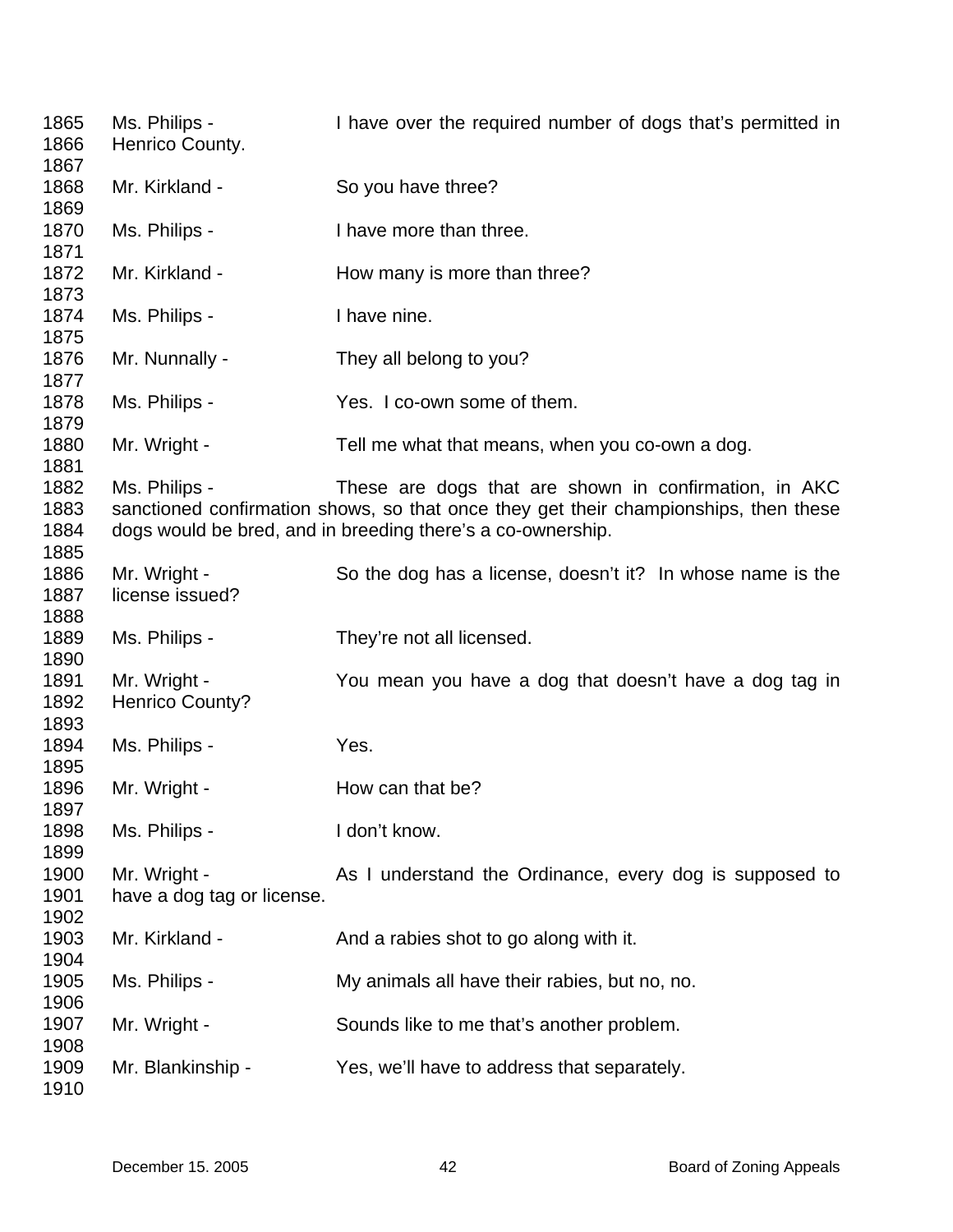1911 1912 1913 1914 1915 1916 1917 1918 1919 1920 1921 1922 1923 1924 1925 1926 1927 1928 1929 1930 1931 1932 1933 1934 1935 1936 1937 1938 1939 1940 1941 1942 1943 1944 1945 1946 1947 1948 1949 1950 1951 1952 1953 1954 1955 1956 Ms. Dwyer - Do you ever have more than nine dogs? Ms. Philips - There have been occasions where there's been more than nine dogs. When this all came about, an inspector came out from the zoning board, and the day that she came out, I had a dog with me that was going to be shown that following weekend in Leesburg, and so that dog was with me, so there were more than nine dogs in the house. Ms. Dwyer - So part of your business is to train and show dogs, and dogsit, and take care of dogs? Ms. Philips - The dog-sitting I was doing prior to this happening. With the dogs that I own and co-own, it's not a business. Ms. Dwyer - You don't breed them, and breeding doesn't ………………. Ms. Philips - Breeding is a very complicated issue, and thus far, since living in this house, I have an older bitch that's 14, and she has had two litters of puppies and four offspring that are champions, so from her there was selling of puppies, but not for money, for breeding back and whatever, so there was not really an exchange of money with her. Ms. Dwyer - The Music of the Commercial transaction. Something of value was exchanged. Ms. Philips - Since living in this house, I've only had one litter of puppies, and that was in October 2003, and there were only two puppies, and I lost the female shortly after birth, and the male I kept. Ms. Harris - Where do you lodge them in your house? Is there a special room with cages? Ms. Philips - I have crates for all of my dogs, only because, if I had an emergency with the gentleman that I live with, I would want to have them contained while rescue squad had to come into the home. During the day, they're my family; they're loose in the house. Ms. Harris - They have free range of the house during the day? Ms. Philips - Yes, I also have, for some of the dogs when I'm getting them ready to be shown, I utilize what is known as an X-pen, or an exercise pen, and I have that up in the house. They have free range of the house, and some of the dogs are companions to Will and sleep with Will. Ms. Dwyer - So you were unaware that you were violating the law by having so many dogs in your residential neighborhood?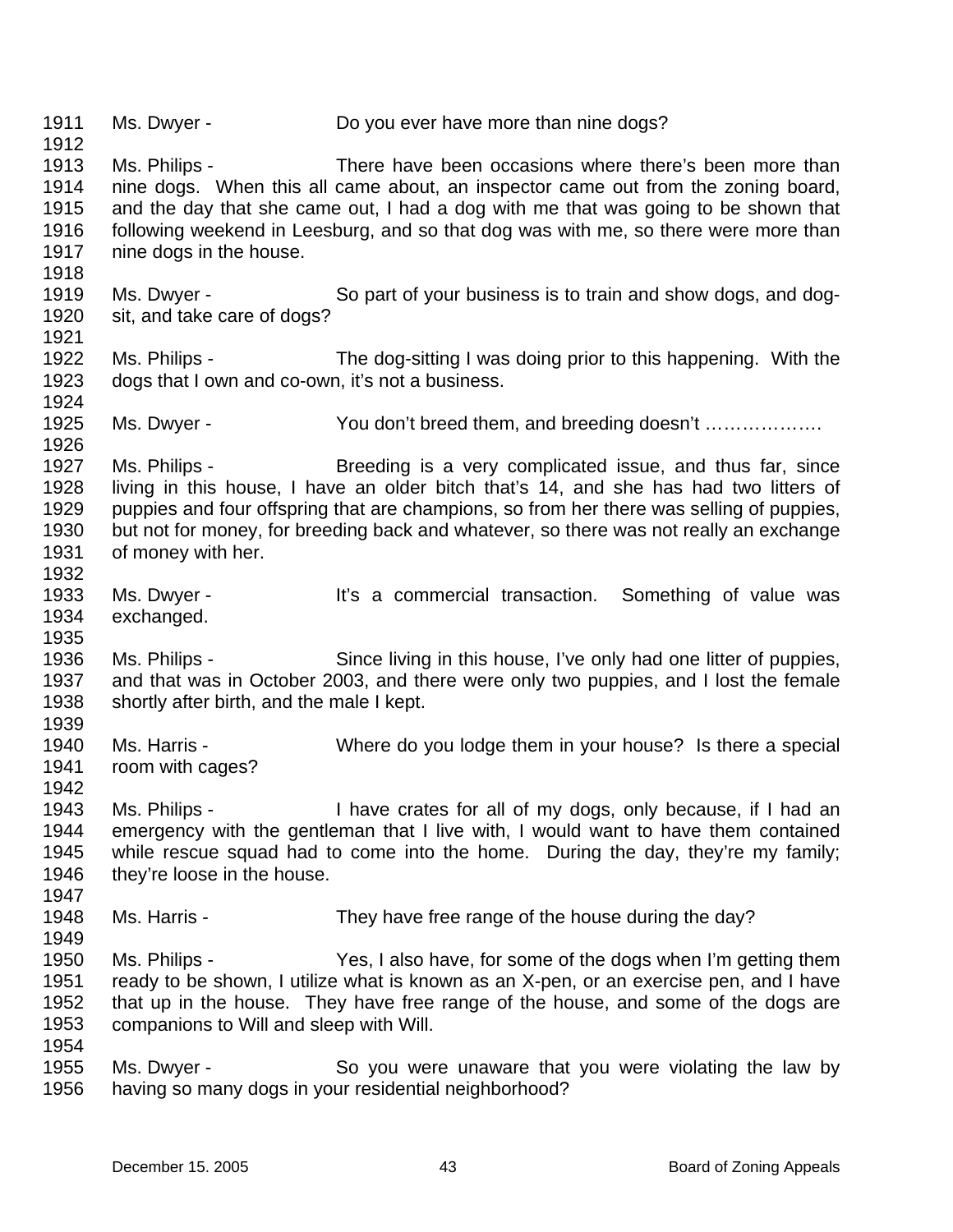1957 1958 1959 1960 1961 1962 1963 1964 1965 1966 1967 1968 1969 1970 1971 1972 1973 1974 1975 1976 1977 1978 1979 1980 1981 1982 1983 1984 1985 1986 1987 1988 1989 1990 1991 1992 1993 1994 1995 1996 1997 1998 1999 2000 2001 2002 Ms. Philips - I never really paid much attention to what the law was, because I was negligent on that, and I didn't pay any attention. I felt that my dogs do not run at large in the community, and that sort of thing, so I really didn't address that. Mr. Wright - Ms. Philips, we've got several letters that came to us from people who are supporting your application, who say that they use your services to board their dogs. There are several of them. Ms. Philips - They have, yes. Originally, I walked, and some of these dogs I still walk. Mr. Wright - If somebody's going to take off for the weekend or a week's vacation, they bring their dog and leave it with you, right? Several of them, a lot of them. This is supposed to be a non-commercial kennel, which indicates, the whole purpose of this ordinance was that you, as the owner, could keep more than three dogs. Ms. Philips - Yes. Right, and that's what I am requesting. I have ceased doing that. Mr. Wright - The You're not going to board any more dogs. Ms. Philips - No, no, no, not since this happened, there haven't been any dogs other than my dogs at the house. Mr. Wright - I just wanted to insure, the purpose of these folks writing these letters, because they want you……………… Ms. Philips - No, no, no. Ms. Dwyer - So if this is not granted, you realize that you can only have three dogs in your home, even if they are yours? Ms. Philips - Correct. Ms. Dwyer - So you'll have to get rid of six of your dogs. Ms. Philips - I wanted to also ask that if this is something that can't be requested, in lieu of the fact that this will drastically change the existence of the person that I've lived with and cared for, for the last 32 years, if we could do a grace time period or whatever, because I operated the first residential children's program in the state of Virginia, in Roanoke, in 1975, and that's when Will came into my life, and we left that program and moved on to Cincinnati and then lived in the state of Florida for a short period of time, because he was having health problems, and then we came to Richmond. I'm not parting with my family, although Will is a part of my family, so that if this isn't requested {granted}, if we could have a time period to make arrangements on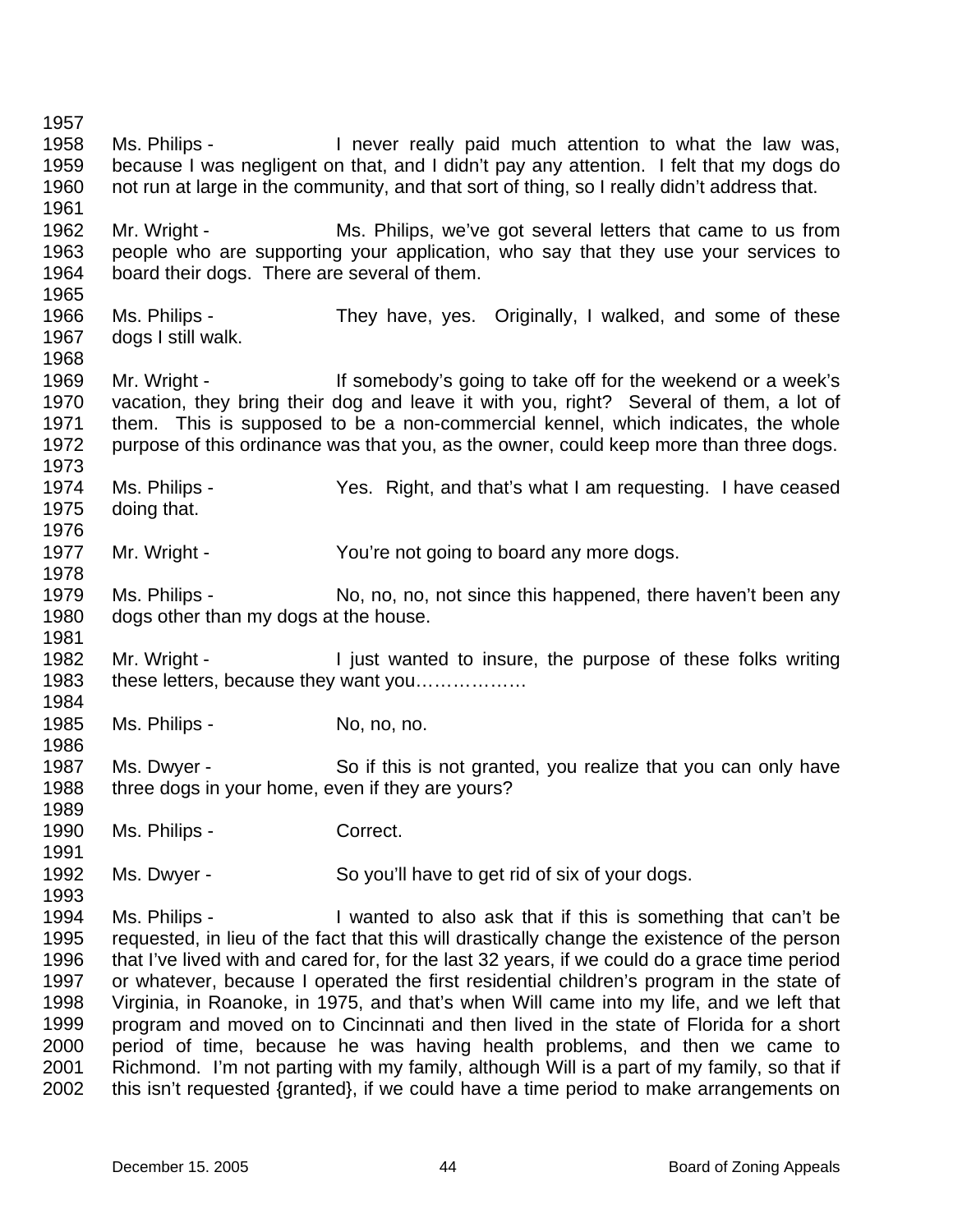2003 2004 2005 2006 2007 what we're going to do as far as caring and housing for Will. Will's dad is aware that this is going on and whatever, and he's an attorney and lives in Roanoke, but I feel that I have a responsibility to Will and that if this isn't requested {granted}, it's going to change his life drastically, and that we would need a time period to make arrangements for him.

2009 2010 Mr. Wright - What has this got to do with him?

2011 Ms. Philips - We live together.

2013 2014 2015 Mr. Wright - I understand he lives there, but what has your keeping dogs have to do with your taking care of him?

2016 2017 Ms. Philips - Since he's lived with me, we've had dogs.

2018 2019 Mr. Blankinship - If she can't keep the dogs, she's going to move.

2020 Ms. Harris - What do you consider a reasonable grace period?

2022 2023 2024 2025 2026 2027 2028 2029 2030 Ms. Philips - Again, this is kind of a unique situation, because Will has been very, very ill, but he is improving in his health, so I have requested to get day placement for Will at a life skills type of program, and he's going to be assessed for that next week. We don't know yet if he's a candidate, nor do we know if he's going to be able to attend this program because of his health problems, but if he then gets into that program, there'll be an adjustment for him being in day programming. He hasn't been in any programming since 1989. Then the arranging would be what is going to happen to his living, so I think that could take time. I just know how long it's taken to get the ball rolling on getting him into a day program.

2032 2033 2034 2035 2036 Ms. Harris - **My question was, if our Board decides that we will not grant** you the variance, and you do have to make adjustments. You say you have nine dogs that you're not going to get rid of – how long would it take you to find suitable lodging for yourself, and Will?

## 2037 *(Tape ended without warning, lost maybe 2 minutes)*

2038

2031

2008

2012

2021

2039 2040 2041 2042 2043 2044 2045 2046 Mr. Hopkins - My name is Bob Hopkins, and this is my brother Jeff. He and I own the house directly beside 5902 Rois Road, directly beside Stevie. First of all, I hate the fact that I have to be here, because Stevie is and always has been a great neighbor, aside from the dogs. I don't own dogs, so she doesn't watch my dogs, but when I'm away, which I frequently am on weekends, she gets my newspaper, gets my mail, looks after the place, I do things for her like jumping her vehicle, flipping breakers, a great neighborly relationship, so this first and foremost has nothing to do with Stevie herself.

2047

2048 The dogs are an issue. It's somewhat a source of embarrassment for me, sometimes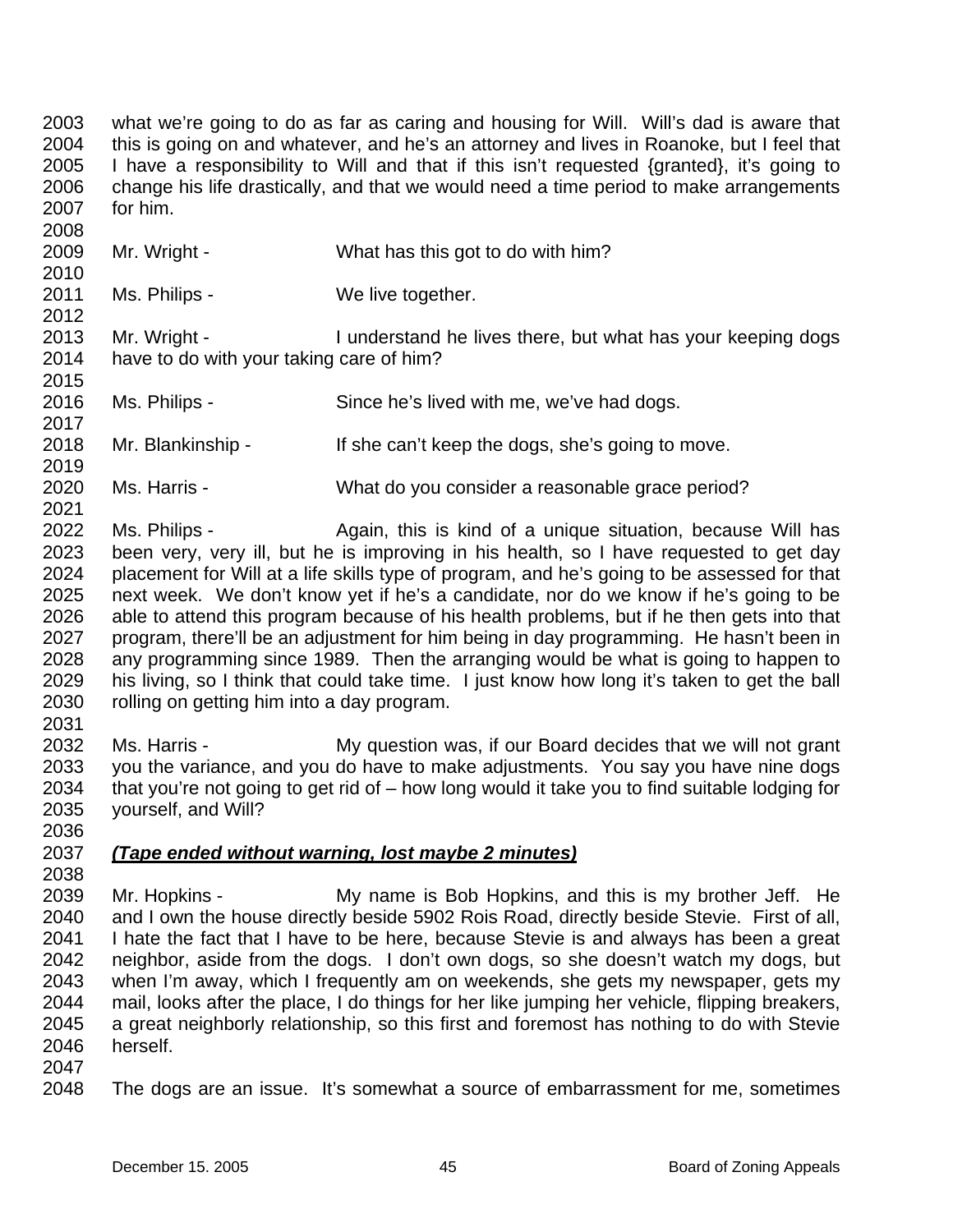2049 2050 2051 2052 2053 2054 2055 2056 2057 when friends come over, and if the dogs are out, dogs are going to bark, and not only bark. I've got a letter that a friend wrote about aggressive charging of the fence. Some of these dogs are pretty aggressive, and Stevie has warned me on one dog in particular, not to reach over the fence, do not reach through the fence, and it really worries me, as I start thinking about having kids. I've lived at this residence for fourteen years. My brother and I bought it; originally we were going to have it as rental property, but it's become my home. I'm worried as I get older and my friends come over with kids, that kids are going to reach their hands through the fence.

2058 2059 2060 2061 2062 2063 2064 2065 2066 2067 2068 2069 2070 2071 2072 2073 2074 2075 2076 2077 2078 2079 2080 2081 2082 Again, Stevie is usually out there with the dogs, but not always. As far as a dog owner, she's great, but it's hard to control nine dogs. If I'm out in the back yard, the dogs will come to the fence and bark, and I've tried to make friends; I reach over the fence and pet them. I love dogs, but I just can't shut the dogs up. Usually Stevie can't either. Usually the solution is, the dogs are barking; she brings the dogs inside, sometimes immediately, sometimes after I've been out there for a while and get really frustrated. I don't even own a gas grill any more, because I can't sit in my back yard and enjoy grilling out in the back yard. I've got pictures; I'm sorry I didn't bring but one copy, but I'll send up pictures. Where the dogs like to stay is, they come to the fence, and that area is 16 feet from my kitchen window and living room window, so when the dogs are out, even if I'm not in the back yard, and someone's walking a dog, the dogs are there barking. Not always nine at a time; I've seen as many as six of them at a time. It's rare that all nine dogs are out in the yard unattended, but it is an issue for me. The one dog that is what I call vicious, I don't come to the fence at all. When he was not out there, a couple of years ago, the other dogs were out there, I reached my hand over the fence and tried to make friends and was bitten, broke the skin, and I didn't even mention it, because I'm not that kind of person. It's not that big a deal for me, but I worry about, down the road, getting married and wanting to have kids, what kind of environment I'm going to have. I travel a lot with work, and I'm not there a ton, but I've been home on numerous occasions where I'm trying to work from home, and I'm in the kitchen on a laptop, and the cell phone's ringing, and I have to walk into the back bedroom and close the door to try to carry on a conversation from work. That's rare, but those are the instances that really upset me. I hate to be here, and I'm sorry the situation has come to this, but those are my feelings. These are pictures of the residence.

- 2083 Mr. Nunnally - We have to keep those for thirty days now.
- 2085 Mr. Hopkins - They're yours.
- 2087 Mr. Nunnally - Next.

2084

2086

2088

2089 2090 2091 2092 2093 2094 Ms. Sally Phillips - Good morning. My name is Sally Phillips, no relation, at 5905 Chamberlayne Road. I'm also a neighbor, and just like my other neighbor said, I hate to be here. My back yard and Stevie' back yard are only separated by a chain link fence. I have a double lot, so her back yard, and I'm assuming this gentleman's back yard, are my back yard, so I cover both areas there. On the occasions that I have seen Stevie, they have been mostly with the dogs, about three times, talking to her about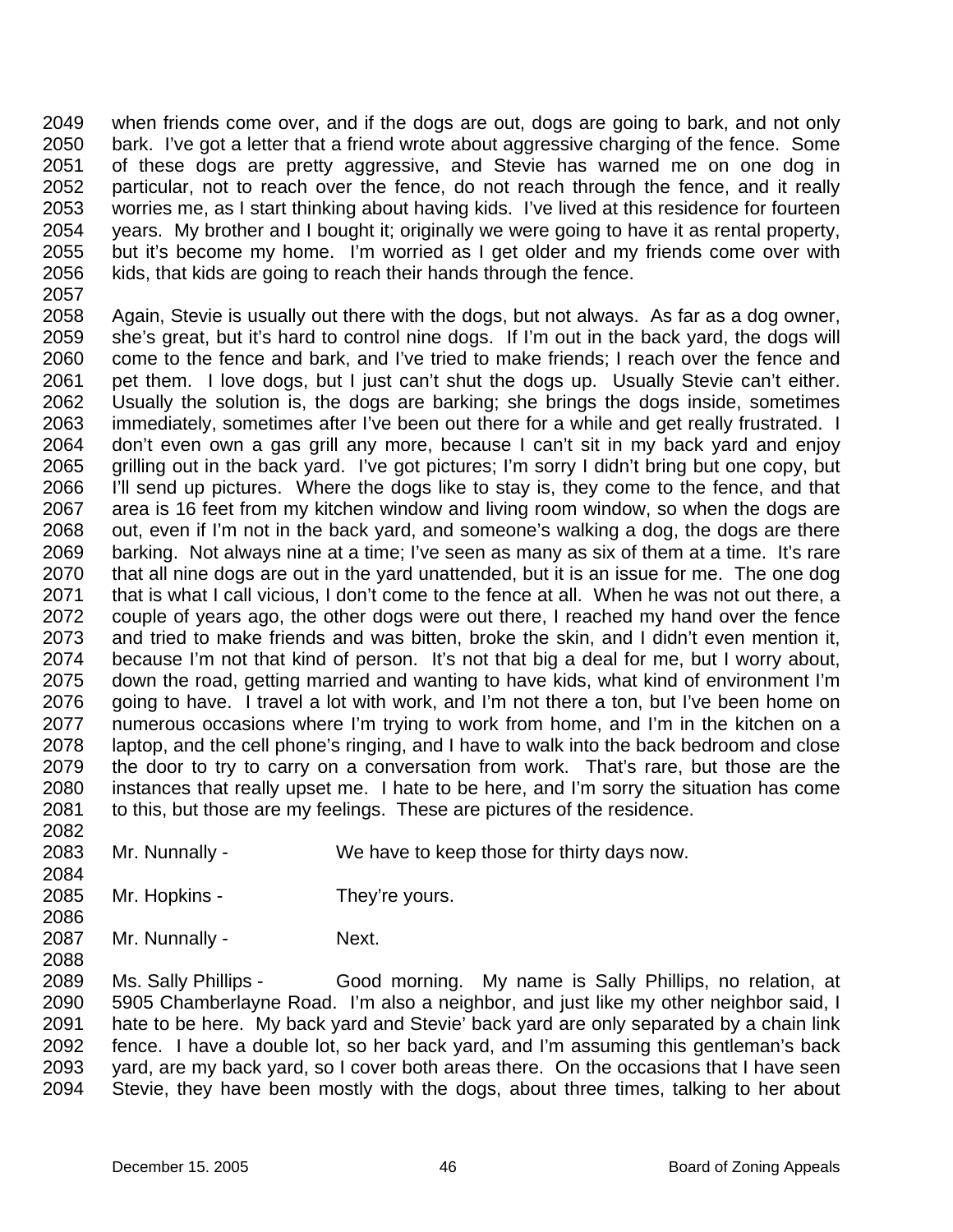- 2095 them.
- 2096

2097 2098 2099 2100 2101 2102 2103 2104 This property was formerly my aunt's; I found it for her twenty years ago, and she lived in it and owned it, and I bought it from her and I've been renovating it for about a year and a half. On two separate occasions we talked over the fence about the noise of the dogs, and she assured me then, that the dogs were dogs that she kept. She did not tell me that she was a co-owner or an owner at that time. In our conversation, just being new to the community and everything, I thought this was an occasional thing. Then the dogs got barking so badly, I went over to the yard, and she was not present, and that's when I realized there were more than three dogs there.

2105

2106 2107 2108 2109 2110 2111 2112 2113 2114 2115 2116 2117 2118 At times, it didn't seem like they were the same dogs; it seemed like they were rotating, and so I went to my neighbor at that time, and said I didn't understand what was going on. He said "good luck," and I asked him what he meant. He said she was a nice neighbor, but those dogs are totally uncontrollable. I told him I'd talked to her a couple of times. I guessed the next step was to call someone in the County. He said, "good luck with that too." I started calling around, and there's not really one person you call. Evidently there are four to six people, even to the Police, and hopefully you get someone who's going to take that complaint. I also travel a whole lot, and I work on a laptop at home. My office window is right there at the back yard. I've got a pretty good distance in my back yard, and on occasion, when I've had workers come out and help me on my house, because I'm single and there by myself, and they have asked how I live there. I've had relatives come in, and they say the same thing. I've had small children there, and I've warned them not to go to the fence.

2119

2120 2121 2122 2123 2124 2125 2126 2127 2128 2129 As the neighbor said, there are one or two particular dogs, when I come out, they start barking. Whenever they see me, they start barking, so I thought maybe they're not familiar with me. I go towards the fence, and I get very scared, because I grew up on a Doswell farm. I'm very familiar with dogs and cats and animals, but I'm very leery of these. One of my questions was, when I found out, if you're talking about vet bills and keeping them for people, to me that's business, and at times, the dogs are so uncontrollable that you can't even think. At one time I was painting in the bathroom, with a window out to the back yard. It was summer and hot, and I didn't have an air conditioner, and I had to put the window down because the noise was so loud it was giving me a headache.

2130

2131 2132 2133 2134 2135 2136 2137 2138 2139 2140 I went to my neighbor to ask what to do. He said "good luck" and told me she was not an owner; she was a renter. Her landlord was out of town, did not live on the premises or even near the location, and that she did help him with a handicapped adult child. Having worked in mental health and retardation for several years, I know that having animals around a handicapped child really helps them, soothes them, etc. We were also always concerned in advising people who brought in pets to their house, that you want to be careful, because when you're working with handicapped people, dogs run in and run out, there's a chance that the handicapped person, or the adult, will fall, trip over the dog, might make a motion to the dog that the dog thinks is aggressive, might be bitten. When you're looking at 3, 5, 9, 7, 10 dogs in a house that small and a back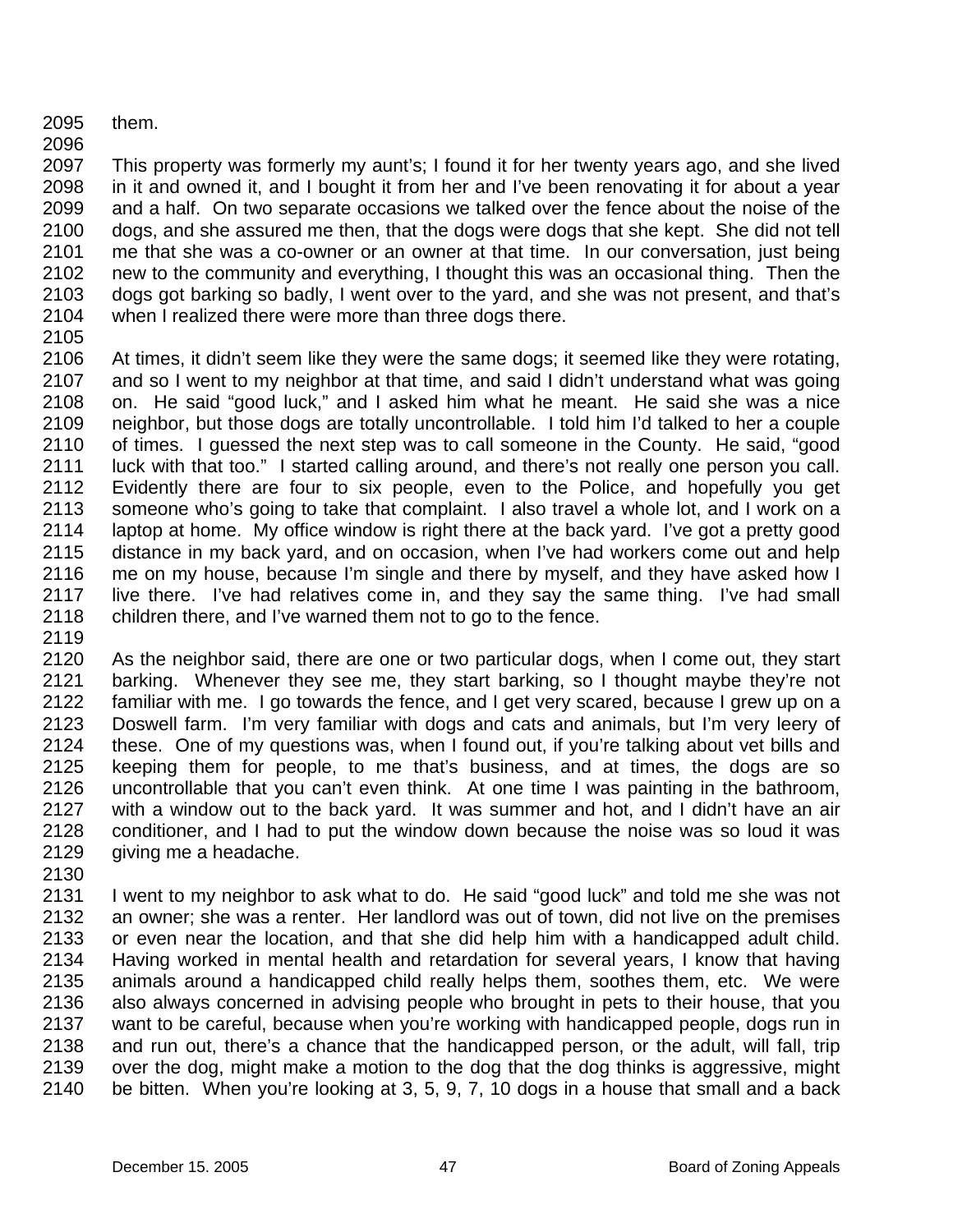2141 2142 2143 2144 2145 yard that small, and when you've got a person who is handicapped like that, that's a big concern for me because I've worked in the area before. My parents have a house dog, and yes, when I come up, he barks, but that's what he's supposed to do; he's a protection dog. When he sees me and he knows I'm coming into the house, he stops, and that's okay.

2146

2147 2148 2149 2150 2151 2152 2153 2154 2155 2156 2157 2158 2159 2160 2161 2162 2163 2164 2165 2166 2167 I had two other people who wanted me to address this on their behalf, and I've got letters to that affect. We all sent letters to Mr. Paul Johnson, Community Maintenance; Tom Henry, the President of the North Chamberlayne Civic Association; Randall Silber, Director of Planning; Frank Thornton, Supervisor; and Harvey Hinson, County Manager {Deputy County Manager}, because we all thought that it's just not an issue of the dogs. There are certain other issues too, one of them being health concerns, and responsibility, and who's going to control this type of thing if given this permit. Even if the owner, who does not live here, approves of this, he is not local. How can he observe, control, supervise, or oversee this on any type of regular basis? There's no way possible that he can do that. That's a concern for us too. What constitutes a business, whether it's money exchanged, or a barter method used? We just feel like it's not in our best interest to have any type of kennel located in a residential community. Thomas Henry, President of the North Chamberlayne Association, was very concerned about changing the zoning, upholding the Supervisors' Codes and regulations that are in force now, so there was much effort and time put in those things, and he would like to see those enforced, and he foresees great problems in the County in allowing this to go through at this time, with other people who might want to do this. Sandra Glass, who's also a member of the same Association, she was very disturbed that this is a one-family residence district. The noise cannot be controlled. Her issues were odor and health concerns. She read Stevie's request initially, and her statement was that pets are our family, but a kennel is not, so her concern was how many pets we are talking about.

2168

2169 2170 2171 2172 2173 2174 2175 2176 2177 2178 2179 2180 2181 2182 2183 2184 2185 2186 I think that was one of the conditions too. We're not objecting to pets in the house. There's too many unanswered questions here. Does this mean that there should be a building constructed outside, because the house is so small, to take care of ten dogs. Am I going to look out my back door window and see construction going on? There are just questions that are not answered. When you move to Henrico County, or somewhere there's a planned community like this, you don't think that you'll have a problem like this, because there are already codes and regulations in force, and we're sort of assured in an indirect way, that we're going to have peace and tranquility for the homeowners who have invested their time and money. If the permit is issued, who's responsible for monitoring this – is there an agency in the County that does this? How many dogs are we talking about? If it comes to this, isn't this considered a business, and wouldn't it be considered in a residential district. Stevie's already said she's out of compliance; she's already said she doesn't have a license, and my concern is, if there's breeding on the premises, that's a whole different issue that you've got here, and if the regulations currently are not being upheld, how can we expect new regulations to be upheld also. Personally, I'm a little confused on the issue of the child and the dogs. It seems like there is a choice being made here. I don't see why they can't stay where they are and have dogs in the house, just have dogs that are in the regulations and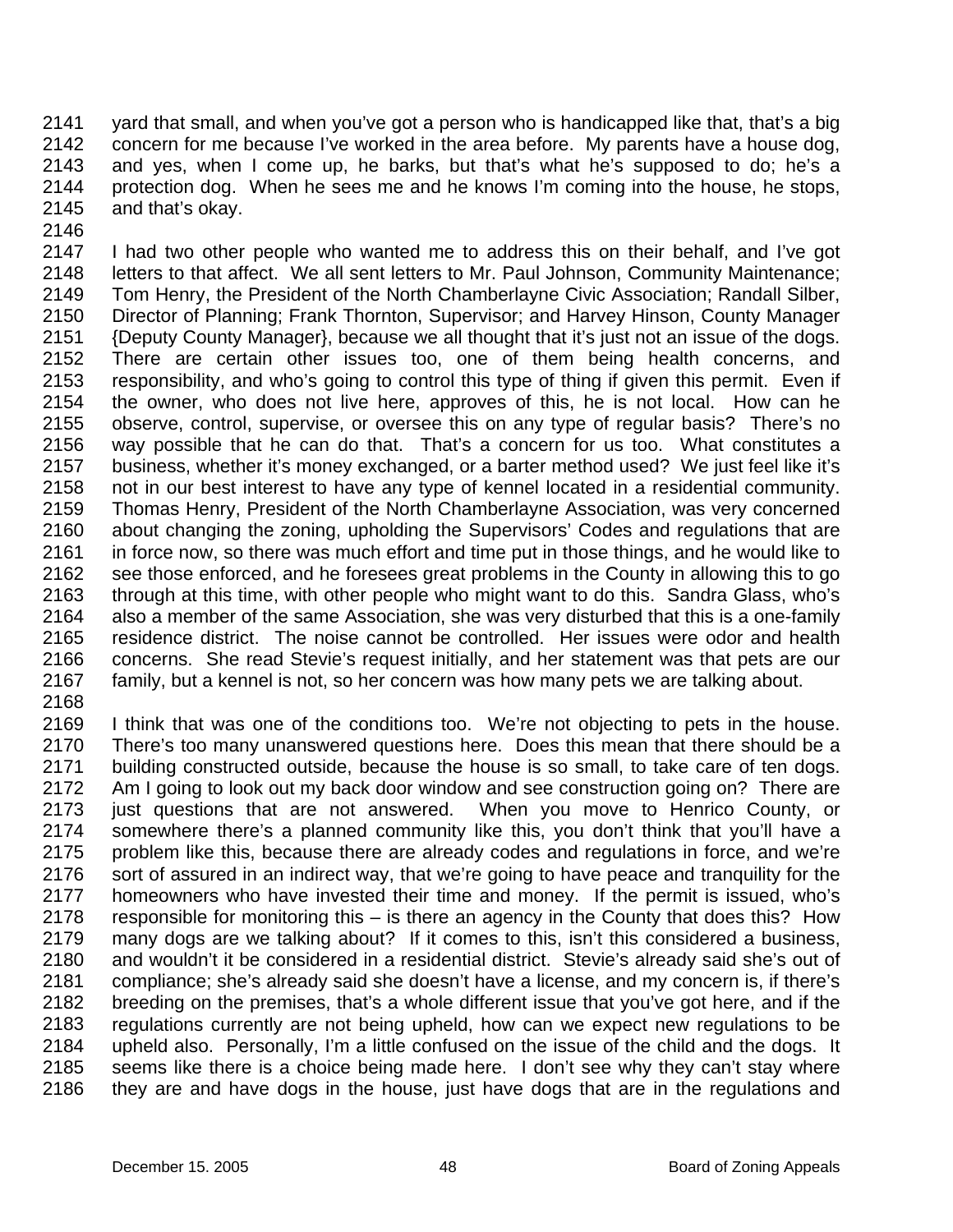2187 2188 2189 2190 licensed, so if the dog gets out and it's on my property, I'll know where to take it. I am on a major highway; if a dog or cat gets past that, they're gone. My biggest concern is the noise level, and I don't know what to do with it; that's why I came here, and that's why Tom and Sandra wanted me to also address it too.

2192 2193 2194 2195 2196 Ms. Harris - For the record, I do need to say that I did speak with you by phone, to tell you the procedures. Supervisor Thornton, in view of the letters that he received, told me to contact Ms. Sally Phillips, and I did, and I wouldn't listen to her testimony, but I told her the procedure that she should follow, that we would be voting at the end of the meeting.

2197

2203

2191

2198 2199 2200 2201 Ms. Sally Phillips - And I appreciate your help, because I'd never been before a Board before, and I didn't know what the regulations were, and Ms. Harris was very informative and very helpful.

2202 Mr. Nunnally - Anyone else?

2204 2205 2206 2207 2208 2209 2210 2211 2212 2213 2214 2215 2216 2217 2218 Mr. Vance - The My name is Robert W. Vance. I'm an adjacent property owner. I'm at the base of a triangle, and Ms. Philips lives on the left-hand angle, and I have not observed some of these things that they say they're talking about today, directly. I have never observed more than three dogs in the yard at a time, but I'm a good distance from the house, so I can't really say tactfully that there's only three dogs in the yard, but that's my observation. As far as the cleanliness, there couldn't be a neighbor that's any more clean than she is with the dogs. She carries the plastic wrappers that the newspapers come in with her, and every time the dog has to go to the bathroom, she cleans it up. I have neighbors that don't even do that. They come over on my property, and I run my lawnmower through it, not knowing it's there, but they don't hesitate to let the dogs come over there, either on a leash, or run freely, onto my land, so you can't say that it's an unsanitary thing being developed over at her house, because it's not. As far as the noise is concerned, I only hear the two or three dogs, but I'm far enough away to where it doesn't really bother me. To allow this to go on as she has been operating it, I have no objection to it.

- 2220 Mr. Blankinship - What is your address?
- 2222 Mr. Vance - **My address is 1 Luray Drive.**
- 2224 2225 2226 Mr. Nunnally - Thank you sir. Is there anyone else here in opposition to this? Ms. Philips, you have time for rebuttal.
- 2227 2228 2229 2230 Mr. Wright - The Mr. Chairman, I wonder if Ms. Philips has seen this letter from Ms. Glass and Mr. Henry. They were deposited here when we came in this morning, and I think she ought to have an opportunity to look at those. I think we ought to give her a minute or two.
- 2231

2219

2221

2223

2232 Ms. Philips - Thank you. I found something humorous in this letter, and I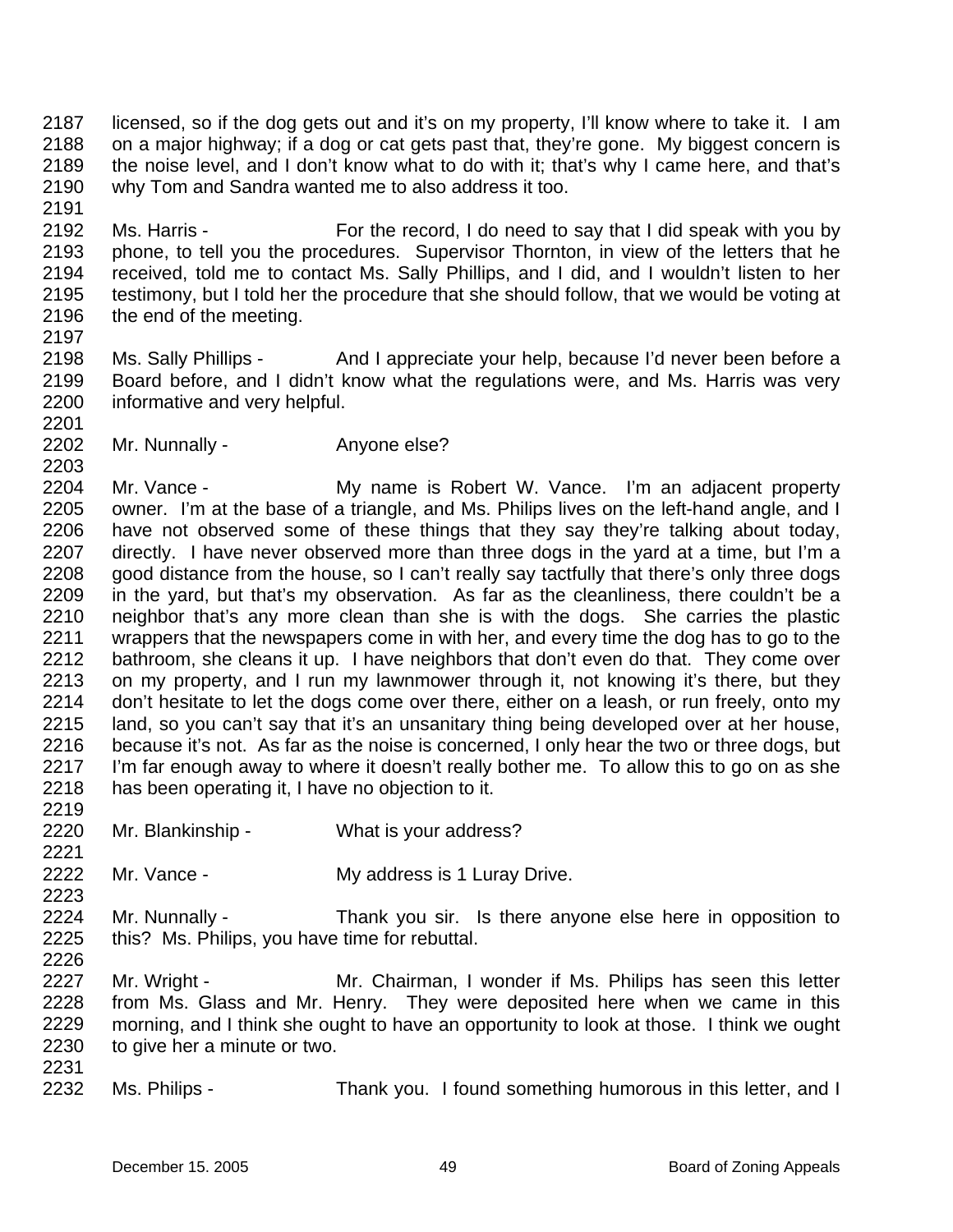2233 2234 2235 2236 2237 2238 2239 2240 2241 2242 2243 2244 2245 2246 2247 2248 2249 2250 2251 2252 2253 2254 2255 2256 2257 2258 2259 2260 2261 2262 2263 2264 2265 2266 2267 2268 2269 2270 2271 2272 2273 2274 2275 2276 probably should start by saying that's because this one person talked about a Jack Russell, and one of the problems, perhaps, is that I have terriers, and terriers are known to bark, and they run the fence line. I have one male that I got to show, and because of his temperament, I elected not to show him. I think that he probably could have gotten his championship, but I would not want to breed him because of his temperament, and it's not as much that he is aggressive, but he's been diagnosed as having a neurological problem and probably a very slow-growing tumor, which explains a lot of his erratic barking. There's times when he barks, when it's blood-curdling. You would think that he or somebody else is being murdered. As far as the safety factor, he has lived with this gentleman since he was a young puppy. He came to the house when he was about four months old, because most breeders that are placing dogs for showing and confirmation are not going to place dogs before four months of age, because there are things in terriers that you really don't know if you are going to be able to show, until their permanent teeth come in, because bite is very important in a terrier. I think that is a lot of the problem, and then the other two dogs are Pembrook Welsh Corgis, and they are herding dogs, and the male is more of a barker than the female. I was born in New York City, and summered on the eastern end of Long Island, and when I was born, my parents had two standard poodles. In growing up in the city, we had as many as six dogs in an apartment in New York, and we lived very well, and the dogs lived very well. When I ran group homes, as Ms. Phillips stated, it was very therapeutic. The first children's group home that I ran in Roanoke, we had six West Highland Terriers living in that house. Today, because the standards have changed, and whatever, that would not be allowed, but the whole idea of group home is different today than it was when I first ran group homes, and one of the reasons that I left, because the homes that I ran, I lived there. Now they're not staffing homes that way. They're staffed 24 hours. I apologize for the noise, and I think because I live with this, I'm just not aware that they're as noisy as they are. They're never out for extended periods of time. In Ms. Phillips letter, she stated on an occasion, they were out barking for thirty minutes. They've never been out longer than that barking, and if it was that long, more than likely, I was involved in the activity as well, throwing balls, doing that kind of thing. I hope that we can. The likelihood of me getting this is probably very slim, but what I hope that we can do, is come to an amicable resolution of this, so that his life can continue somewhat as it is. In the interim, if you will allow a grace period, I will do whatever to keep the noise to a minimum, and I think that since this has happened, I've become a lot more aware of it, and I don't think that you're getting the barking that you were getting two months ago. I could be wrong, because in the morning I'm walking the dogs, and I'm a very, very early riser. I'm up at 5:30 in the morning, and I walk them, so that there's not as much barking in the yard. Last evening, Bob went out to his shed to do something, and I was out with maybe three dogs, and they barked, and again, because they're terriers, you never can befriend them when you're on the other side of the fence. It's a motion kind of thing, because that's what these dogs were bred to do, except they were bred to do it with rodents. I will do whatever we can do to minimize the barking. I don't think there's a lot of barking when they're in the house; I think the barking is basically when they're out in the yard.

2277

2278

Mr. Nunnally - Thank you ma'am; we'll make a decision before the end of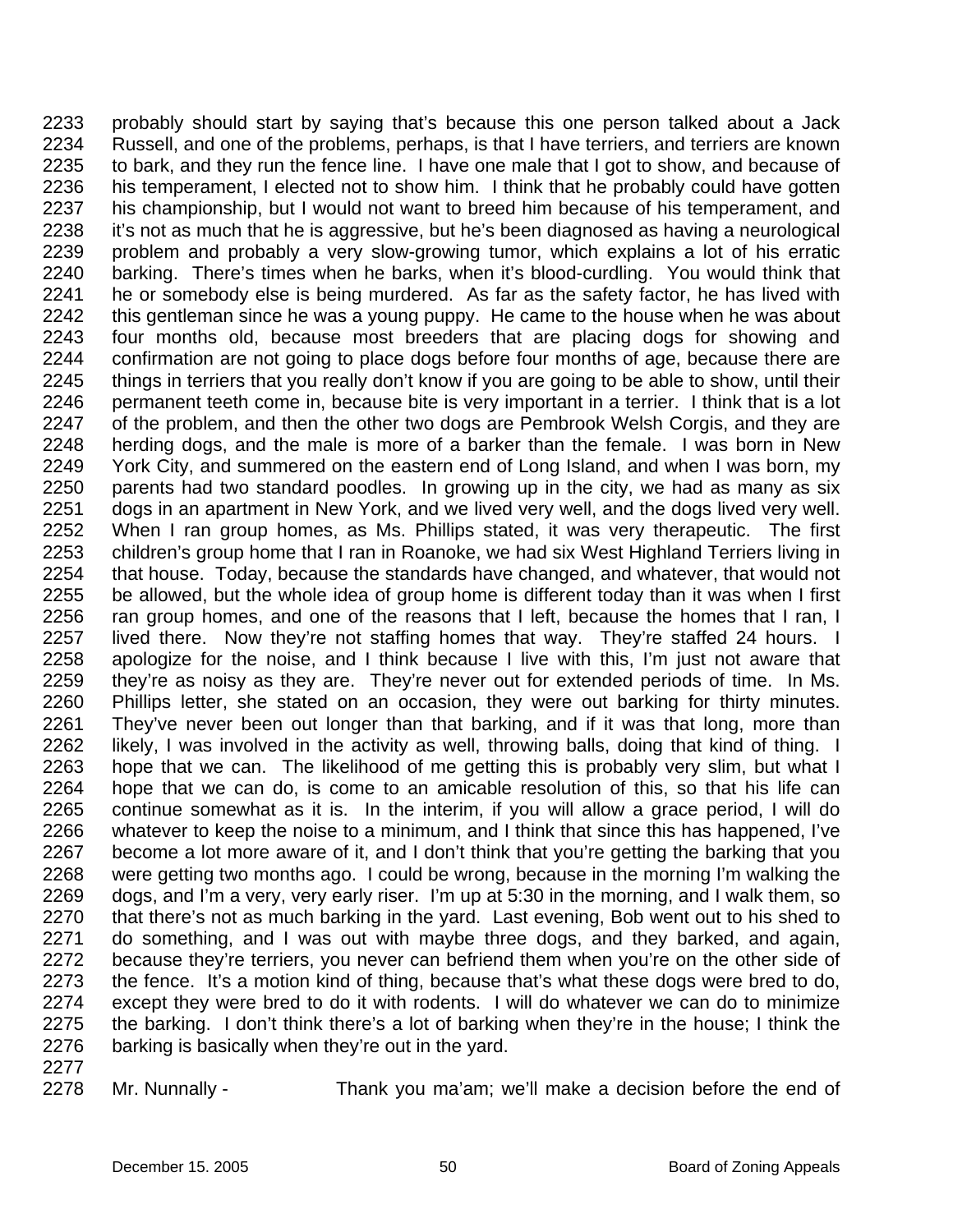2279 2280 2281 2282 2283 2284 2285 2286 2287 2288 2289 2290 2291 2292 2293 2294 2295 2296 2297 2298 2299 2300 2301 2302 2303 2304 2305 2306 2307 2308 2309 2310 2311 2312 2313 2314 2315 2316 2317 2318 2319 2320 2321 2322 2323 2324 the day. UP-34-2005. Ms. Harris - I move that we deny this. Mr. Nunnally - Up-34-2005, motion made by Ms. Harris that we deny it. Mr. Kirkland - Second. Mr. Nunnally - Second by Mr. Kirkland. All in favor of denial. Discussion? Mr. Wright - Are we going to give her any time? Mr. Kirkland - **Mr. Blankinship, basically you wouldn't have more than 30** days you could give her, would you? Mr. Blankinship - The enforcement staff will work that out, and if this ends up in front of a judge, I would imagine the judge would give them some reasonable period of time too. The Board could grant a temporary use permit for some short period of time, if that was what you wanted to do, but if you deny the use permit, I'm not sure what mechanism you have for granting her time. Mr. Kirkland - Let's just deny it flat out. Ms. Dwyer - And the basis for denial is that this many dogs and this kennel-type use is incompatible with the existing neighborhood and the use and enjoyment of the property owners. Mr. Kirkland - The Ordinance only allows you three pets; she's way over. Ms. Harris - If she's not willing to accept the conditions, she's not willing to give up any of those dogs, we could be a little more lenient with giving her time to relocate. I don't know what it would take in a motion, but …………. Mr. Kirkland - I guess I would agree with Mr. Blankinship, if we gave her more time, then we would be giving her a temporary permit, so I really don't want to get into the temporary permit situation myself. Mr. Blankinship - I guess we can communicate to the enforcement staff that it's the sense of the Board that they should have some period of time. Mr. Wright - It's a question of when you go after them, when you pursue it. You could be busy on other things. Mr. Blankinship - And what would be your sense of a reasonable time, just so I could pass it on?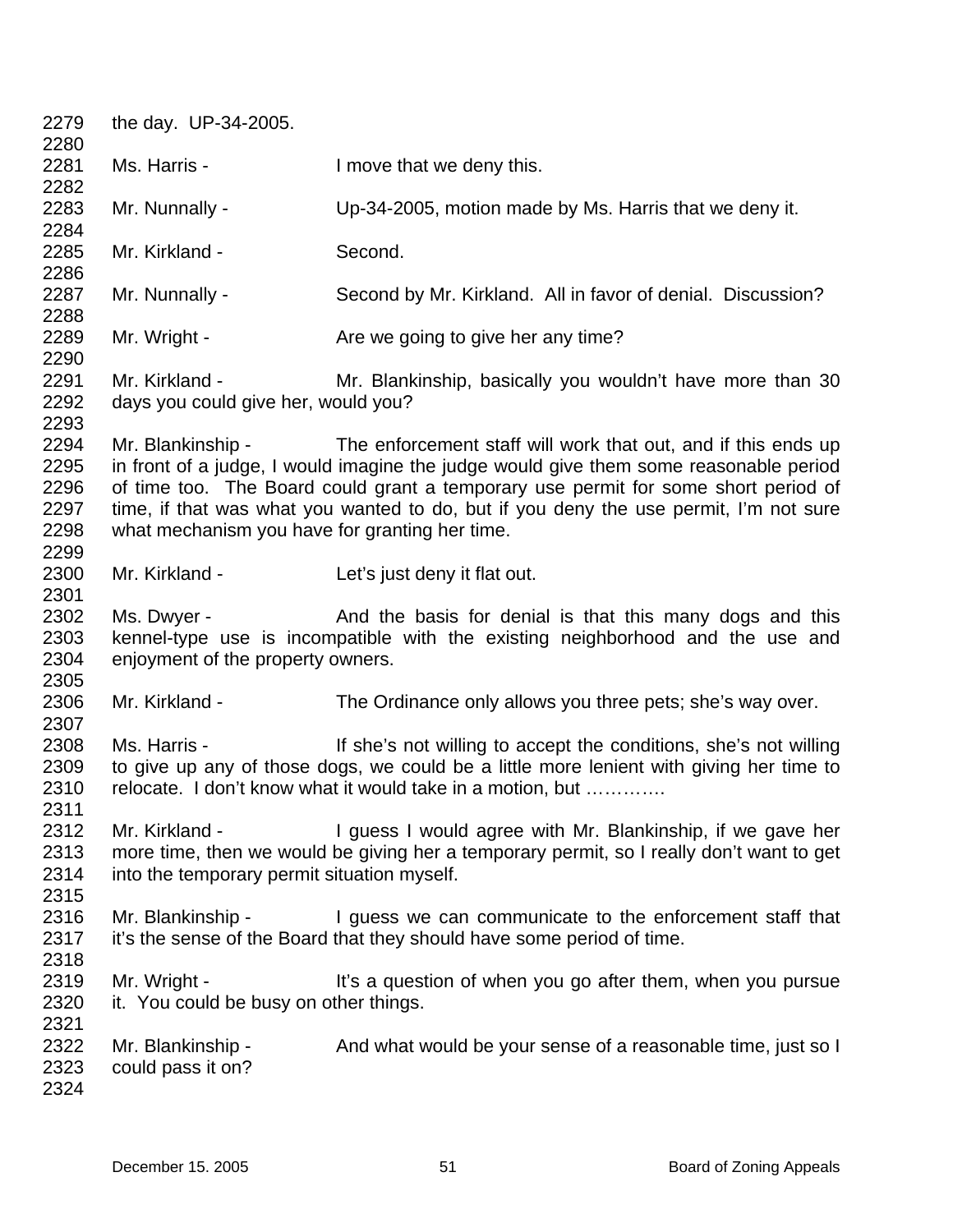| 2325<br>2326                                                         | Ms. Harris -                         | I say no more than three months.                                                                                                                                                                                                                                                                                                                                                                                                                            |                          |
|----------------------------------------------------------------------|--------------------------------------|-------------------------------------------------------------------------------------------------------------------------------------------------------------------------------------------------------------------------------------------------------------------------------------------------------------------------------------------------------------------------------------------------------------------------------------------------------------|--------------------------|
| 2327<br>2328                                                         | Mr. Blankinship -                    | She said no less than that.                                                                                                                                                                                                                                                                                                                                                                                                                                 |                          |
| 2329<br>2330                                                         | Mr. Wright -                         | Ninety days?                                                                                                                                                                                                                                                                                                                                                                                                                                                |                          |
| 2331<br>2332<br>2333                                                 | Mr. Blankinship -<br>the Board.      | I'll pass that along to the enforcement staff as the sense of                                                                                                                                                                                                                                                                                                                                                                                               |                          |
| 2334<br>2335                                                         | Mr. Nunnally -                       | Okay, ninety days.                                                                                                                                                                                                                                                                                                                                                                                                                                          |                          |
| 2336<br>2337<br>2338<br>2339<br>2340                                 | Ms. Dwyer -                          | Looking at the kennel request, it's more than the fact that<br>she has three dogs, because she's asking for more than three dogs under the<br>conditional use permit, but it's just incompatible with the adjacent uses, and it adversely<br>affects the welfare of those residing in the neighborhood.                                                                                                                                                     |                          |
| 2341<br>2342<br>2343                                                 | Mr. Nunnally -                       | All right, motion by Ms. Harris, second by Mr. Kirkland, that<br>we deny it. All in favor, say aye. Opposed? It's been denied.                                                                                                                                                                                                                                                                                                                              |                          |
| 2344<br>2345<br>2346<br>2347<br>2348                                 | (Parcel 790-752-7240).               | After an advertised public hearing and on a motion by Ms. Harris, seconded by Mr.<br>Kirkland, the Board denied application UP-34-2005 for a conditional use permit to<br>operate a non-commercial kennel at 5904 West Rois Road (Chamberlayne Heights)                                                                                                                                                                                                     |                          |
| 2349<br>2350<br>2351                                                 | Affirmative:<br>Negative:<br>Absent: | Dwyer, Harris, Kirkland, Nunnally, Wright                                                                                                                                                                                                                                                                                                                                                                                                                   | 5<br>0<br>$\overline{0}$ |
| 2352<br>2353<br>2354<br>2355                                         |                                      | The Board denied your request as it found from the evidence presented that approving<br>the permit would be of substantial detriment to adjacent property or would materially<br>impair the purpose of the zoning regulations.                                                                                                                                                                                                                              |                          |
| 2356<br>2357                                                         | Mr. Nunnally -                       | The Board is going to take a ten-minute recess, please.                                                                                                                                                                                                                                                                                                                                                                                                     |                          |
| 2358<br>2359<br>2360<br>2361<br>2362<br>2363<br>2364<br>2365<br>2366 | A-109-2005                           | <b>INTERFAITH HOUSING CORPORATION</b> requests a variance from<br>Section 24-9 to build a one-family dwelling at 325 Marlin Drive<br>(Parcel 810-720-1152), zoned R-3, One-family Residence District<br>(Varina). The public street frontage requirement is not met. The<br>applicant has 0 feet public street frontage, where the Code requires<br>50 feet public street frontage. The applicant requests a variance of<br>50 feet public street frontage. |                          |
| 2367<br>2368<br>2369<br>2370                                         | A-110-2005                           | <b>INTERFAITH HOUSING CORPORATION</b> requests a variance from<br>Section 24-9 to build a one-family dwelling at 324 Marlin Drive<br>(Parcel 809-720-9145), zoned R-3, One-family Residence District<br>(Varina). The public street frontage requirement is not met. The                                                                                                                                                                                    |                          |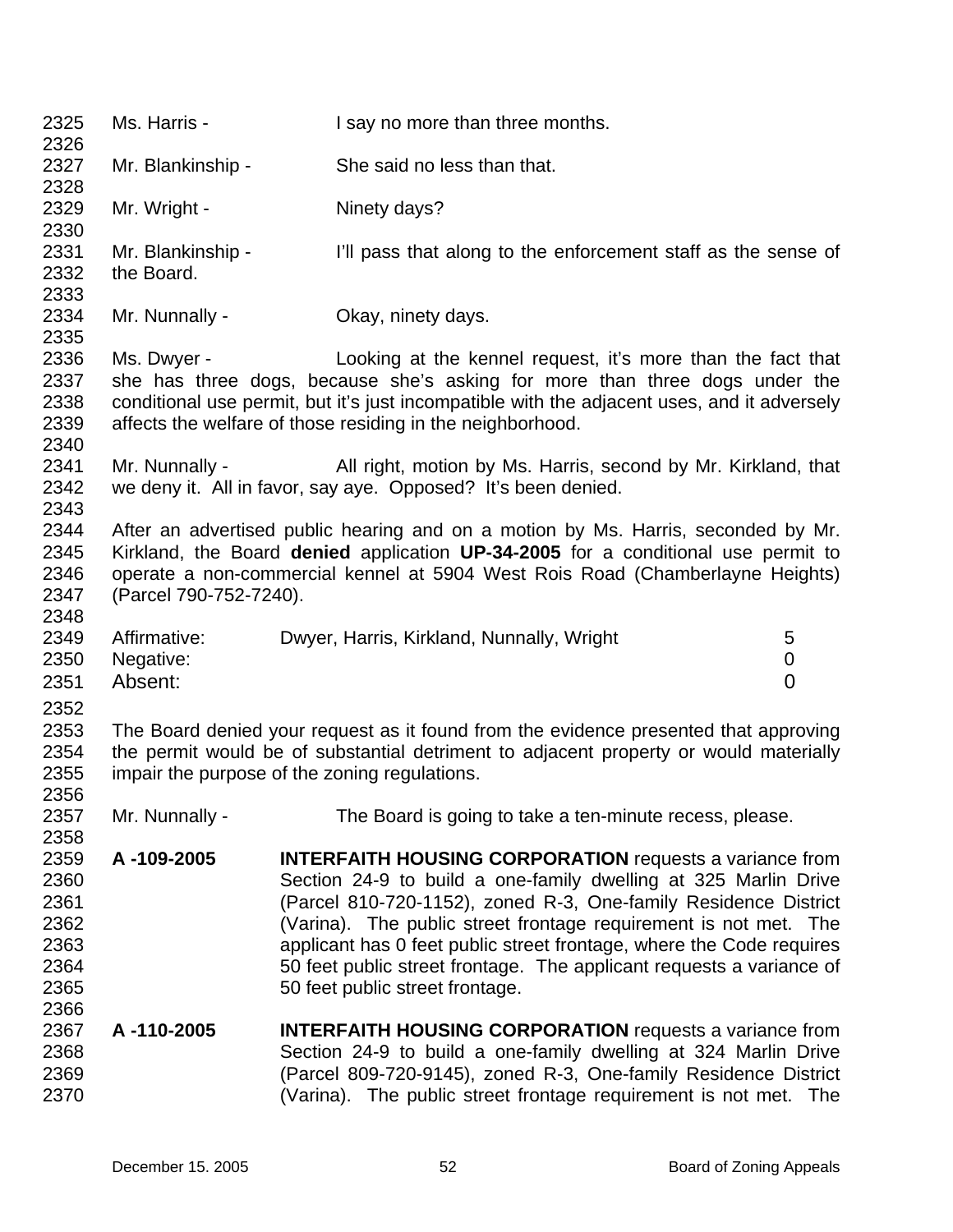2371

2374

2372 2373 applicant has 0 feet public street frontage, where the Code requires 50 feet public street frontage. The applicant requests a variance of 50 feet public street frontage.

2375 2376 2377 2378 Mr. Nunnally - Is anyone else here interested in this case? You want to come down, sir, and be ready? Anyone else? If so, please stand and raise your right hand and be sworn.

- 2379 2380 2381 Mr. Blankinship - Do you swear that the testimony you are about to give is the truth, the whole truth, and nothing but the truth, so help you God?
- 2382 2383 2384 2385 2386 2387 2388 2389 2390 2391 2392 2393 2394 Mr. Whaley - I do. My name is Chad Whaley. I'm with Interfaith Housing Corporation, and I'm the Director of Development. IHC is a non-profit community development corporation; our mission is to create healthy neighborhoods, the development and re-development of affordable housing for home ownership purposes. We have been a very long-time partner of Henrico County. We're here today to request a variance for a road frontage requirement for the two lots at Marlin Drive. In 2005 Interfaith Housing Corporation acquired these lots to build two affordable houses. When they were acquired by Interfaith Housing, we believed that they would be buildable as is. When we went to file for the building permit, we were informed that the existing cul-de-sac was only a temporary easement and not a right-of-way, and that we technically had no road frontage, and that we would have to take out the existing cul-desac and construct a new one on our property. This makes the project very cost prohibitive for affordable housing.
- 2395

2396 2397 2398 2399 2400 2401 2402 2403 2404 2405 2406 2407 2408 2409 2410 2411 Based on rent money received from Henrico County HOME Program, this property must be sold to a family earning 80% or less of the area median income as defined by HUD. The cost of the road construction to create road frontage on the existing lots would create undo hardship on our organization, as well as our in-line homeowners. We will have the ability to access this property from a public hard surface road, because there is a hard surface publicly maintained road existing. The difference is that it is an easement, as opposed to a right-of-way. That is, technically, the County has considered it a terminus of a road, even though there is an existing cul-de-sac on the property. I did submit to Mr. Blankinship a few minutes ago, a piece of paper that was not included in our packet that we did submit. One was showing the option for us to develop the property the way the lot lines currently exist. What you're looking at now is where we could move the lot lines over, so that both properties do have public road frontage access, so they'd both have access from the public street; there would not be an easement running to either one. Both properties would be connected to public water and sewer. We would be extending sewer lines to them, as well as extending a water line a little further down Marlin, according to the direction of Public Works.

- 2412
- 2413 2414 Mr. Wright - The Mr is approved, would you have any objection to our requiring that the lot be divided as you show there?
- 2415

2416

Mr. Whaley - The Actually, that would be our preference.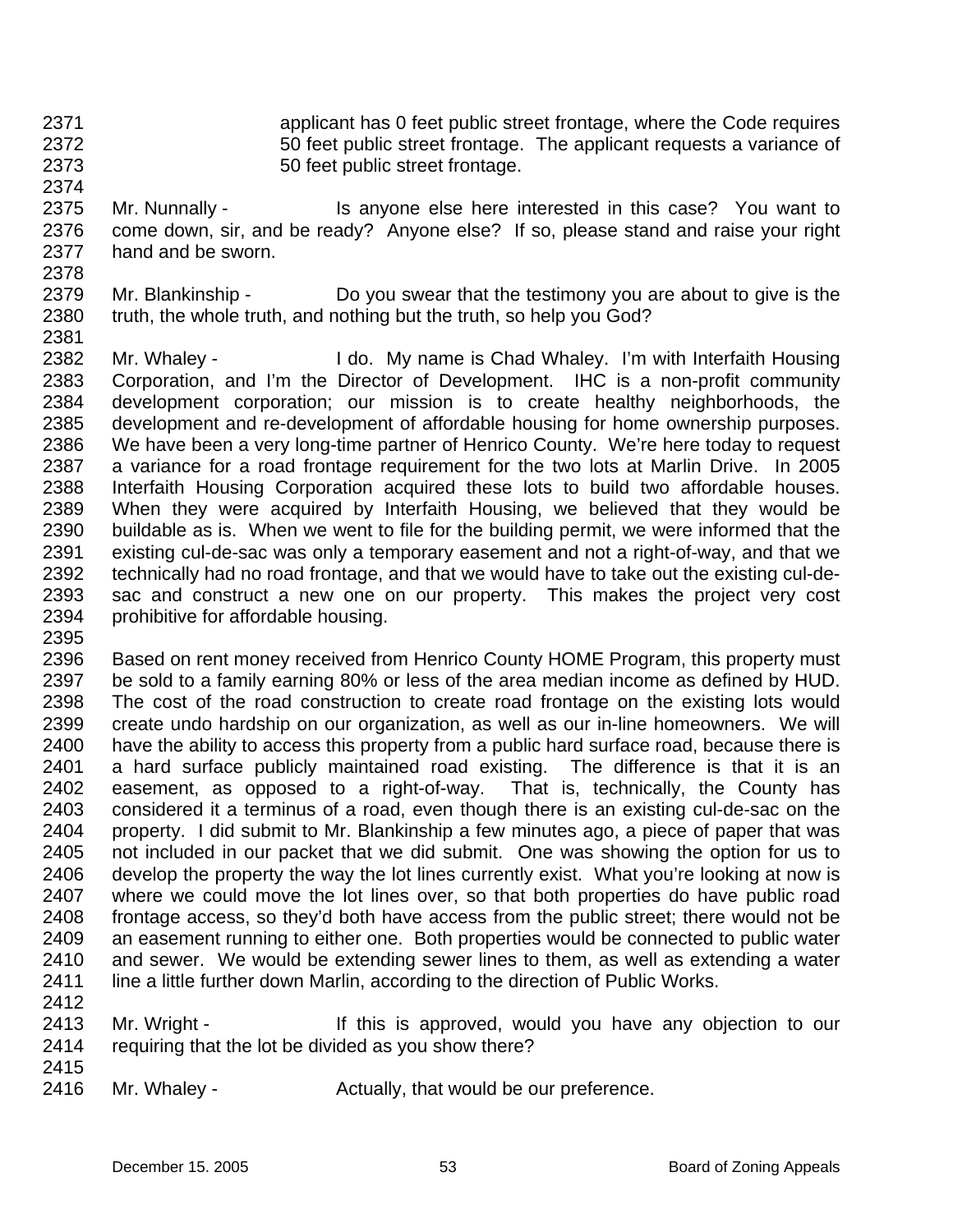| 2417 |                                                   |                                                                                           |
|------|---------------------------------------------------|-------------------------------------------------------------------------------------------|
| 2418 | Mr. Wright -                                      | So you'd have direct access from the main street to both                                  |
| 2419 | properties.                                       |                                                                                           |
| 2420 |                                                   |                                                                                           |
| 2421 | Mr. Whaley -                                      | In talking with Planning early on, they recommended that I                                |
| 2422 | show both options.                                |                                                                                           |
| 2423 |                                                   |                                                                                           |
| 2424 | Mr. Wright -                                      | So you're amenable to this option, shown here?                                            |
| 2425 |                                                   |                                                                                           |
| 2426 | Mr. Whaley -                                      | That is our preference, actually.                                                         |
| 2427 |                                                   |                                                                                           |
| 2428 | Mr. Wright -                                      | That makes more sense.                                                                    |
| 2429 |                                                   |                                                                                           |
| 2430 | Mr. Whaley -                                      | We don't like to build houses where folks have to travel                                  |
| 2431 | across easements to get to their property.        |                                                                                           |
| 2432 |                                                   |                                                                                           |
| 2433 | Mr. Nunnally -                                    | Are you building these houses for rental, or for sale?                                    |
| 2434 |                                                   |                                                                                           |
| 2435 | Mr. Whaley -                                      | All of our properties are for home ownership purposes. We                                 |
| 2436 |                                                   | get grant money from Henrico County, as well as other sources, provide down payment       |
| 2437 |                                                   | assistance for families to acquire these properties for ownership, and they are required, |
| 2438 |                                                   | as part of the grant, to live there for five years, or they have to repay the grant.      |
| 2439 |                                                   |                                                                                           |
| 2440 | Mr. Nunnally -                                    | It's just one family can live in these houses?                                            |
| 2441 |                                                   |                                                                                           |
| 2442 | Mr. Whaley -                                      | Yes sir, that's correct, and they're required to be owner                                 |
| 2443 |                                                   | occupied during those five years, so if they're found to be non-owner occupied, they      |
| 2444 |                                                   | would have to repay the grant and sell the property, and that's a federal restriction.    |
| 2445 |                                                   |                                                                                           |
| 2446 | Mr. Nunnally -                                    | You have someone check this out, whether it's one family or                               |
| 2447 | two families or three families?                   |                                                                                           |
| 2448 |                                                   |                                                                                           |
| 2449 | Mr. Whaley -                                      | We generally don't go around monitoring that. Henrico has                                 |
| 2450 |                                                   | monitored that in the past because it is their grant money ultimately in it. We also rely |
| 2451 |                                                   | on neighbors around the property that have notified us in the past, and we enforce it     |
|      |                                                   |                                                                                           |
| 2452 |                                                   | through that. We don't have the capacity or the ability from a physical standpoint to go  |
| 2453 | in to the properties and verify that information. |                                                                                           |
| 2454 |                                                   |                                                                                           |
| 2455 | Mr. Nunnally -                                    | I've noticed that most of these houses around here are brick                              |
| 2456 |                                                   | veneer. What type of construction are you going to use?                                   |
| 2457 |                                                   |                                                                                           |
| 2458 | Mr. Whaley -                                      | Typically, our houses are constructed with either vinyl siding                            |
| 2459 | or hardy plank siding.                            |                                                                                           |
| 2460 |                                                   |                                                                                           |
| 2461 | Mr. Kirkland -                                    | What kind of foundation?                                                                  |
| 2462 |                                                   |                                                                                           |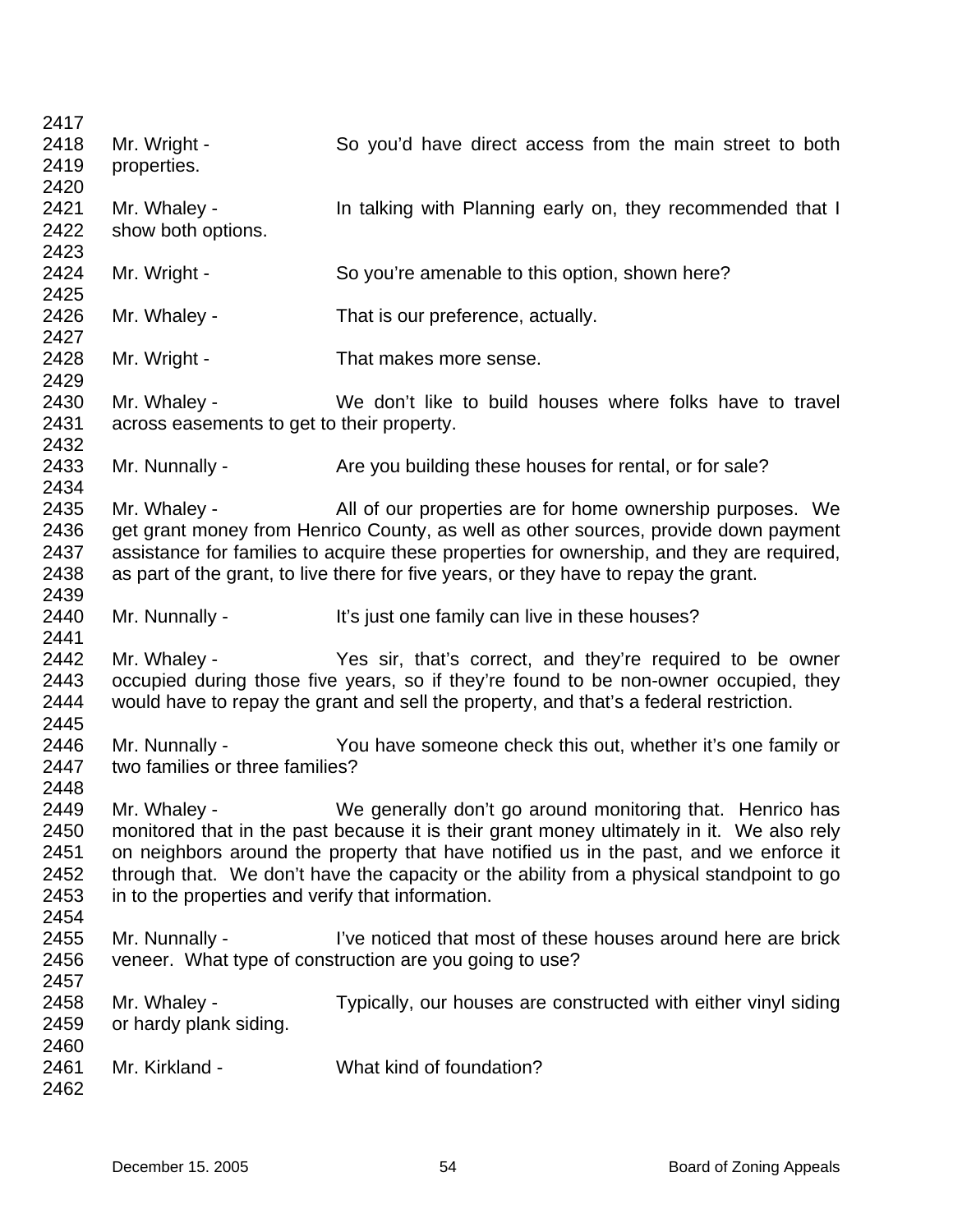2463 2464 2465 2466 2467 2468 2469 2470 2471 2472 2473 2474 2475 2476 2477 2478 2479 2480 2481 2482 2483 2484 2485 2486 2487 2488 2489 2490 2491 2492 2493 2494 2495 2496 2497 2498 2499 2500 2501 2502 2503 2504 2505 2506 2507 2508 Mr. Whaley - We always do at least a brick front to the foundations. It depends on the project, but it's always a brick front. Ms. Dwyer - Will they be single story or two story? Mr. Whaley - Single story. Ms. Dwyer - So that will be compatible with the neighborhood. Mr. Whaley - The Yes ma'am. We always try to make sure that our houses complement the neighborhood and become an asset to the neighborhood, because our mission is to create healthy neighborhoods, so if we're incompatible, that doesn't help our mission. Ms. Dwyer - And if you change the lot line so that the two lots are more equally divided, each house, I assume, would be aligned with the other houses on Marlin Drive. In other words, they would face in the same direction and be ................ Mr. Whaley - They would both be facing the cul-de-sac that exists. You can't see the cul-de-sac there, because it's actually a right-of-way, but they would be aligned so that they would be facing the cul-de-sac. Ms. Dwyer - Would they be in a straight line with the other houses on Marlin Drive, or would they be angled? Mr. Whaley - They would be angled towards the cul-de-sac. You couldn't put them in a straight line with the houses that are there, because right there at the end, you have the cul-de-sac that circles around. I'm not sure why the surveyor drew it like that, but the house would be angled down to face the cul-de-sac, like you would normally see in a subdivision where you have a cul-de-sac constructed, the houses face the cul-de-sac, so it's almost like a circle. Mr. Blankinship - So it would not really be like this illustration shows? Mr. Whaley - No. Mr. Kirkland - The Mr. Blankinship, he's not going to have any setback problems, is he? Mr. Blankinship - The lots should be big enough to site the house. Ms. Dwyer - I don't think it would have to necessarily be angled. I think it could be done in the way the drawing depicts the houses, and then they would be in a straight line with the other houses on Marlin. I think either one would probably work. You often do see houses on a cul-de-sac that are angled, but they also are not on rectangular lots; they usually are on pie-shaped lots, so it seems to me it would be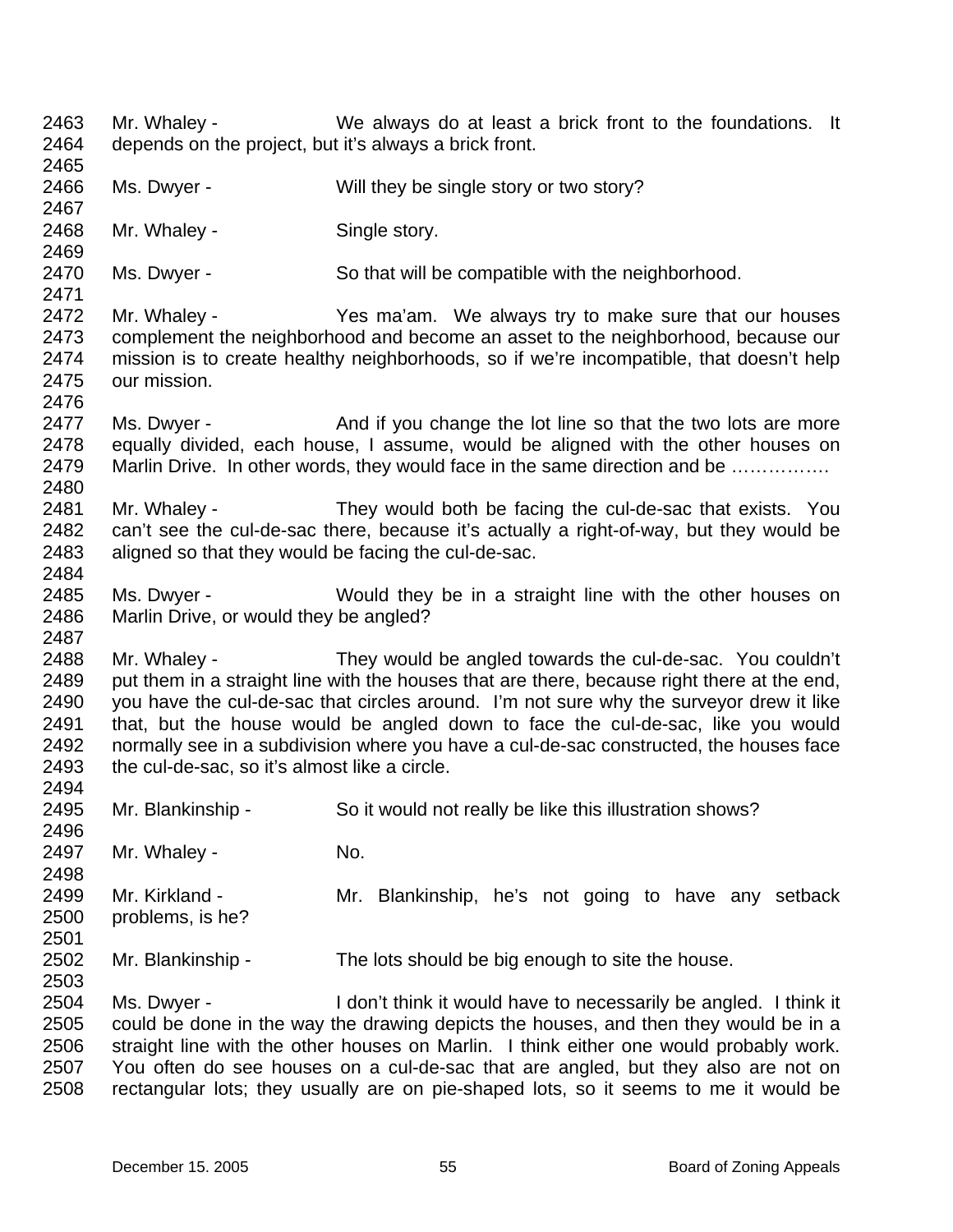- 2509 compatible with the neighborhood to do it either way.
- 2511 2512 2513 2514 2515 2516 2517 Mr. Whaley - We'll situate it once the final lot lines are drawn, so that it fits within the neighborhood. We rely on public support for our organization, and the one thing we don't want is to take our funders, especially Henrico County, out there to show this project that we did, and it looks ugly. The key development folks, Mr. Carter especially, are extremely particular when we use the County grant money, about the end product, and they're very particular about how we do that. The County has quite a bit of control in this.
- 2518

2530

2545

2549

- 2519 2520 2521 Mr. Nunnally - Any other questions? Have a seat sir, and let that other gentleman speak. Are you in opposition sir?
- 2522 2523 2524 2525 2526 2527 2528 Mr. Lewis - The Yes and no. My name is Mike Lewis, and I own the home at 322 Marlin Drive. My mother lives in that home; she's been living in that home for over 40 years. She's 88 years old, and I'm just concerned about where the house is being put, about what type of house is going to be put there, and how it's going to affect the property value of my home, and also how the house is going to be aligned, if it is going to be put on that property.
- 2529 Ms. Dwyer - Do you have a preference?
- 2531 2532 2533 2534 2535 2536 2537 2538 Mr. Lewis - I was hoping that, if the home is put there, that my mother is not looking in the back of someone's home. She's always enjoyed the peace and quiet of those fields there. At this point in her life, it's very upsetting to her; that's one of the main reasons I'm here, I'm also concerned that my brother and I own that home; that it may affect the property value of the home years later if we decide to sell the home. I'd also like to know how close the home is planned to be put next to my property line there, because the house my mother lives in is, borders this lot right here.
- 2539 2540 Ms. Dwyer - The It's zoned R-3, so it will meet all the setbacks that are required for R-3 zoning.
- 2541 2542 2543 2544 Mr. Lewis - The State of the also does concern me a little bit what he said about there's no verification about who lives in the home and how many people live in the home, that they don't do that.
- 2546 2547 2548 Mr. Blankinship - He said that they don't do that, but it is done, and if you ever have any questions about it, you can call the Planning Department or Community Development.
- 2550 2551 2552 Mr. Wright - The state of the done in any house on that street. It's done all over. People move in; they're not supposed to, but they do.
- 2553 2554 Mr. Blankinship - The minimum side yard setback would be 12 feet from your common property line.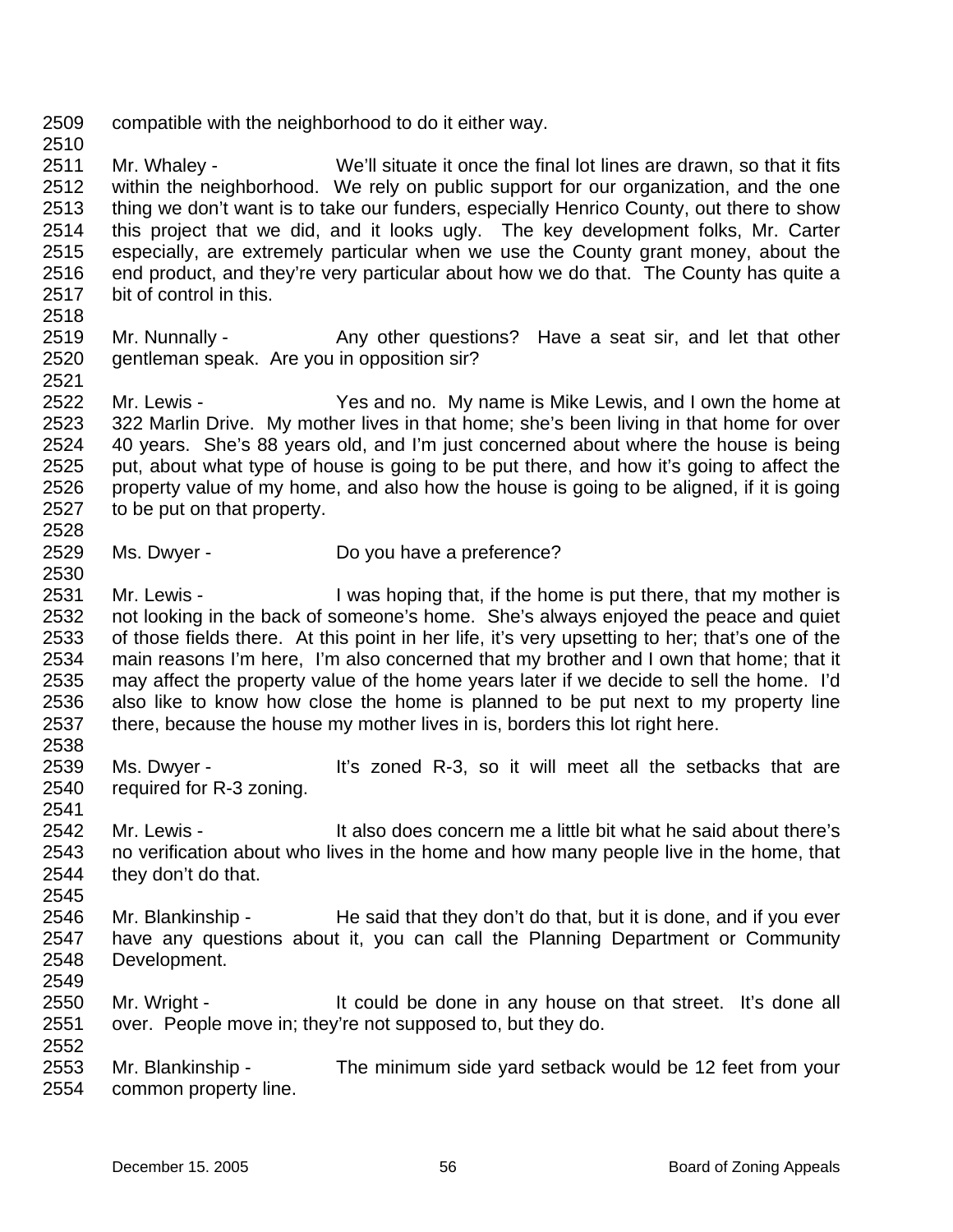| 2555                                                                 |                                                                                                                                                                                                                      |                                                                                                                                                                                                                                                                                                                                                                                                                                                                                                                                                                                                                                                                                                                                                                                        |  |
|----------------------------------------------------------------------|----------------------------------------------------------------------------------------------------------------------------------------------------------------------------------------------------------------------|----------------------------------------------------------------------------------------------------------------------------------------------------------------------------------------------------------------------------------------------------------------------------------------------------------------------------------------------------------------------------------------------------------------------------------------------------------------------------------------------------------------------------------------------------------------------------------------------------------------------------------------------------------------------------------------------------------------------------------------------------------------------------------------|--|
| 2556                                                                 | Ms. Dwyer -                                                                                                                                                                                                          | Which is the case for every house in the neighborhood.                                                                                                                                                                                                                                                                                                                                                                                                                                                                                                                                                                                                                                                                                                                                 |  |
| 2557                                                                 |                                                                                                                                                                                                                      |                                                                                                                                                                                                                                                                                                                                                                                                                                                                                                                                                                                                                                                                                                                                                                                        |  |
| 2558<br>2559                                                         | Mr. Lewis -                                                                                                                                                                                                          | How much square footage is going to be in this home?                                                                                                                                                                                                                                                                                                                                                                                                                                                                                                                                                                                                                                                                                                                                   |  |
| 2560<br>2561                                                         | Mr. Blankinship -                                                                                                                                                                                                    | The applicant said 1150 to 1700 square feet.                                                                                                                                                                                                                                                                                                                                                                                                                                                                                                                                                                                                                                                                                                                                           |  |
| 2562<br>2563                                                         | Ms. Dwyer -                                                                                                                                                                                                          | What is the square footage of your mother's home?                                                                                                                                                                                                                                                                                                                                                                                                                                                                                                                                                                                                                                                                                                                                      |  |
| 2564<br>2565<br>2566<br>2567                                         | I think my mother's home is probably about 1100 to 1200<br>Mr. Lewis -<br>square feet, something like that. It's all brick, and actually the last three or four homes<br>on each side of Marlin Drive are all brick. |                                                                                                                                                                                                                                                                                                                                                                                                                                                                                                                                                                                                                                                                                                                                                                                        |  |
| 2568<br>2569<br>2570<br>2571                                         | Ms. Dwyer -<br>lots are going to be considerably larger.                                                                                                                                                             | I'm assuming, looking at the acreage here, it looks like we<br>have almost an acre and a half between the two, so 3⁄4 of an acre for each house, the                                                                                                                                                                                                                                                                                                                                                                                                                                                                                                                                                                                                                                   |  |
| 2572<br>2573<br>2574                                                 | Mr. Lewis -                                                                                                                                                                                                          | I'm just most concerned about how that house is going to be<br>angled, so my mother's not looking into the back of someone's home.                                                                                                                                                                                                                                                                                                                                                                                                                                                                                                                                                                                                                                                     |  |
| 2575<br>2576                                                         | Mr. Wright -                                                                                                                                                                                                         | She won't be looking at the back of it; I assure you.                                                                                                                                                                                                                                                                                                                                                                                                                                                                                                                                                                                                                                                                                                                                  |  |
| 2577<br>2578<br>2579                                                 | Mr. Lewis -<br>in the back                                                                                                                                                                                           | The original one showed the house next to my lot being way                                                                                                                                                                                                                                                                                                                                                                                                                                                                                                                                                                                                                                                                                                                             |  |
| 2580<br>2581<br>2582                                                 | Mr. Blankinship -<br>with the other homes on the street?                                                                                                                                                             | You don't want them to do that? You want it to be up in line                                                                                                                                                                                                                                                                                                                                                                                                                                                                                                                                                                                                                                                                                                                           |  |
| 2583<br>2584                                                         | Ms. Dwyer -                                                                                                                                                                                                          | But they've redesigned that.                                                                                                                                                                                                                                                                                                                                                                                                                                                                                                                                                                                                                                                                                                                                                           |  |
| 2585<br>2586                                                         | Mr. Lewis -                                                                                                                                                                                                          | I think it would look better and help as far as property values.                                                                                                                                                                                                                                                                                                                                                                                                                                                                                                                                                                                                                                                                                                                       |  |
| 2587<br>2588                                                         | Ms. Dwyer -                                                                                                                                                                                                          | So that the front yards are roughly aligned.                                                                                                                                                                                                                                                                                                                                                                                                                                                                                                                                                                                                                                                                                                                                           |  |
| 2589<br>2590<br>2591                                                 | Mr. Nunnally -                                                                                                                                                                                                       | Thank you, Mr. Lewis. Mr. Whaley, do you want time to<br>rebut, to assure Mr. Lewis that his mother won't be looking at the back of a house?                                                                                                                                                                                                                                                                                                                                                                                                                                                                                                                                                                                                                                           |  |
| 2592<br>2593<br>2594<br>2595<br>2596<br>2597<br>2598<br>2599<br>2600 | Mr. Whaley -                                                                                                                                                                                                         | We would not situate a house as such to be a detriment to<br>anybody else's property in the neighborhood. Our whole goal is to compliment the<br>neighborhood, not to create a hardship or an eyesore for anyone else in it. We've got a<br>very long track record with all the municipalities here in the greater Richmond area, the<br>City of Richmond, and Henrico County, we are a long-time grant recipient of Henrico<br>County. With the scrutiny that we get from Henrico County, I dare say that if we were<br>creating eyesores or problems for neighbors in the communities we were developing,<br>the County would not continue to fund us on an annual basis. If you look at the<br>redevelopment work that we have done, especially in the Church Hill neighborhood, in |  |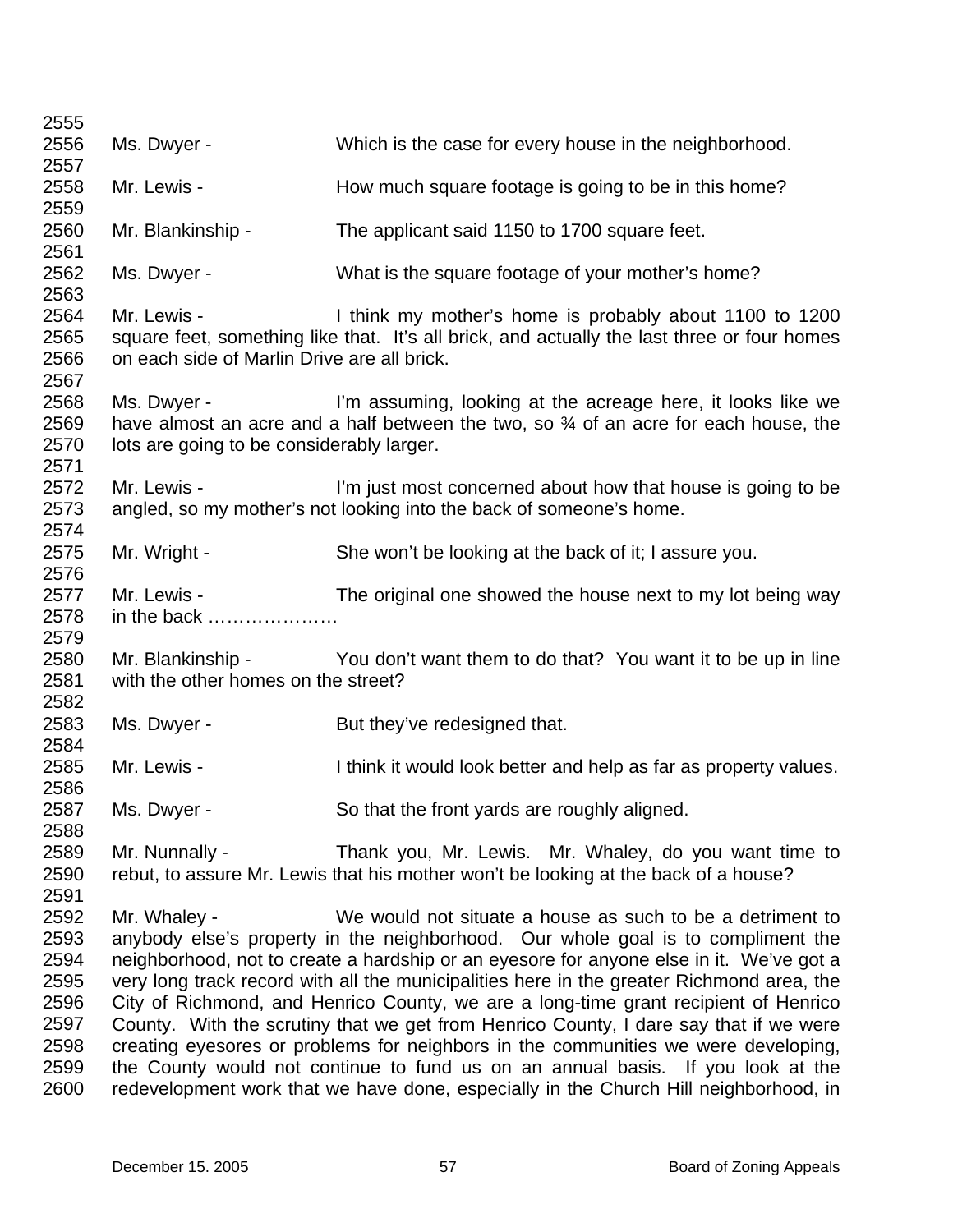2601 2602 2603 2604 2605 2606 2607 2608 the City of Richmond, and the quality and the value that we've brought back to that neighborhood, over the last fifteen years, I think our record definitely speaks for itself. We truly will not and would not create something that devalued property in the neighborhood. If you actually look at the neighborhoods where we've gone in and done in-fill construction, it's actually brought up the value of the neighborhoods and stimulated property values to rise, based on seeing new housing in the neighborhood. It's almost like a draw, because new construction is going to sell for more money, so it actually works for pulling the value of the neighborhoods up.

- 2610 2611 Ms. Harris - Would you meet with Mr. Lewis to share with him the plans so that he could feel good about it.
- 2613 2614 2615 Mr. Whaley - I'll be happy to meet with him once we've gotten our plans. I have no problem with that at all.
- 2616 Mr. O'Kelly - Mr. Whaley, is your group actually the contractor?
- 2618 2619 2620 2621 Mr. Whaley - The different situations, it depends. Sometimes we actually hire a general contractor to come in and build it for us, and we just act as the developer. In some instances, we act as the general contractor and just subcontract out the work.
- 2622 Mr. O'Kelly - How long do you think it would take to build these homes?
- 2624 2625 2626 Mr. Whaley - I would say that by the time we get our surveys done and resubdivide the lot, get that through Planning, I would say we're probably looking at midsummer before we have them completed.
- 2628 2629 2630 2631 2632 2633 2634 Mr. O'Kelly - My concern is, I guess, considering the age of some of the neighbors who are represented here, the fact that they've been in this neighborhood for many years, certainly construction activity is going to have an impact on their living conditions – the hours of operation that are going to be taking place, where are these contractors and employees going to park? We want to try to minimize these types of things on the existing neighborhood.
- 2635 2636 2637 2638 2639 2640 Mr. Whaley - **Parking would exist on the property.** There should be no contractors parking on the street; there's plenty of space here for a contractor to work. We always have dumpsters set on our sites, as well as porta-johns, so there's never any issue of sanitation or debris blowing in other people's yards. We try to locate those so that they're not up next to the property – in other words, we wouldn't want to set our dumpster right on her property line, so she's looking at a dumpster the whole time.
- 2642 2643 2644 Mr. O'Kelly - Those are the kind of things that I think should be addressed, and I think Mr. Lewis would appreciate for his mother that those things are taken into account.
- 2645

2641

2609

2612

2617

2623

2627

2646 Mr. Whaley - We're definitely very sensitive to that, and again, as an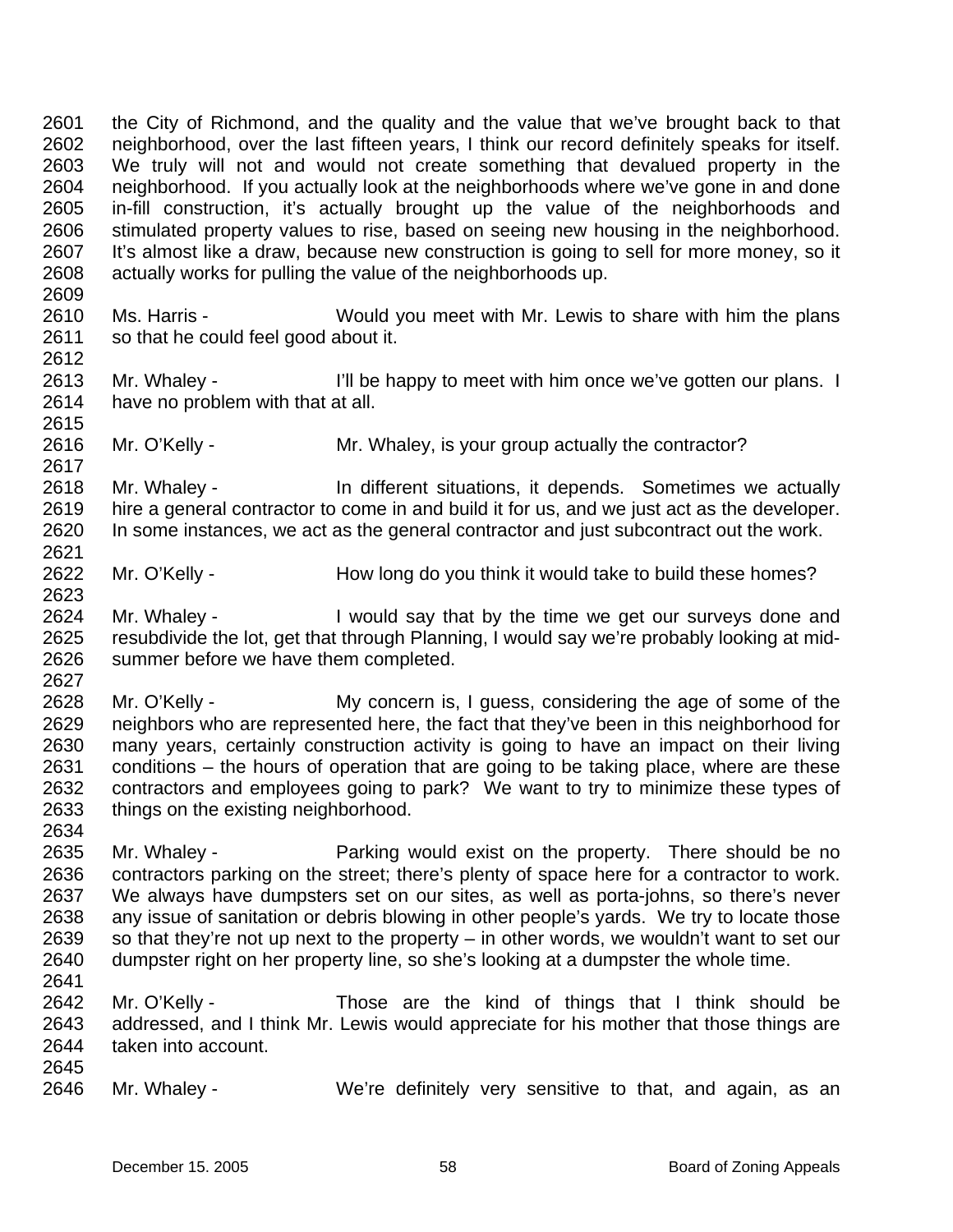2647 2648 2649 2650 2651 2652 2653 2654 2655 2656 2657 2658 2659 2660 2661 2662 2663 2664 2665 2666 2667 2668 2669 2670 2671 2672 2673 2674 2675 2676 2677 2678 2679 2680 2681 2682 2683 2684 2685 2686 2687 2688 2689 2690 2691 organization that relies on public support, if we were consistently doing things like that, we could not continue to exist, because even though the greater Richmond community is fairly big, it's relatively small, and word travels very fast. Mr. O'Kelly - Thank you. Mr. Nunnally - The Any other questions of Mr. Whaley? Hearing none, that concludes the case. Thank you for coming. A-109-2005, Interfaith Housing Corporation. Mr. Wright - Move that it be approved, with the same conditions as A-110-2006. Mr. Nunnally - Moved by Mr. Wright. Seconded by .............. Mr. Kirkland - I second it. Mr. Nunnally - Moved by Mr. Wright; second by Mr. Kirkland, that it be approved. Same as A-110-2005, Mr. Blankinship, right? Ms. Dwyer - I was going to ask that we state for the record, the basis for the motion for approval. Mr. Wright - The same basis that we put on all of our zero road frontage, that it's a hardship, that they wouldn't have a reasonable use of the property without the variance. Ms. Dwyer - And that it's not a detriment to the neighborhood, that it's compatible, appropriate use. Mr. Nunnally - All in favor of A-109, say aye. Opposed? It's been approved. After an advertised public hearing and on a motion by Mr. Wright, seconded by Mr. Kirkland, the Board **granted** application **A-109-2005** for a variance to build a one-family dwelling at 325 Marlin Drive (Parcel 810-720-1152). The Board granted the variance subject to the following conditions: 1. This variance applies only to the public road frontage requirement. All other applicable regulations of the County Code shall remain in force. 2. Any dwelling on the property shall be served by public water and sewer. 3. [ADDED] The boundary line between the subject property and 324 Marlin Drive shall be adjusted so that each of the two lots abuts the terminus of Marlin Drive for a

2692 distance of 25 feet.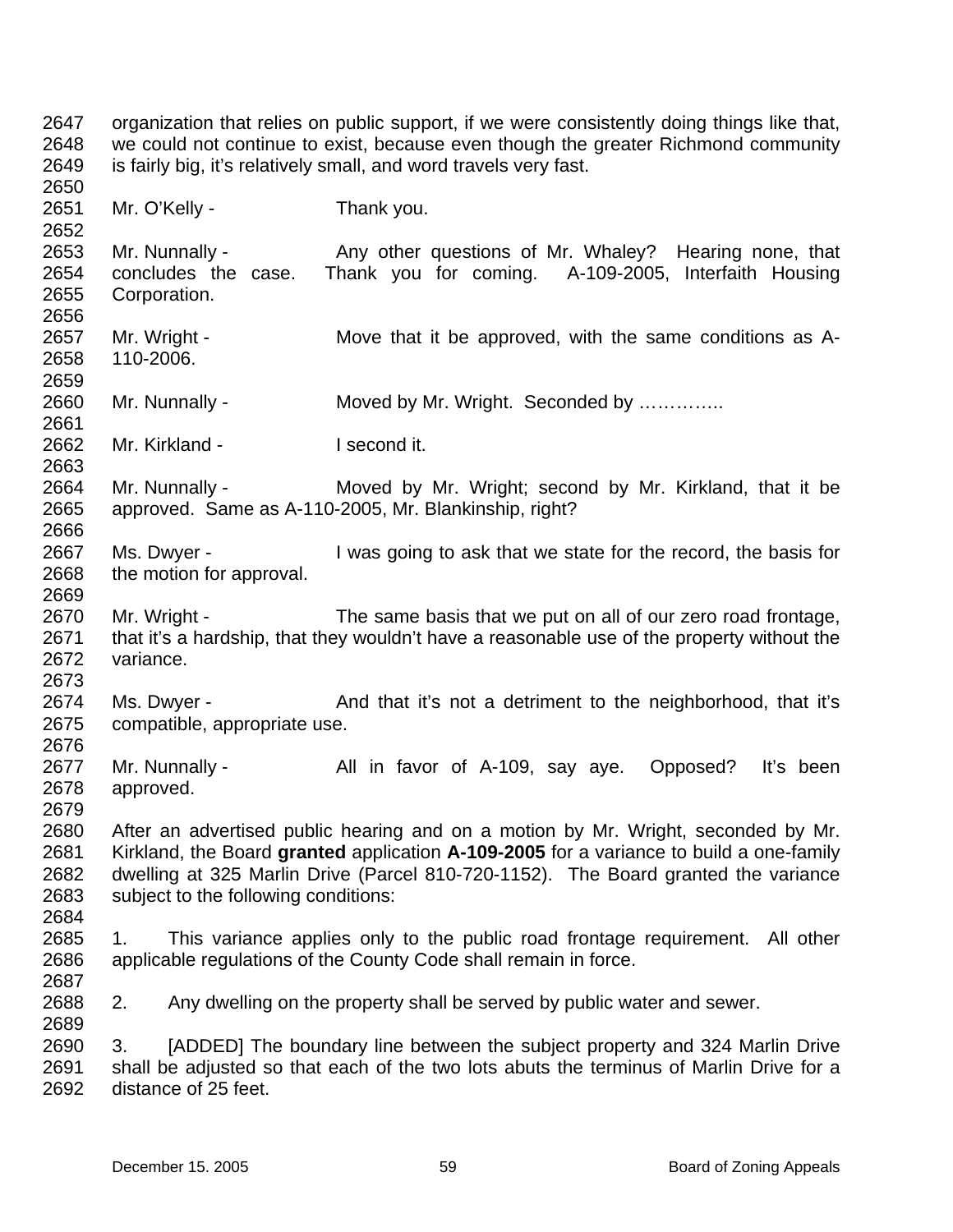| 2693 |                                                                                           |                                                                                            |                |  |
|------|-------------------------------------------------------------------------------------------|--------------------------------------------------------------------------------------------|----------------|--|
| 2694 | [ADDED] Any dwelling to be built on the property shall have a brick foundation,<br>4.     |                                                                                            |                |  |
| 2695 |                                                                                           | and shall be sited in a manner compatible with the adjoining houses.                       |                |  |
| 2696 |                                                                                           |                                                                                            |                |  |
| 2697 | Affirmative:                                                                              | Dwyer, Harris, Kirkland, Nunnally, Wright                                                  | 5              |  |
| 2698 | Negative:                                                                                 |                                                                                            | 0              |  |
|      | Absent:                                                                                   |                                                                                            | $\overline{0}$ |  |
| 2699 |                                                                                           |                                                                                            |                |  |
| 2700 |                                                                                           |                                                                                            |                |  |
| 2701 |                                                                                           | The Board granted this request, as it found from the evidence presented that, due to the   |                |  |
| 2702 |                                                                                           | unique circumstances of the subject property, strict application of the County Code        |                |  |
| 2703 |                                                                                           | would produce undue hardship not generally shared by other properties in the area, and     |                |  |
| 2704 | authorizing this variance will neither cause a substantial detriment to adjacent property |                                                                                            |                |  |
| 2705 |                                                                                           | nor materially impair the purpose of the zoning regulations.                               |                |  |
| 2706 |                                                                                           |                                                                                            |                |  |
| 2707 | Mr. Nunnally -                                                                            | A-110-2005, Interfaith Housing Corporation.                                                |                |  |
| 2708 |                                                                                           |                                                                                            |                |  |
| 2709 | Mr. Kirkland -                                                                            | I move that it be approved, with the new layout.                                           |                |  |
| 2710 |                                                                                           |                                                                                            |                |  |
| 2711 | Mr. Wright -                                                                              | With the lot divided in half, roughly, whatever way it was                                 |                |  |
| 2712 | proposed at that last picture.                                                            |                                                                                            |                |  |
| 2713 |                                                                                           |                                                                                            |                |  |
| 2714 | Mr. Blankinship -                                                                         | So you want to add a condition that they have to adjust the                                |                |  |
| 2715 |                                                                                           | boundary line consistent with the                                                          |                |  |
| 2716 |                                                                                           |                                                                                            |                |  |
| 2717 | Mr. Wright -                                                                              | Based on the last that they showed, whatever they showed                                   |                |  |
| 2718 |                                                                                           | here. I think that's what they favored anyhow.                                             |                |  |
| 2719 |                                                                                           |                                                                                            |                |  |
| 2720 | Ms. Dwyer -                                                                               | It roughly divides the two parcels so that they have equal,                                |                |  |
| 2721 |                                                                                           |                                                                                            |                |  |
| 2722 | roughly, approximately.                                                                   |                                                                                            |                |  |
|      |                                                                                           |                                                                                            |                |  |
| 2723 | Mr. Wright -                                                                              | I'm not so sure it's equal. The line would go right down the                               |                |  |
| 2724 |                                                                                           | middle of the street, and half of each property would be in the street.                    |                |  |
| 2725 |                                                                                           |                                                                                            |                |  |
| 2726 | Mr. Blankinship -                                                                         | Anything about the alignment of the house?                                                 |                |  |
| 2727 |                                                                                           |                                                                                            |                |  |
| 2728 | Mr. Wright -                                                                              | I don't have any way to do that. I don't know anything about                               |                |  |
| 2729 | that.                                                                                     |                                                                                            |                |  |
| 2730 |                                                                                           |                                                                                            |                |  |
| 2731 | Ms. Dwyer -                                                                               | We want it to at least be the front of the house to at least be                            |                |  |
| 2732 |                                                                                           | in line with the other houses, but if it's curved, and when you look at the photograph, it |                |  |
| 2733 |                                                                                           | looks like curving it as you would a cul-de-sac lot might be better.                       |                |  |
| 2734 |                                                                                           |                                                                                            |                |  |
| 2735 | Mr. Kirkland -                                                                            | That's what I was thinking.                                                                |                |  |
| 2736 |                                                                                           |                                                                                            |                |  |
| 2737 | Mr. Wright -                                                                              | I think it would look better. That's the way it would kind of                              |                |  |
| 2738 | make a finished product there.                                                            |                                                                                            |                |  |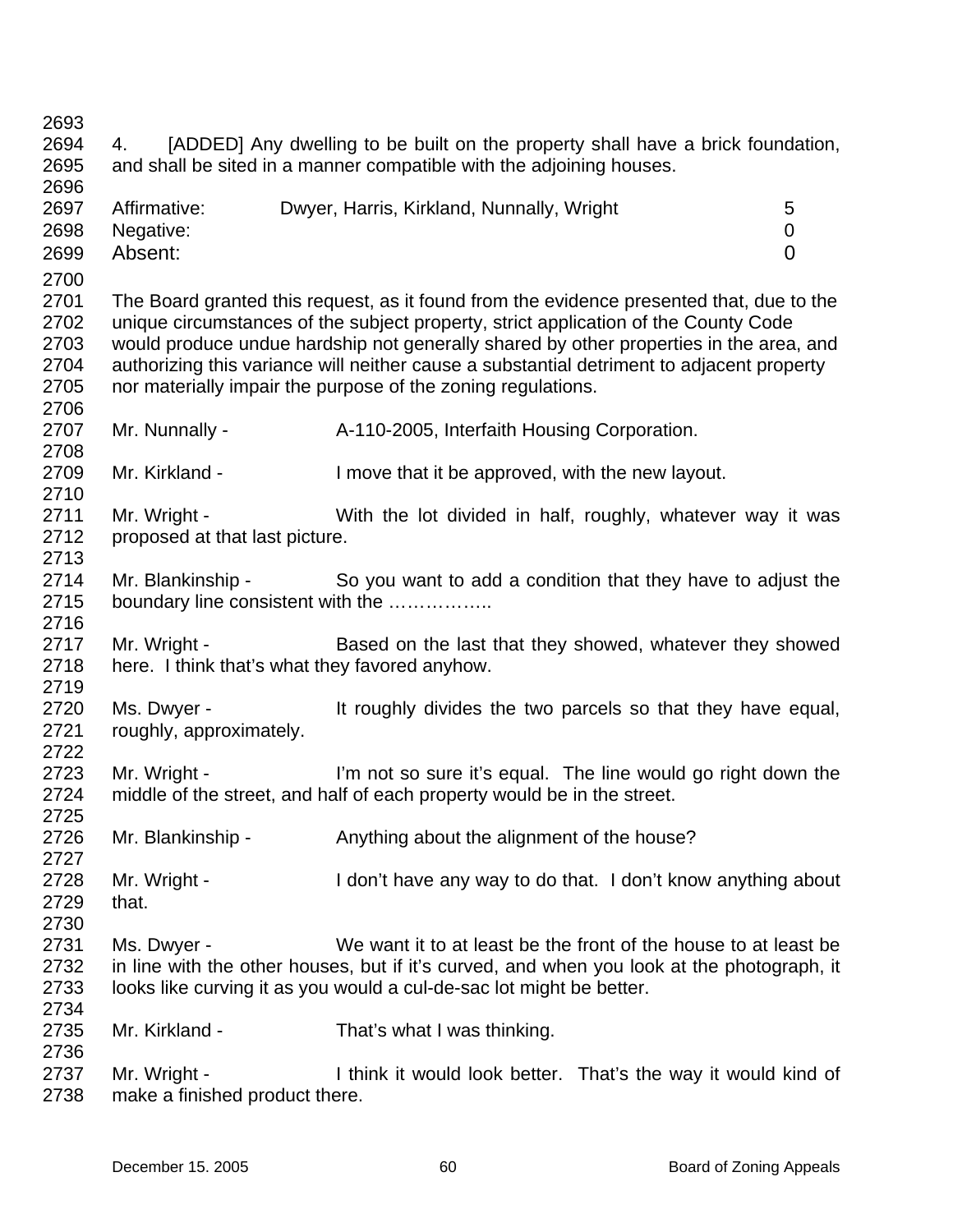| 2739         |                                                       |                                                                                        |
|--------------|-------------------------------------------------------|----------------------------------------------------------------------------------------|
| 2740         | Ms. Dwyer -                                           | We can trust the Planning Department.                                                  |
| 2741         |                                                       |                                                                                        |
| 2742         | Mr. O'Kelly -                                         | It would be the Permit Center.                                                         |
| 2743         |                                                       |                                                                                        |
| 2744         | Ms. Dwyer -                                           | How could we get someone in the County to review the                                   |
| 2745         | placement of the house?                               |                                                                                        |
| 2746         |                                                       |                                                                                        |
| 2747         | Mr. Wright -                                          | Could we leave that up to Mr. Blankinship?                                             |
| 2748<br>2749 | Mr. Blankinship -                                     | We can look at it on the building permit application. Did you                          |
| 2750         | state a preference?                                   |                                                                                        |
| 2751         |                                                       |                                                                                        |
| 2752         | Mr. Wright -                                          | No, just something that would be compatible. I think angling                           |
| 2753         | it a little bit would look better than just straight. |                                                                                        |
| 2754         |                                                       |                                                                                        |
| 2755         | Mr. Blankinship -                                     | Apparently that's what Mr. Lewis asked the applicant.<br>The                           |
| 2756         | applicant just mentioned that to me.                  |                                                                                        |
| 2757         |                                                       |                                                                                        |
| 2758         | Mr. Nunnally -                                        | We have a motion by Mr. Wright.                                                        |
| 2759         |                                                       |                                                                                        |
| 2760         | Ms. Dwyer -                                           | Anyone want to say anything about materials?                                           |
| 2761         |                                                       |                                                                                        |
| 2762         | Mr. Nunnally -                                        | I asked him about the brick.                                                           |
| 2763         |                                                       |                                                                                        |
| 2764         | Ms. Harris -                                          | He said vinyl.                                                                         |
| 2765         |                                                       |                                                                                        |
| 2766         | Ms. Dwyer -                                           | Or hardy plank.                                                                        |
| 2767<br>2768 | Mr. Wright -                                          | Is every house in there in brick?                                                      |
| 2769         |                                                       |                                                                                        |
| 2770         | Mr. Nunnally -                                        | Most every house in there is brick veneer.                                             |
| 2771         |                                                       |                                                                                        |
| 2772         | Mr. Blankinship -                                     | At that end of the cul-de-sac they are. Up at the other end of                         |
| 2773         |                                                       | the cul-de-sac, there are several that are vinyl. Did they all have brick foundations, |
| 2774         | Paul?                                                 |                                                                                        |
| 2775         |                                                       |                                                                                        |
| 2776         | Mr. Wright -                                          | He said they will have a brick foundation. We can add. I                               |
| 2777         |                                                       | hate to put that burden on them if there are other houses that are vinyl, and vinyl    |
| 2778         | doesn't look that bad. It'll be sort of at the end.   |                                                                                        |
| 2779         |                                                       |                                                                                        |
| 2780         | Ms. Dwyer -                                           | Let's say at least a brick front foundation.                                           |
| 2781         |                                                       |                                                                                        |
| 2782         | Mr. Wright -                                          | He said he was going to do that anyhow.                                                |
| 2783         |                                                       |                                                                                        |
| 2784         | Mr. Nunnally -                                        | Can you brick the whole front of the house?                                            |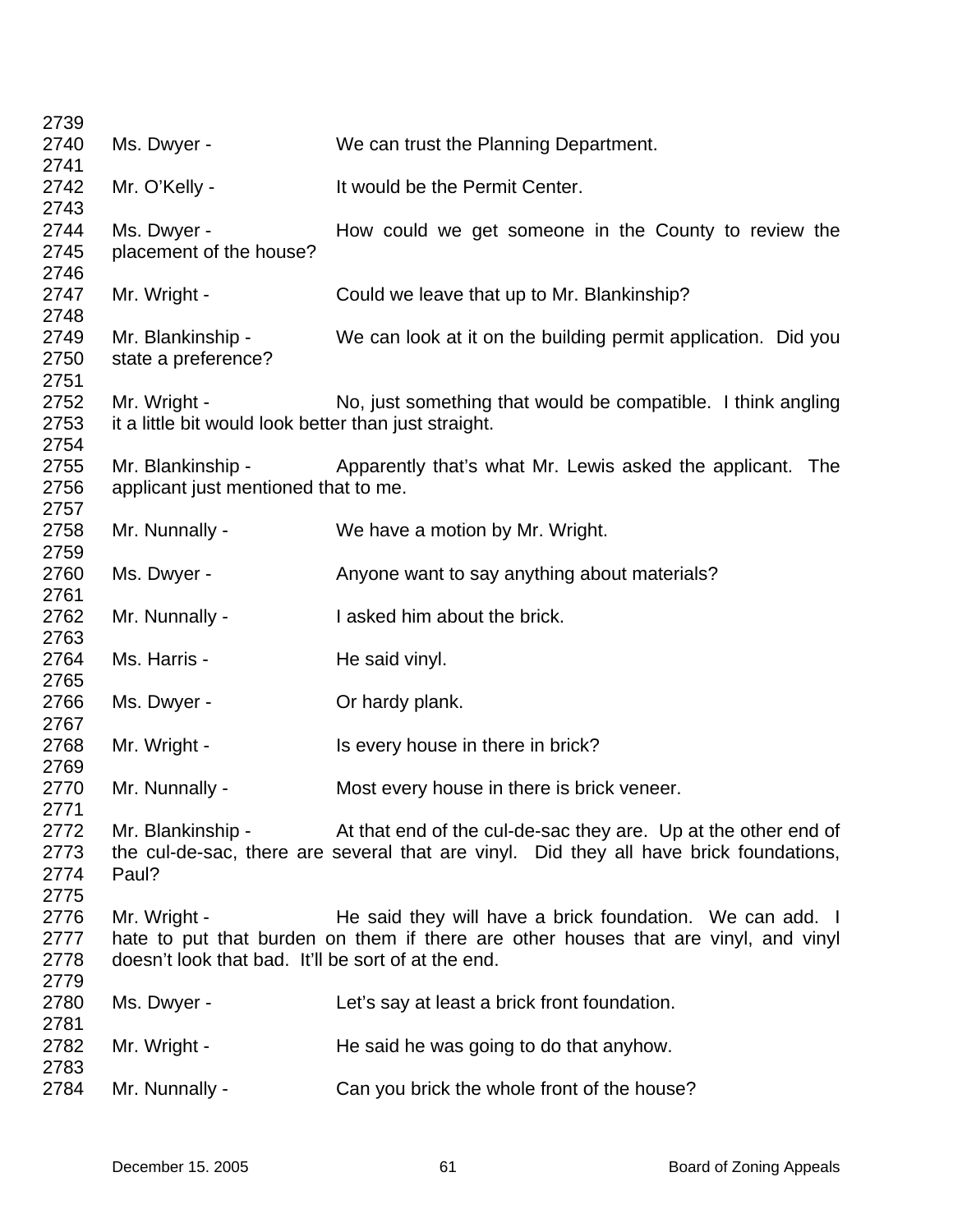2785 2786 2787 2788 2789 2790 2791 2792 2793 2794 2795 2796 2797 2798 2799 2800 2801 2802 2803 2804 2805 2806 2807 2808 2809 2810 2811 2812 2813 2814 2815 2816 2817 2818 2819 2820 2821 2822 2823 2824 2825 2826 2827 2828 2829 Mr. Whaley - The challenge that we have to that is money. We're working on this with County staff right now. Under our current contract, all of our houses have to be sold at or below \$140,000, so when you start constructing a 1200 square foot house and then try to put the brick on it, with the cost of the labor right now, it becomes very difficult to achieve that price. Mr. Wright - He said he could put a brick foundation on it. Mr. Whaley - We could do the entire foundation in brick. I think we can make that work. Mr. Kirkland - Put that in. Mr. Nunnally - Do I have a second? Ms. Harris - Second. Mr. Nunnally - Second by Ms. Harris. All in favor, say aye. Opposed? Been approved. After an advertised public hearing and on a motion by Mr. Wright, seconded by Ms. Harris, the Board **granted** application **A-110-2005** for a variance to build a one-family dwelling at 324 Marlin Drive (Parcel 809-720-9145). The Board granted the variance subject to the following conditions: 1. This variance applies only to the public road frontage requirement. All other applicable regulations of the County Code shall remain in force. 2. Any dwelling on the property shall be served by public water and sewer. 3. [AMENDED] The boundary line between the subject property and 325 Marlin Drive shall be adjusted so that each of the two lots abuts the terminus of Marlin Drive for a distance of 25 feet. 4. [AMENDED] Any dwelling to be built on the property shall have a brick foundation, and shall be sited in a manner compatible with the adjoining houses. Affirmative: Dwyer, Harris, Kirkland, Nunnally, Wright 5 Negative: 0 Absent: 0 The Board granted this request, as it found from the evidence presented that, due to the unique circumstances of the subject property, strict application of the County Code would produce undue hardship not generally shared by other properties in the area, and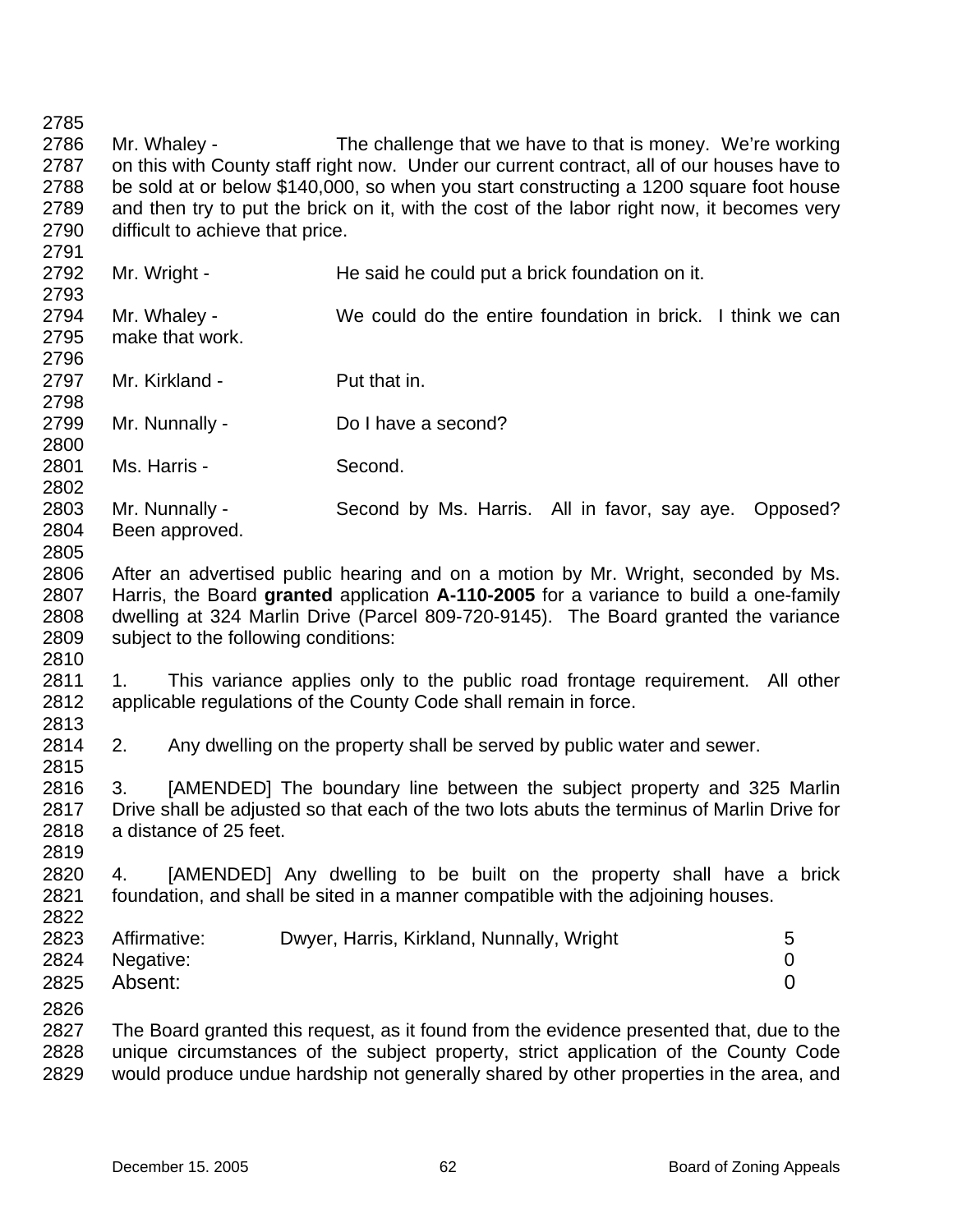- 2830 2831 authorizing this variance will neither cause a substantial detriment to adjacent property nor materially impair the purpose of the zoning regulations.
- 2832

2833 2834 2835 Mr. Nunnally - Mr. Blankinship, I think we've got one here for a rehearing that came up this morning.

2836 2837 2838 Ms. Dwyer - Mr. Blankinship, do I understand that we rehear a case if there is new evidence that could not have been presented at the time of the original hearing?

- 2839
- 2840 2841 2842 2843 Mr. Blankinship - Yes ma'am, that's correct. We have a request for rehearing of A-103-2005, which was an application from Paul and Peggy Christofakis for a variance. It was denied last month.
- 2844 2845 2846 2847 2848 2849 2850 2851 2852 2853 2854 2855 Mr. Kelleher - Good morning Mr. Chairman, members of the Board. My name's Paul Kelleher; I'm with Stuart Simon and Associates, here representing the applicants, the Christofakises, on their request for a rehearing of a variance for road frontage. In the packet that we submitted, the applicant has provided additional photographs that were not available at the time of the initial hearing because of the leaf cover. I do have the color photographs if you'd like to review those now. I believe that there are some black and white copies in your packet, along with a key of where each of these photographs was taken from. Additionally, I addressed in my justification for the rehearing, I was without the minutes, which I don't believe were available, and I don't even know if they're available now, some of the reasons that were presented at the hearing and how we believe that it affected your judgment in denying the hearing.
- 2856 2857 2858 2859 2860 2861 2862 We believe that the standard that you used of a taking was too high a bar, as far as the statutes and the case law. This is borne out by the Packer Case, which is one of the seminal cases for granting the variance. There the court addressed both the hardship approaching the confiscation, nor has their use of the land effectively prohibited it or unreasonably restricted it. Those are two prongs that must be looked at, and we believe that the unreasonable hardship, the taking, is too high a burden in this instance.
- 2863 2864 2865 2866 2867 2868 2869 2870 2871 2872 2873 2874 Additionally, there were questions asked, does the applicant have other uses for the property, since he owns an adjacent property. Under Roe, that is not really appropriate to be looked at, because what we're looking at is what is the use for this individual piece of property, this one-acre parcel. The adjacent landowner ownership or uses is irrelevant. We're looking at the taking of the property, not the impact on the person or the adjoining property. This is especially true because it would make an incongruent result. If in fact, this property would be sold, would that person then be allowed to be granted a variance because they don't own any adjoining lots. If Mr. Christofakis sold his existing house, could he then get a variance, because he doesn't own any adjoining property? In that instance, it needs to be looked at, what is the beneficial use of the property in question, that being lot B, and without the road frontage easement granted, that property has no value; it cannot be sold. You could take that even further if you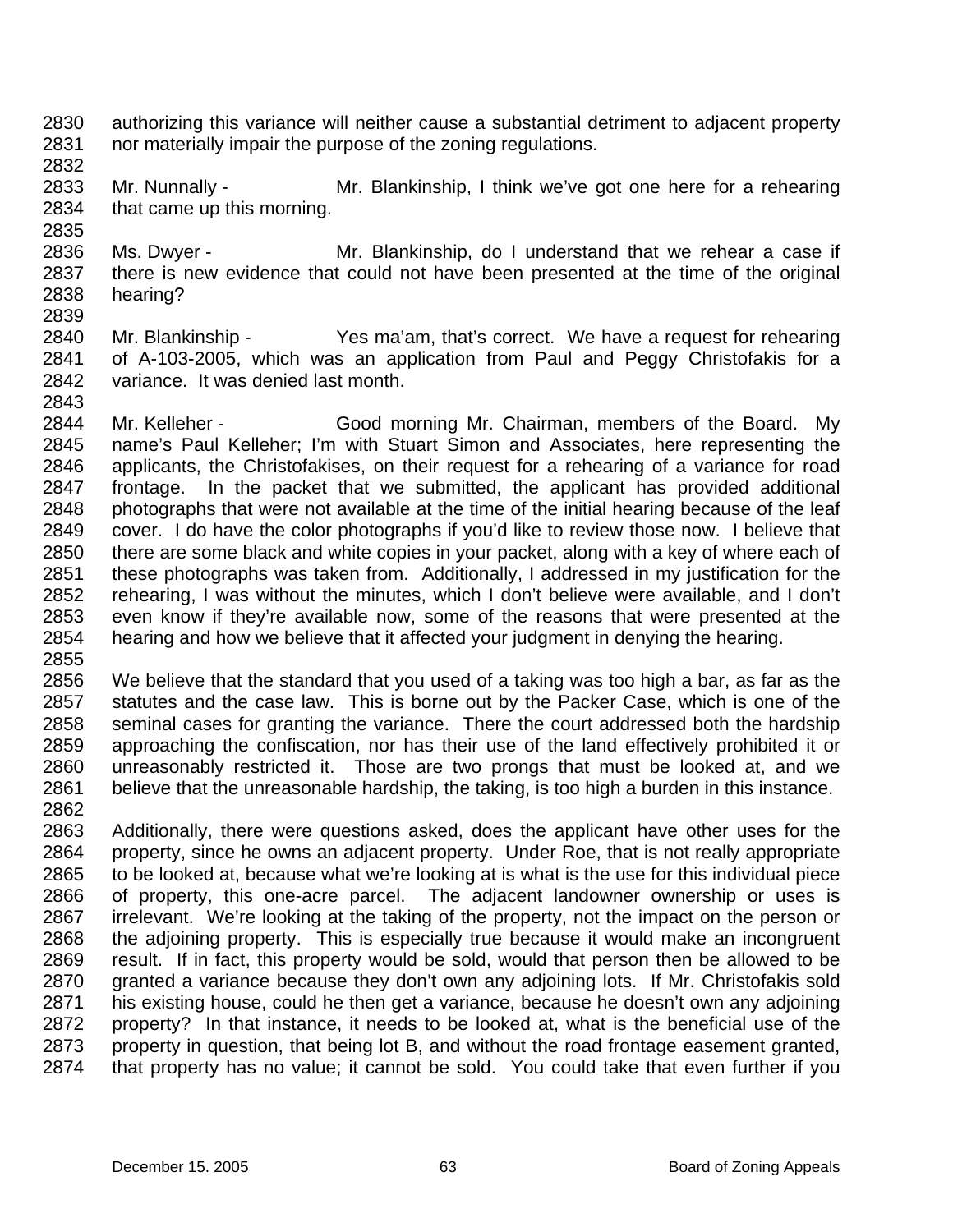2875 2876 apply just a "takings issue." Any property can be said, has some beneficial value, from a strip of land that some wildlife expert might say harbors a small beneficial use.

2877

2878 2879 2880 2881 2882 In this case, it is zoned for residential use. In my opinion, it can't be used for a tennis court because there's no primary use, and a tennis court is an accessory use. In this case, it's an individual lot; you can't have a accessory use if there are no primary uses. In that instance, we ask that you rehear this in light of looking at just this one piece of landlocked parcel.

2883

2892

2884 2885 2886 2887 2888 2889 2890 2891 Finally, there was some discussion on whether or not it was a valid subdivision. That we were not aware of at the time of the staff report and I don't know if this landlocked parcel was created as a illegal subdivision in 1974. That would be addressed at the time of applying for a building permit. That would be a zoning administrative decision that would then be appealed to the Board, but I don't believe it's applicable under a request for a variance for the road frontage. I would like to keep it brief. I've laid it all out as briefly as I possibly could in the statement, and I ask your consideration, just to rehear their request in light of these reasons.

- 2893 2894 2895 2896 Mr. Blankinship - Mr. Chairman, can I address just that last question? I don't think our concern was that it was an illegal subdivision. The County Code requires that any lot to be used for dwelling purposes has to have public street frontage. It doesn't say that every lot has to have public street frontage, so it's not necessarily unlawful to create a lot with no street frontage, but by creating a lot, knowing that it had no street frontage, I believe the applicant put himself in a position of owning property that could not be used for a dwelling. 2897 2898 2899
- 2901 2902 Mr. Kelleher - The applicant didn't create this subdivision. This was done in 1974.
- 2903

2900

- 2904 2905 Mr. Blankinship - The applicant's predecessor in title, and when the applicant acquired title, he acquired that problem.
- 2906

2907 2908 2909 2910 2911 Mr. Kelleher - Correct. In one of your recent approvals, it was very similar factually, where they subdivided in 2002 and the property was, I believe landlocked, they cut off four acres, and they requested a variance, which was granted. There was a pond involved with it; I believe that's the Albert Anderson case.

2912 2913 Mr. Blankinship - When was that approved?

2914 2915 2916 2917 Mr. Kelleher - August 25, 2005. A-91-2005. But in that case, what I was trying to explain was that if the subdivision isn't proper, because of the ordinance at the time in 1974, that is a different request or procedure than at the variance stage, where the applicant comes to the Board and asks to have the road frontage.

2918

2919 2920 Mr. Blankinship - But we're not suggesting that the subdivision was not proper; we're suggesting that when the lot was created, it was created without street frontage,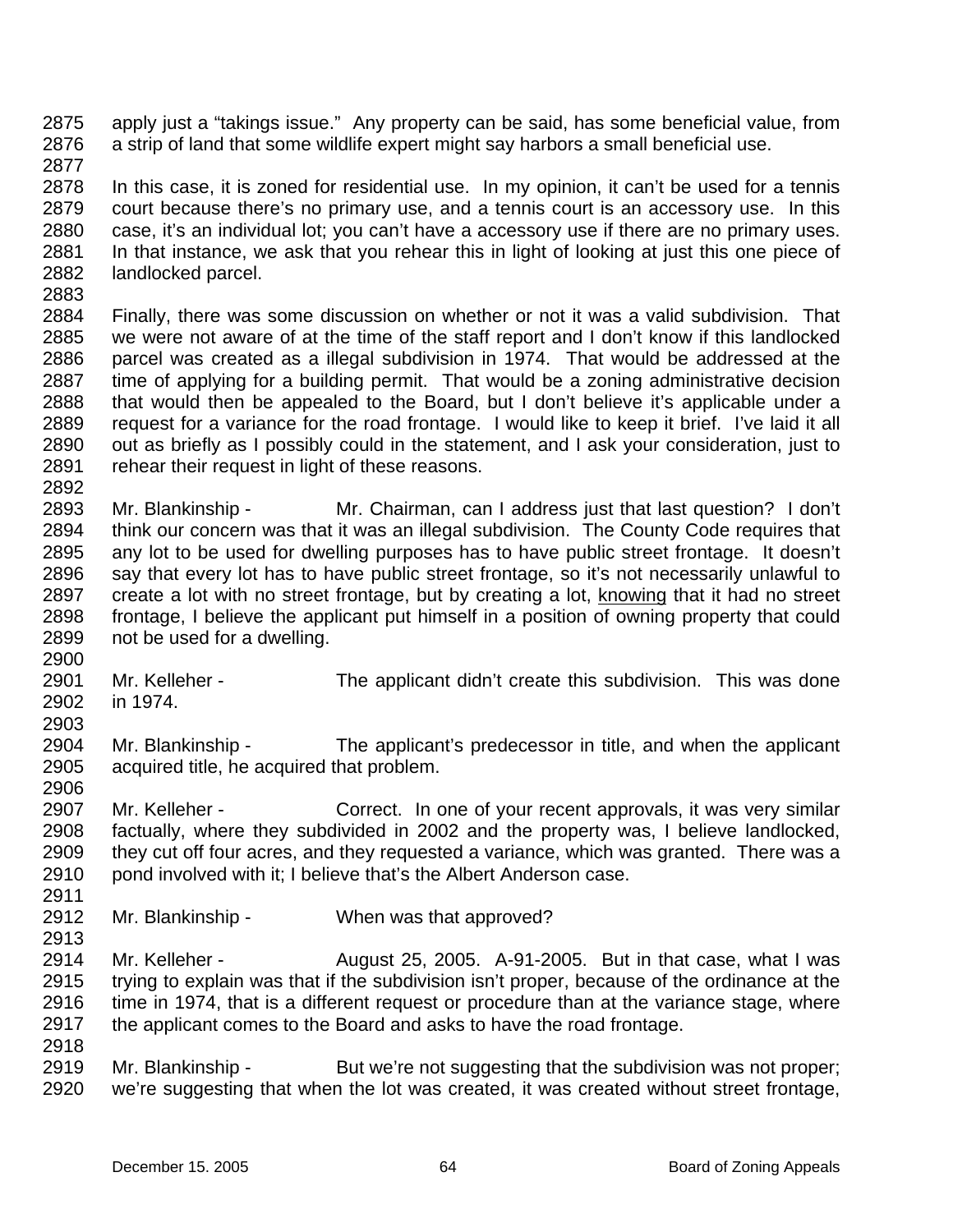2921 2922 2923 2924 and it was created with at least constructive notice that it could not be used as a dwelling, because it was created with no street frontage, when the Code required that a lot to be used for a dwelling, had to have public street frontage.

2925 2926 2927 2928 2929 Ms. Dwyer - To hold otherwise, then anyone in the County could call in a surveyor and divide their property in any way they feel like it, and then say they have a lot that they can't use unless they get a variance for street frontage, and then we have a hodge-podge of substandard lots. To hold otherwise, would allow that.

2930 2931 2932 2933 2934 2935 2936 2937 2938 2939 2940 Mr. Kelleher - The Understand that, and in your minutes when you were discussing the Cochran Case, the Assistant County Attorney alluded to that, that if a builder came in and built on the building lot restriction line, and then the new owner came in and asked for a deck, I totally agree, then under Cochran, you can't do that. You're under notice that even if it's the second owner, they bought the problem. In this case, this was a separate lot that is not buildable without the variance, just as in the previous case, that without this variance, these lots are not buildable. To say that any lot would be created, hodge-podge wise, belies the fact that you still have to get out of the valid subdivision to get your building permit. So I can report whatever I would like, and I agree that it's a trap for the unwary, but that would be addressed at the building permit station, that it was a legally created lot.

2941

2946

- 2942 2943 2944 2945 Mr. Blankinship - But it doesn't have to be an illegally created lot, to be a lot that's not buildable. It could be created legally for other purposes, other than for a dwelling. It's only because they want to put a dwelling there that they're required to have public street frontage.
- 2947 2948 Mr. Kelleher - What other structure could they put on there if you need a primary structure, to have an accessory structure?
- 2950 2951 2952 2953 2954 2955 2956 2957 2958 Mr. Blankinship - And I'm not certain what other uses they could make of that lot. I'm just trying to address the question that we seem to have some confusion on, whether it's an illegal lot. It's not an illegal lot; there's no reason they can't create that lot, and there's no reason they can't sell that lot, to a future owner. But if you intentionally create, and I think this is Ms. Dwyer's point of view, I think if you intentionally create a lot with no road frontage and then come back and say, "oh, I have a lot with no road frontage," in this case it's not disingenuous because thirty years have passed and title has changed, but that, I think, is the concern.
- 2959 2960 2961 2962 Mr. Kelleher - And this other Board asked how were these lots created without road frontage. But in any case, whenever anyone asks for a zero road frontage variance, that lot had to be created in some fashion, and they're asking.

| Mr. Blankinship - | And that's why the Board has to review them on a case by |
|-------------------|----------------------------------------------------------|
| case basis.       |                                                          |
|                   |                                                          |
| Mr. Kelleher -    | Under that rationale, you could never approve            |
|                   |                                                          |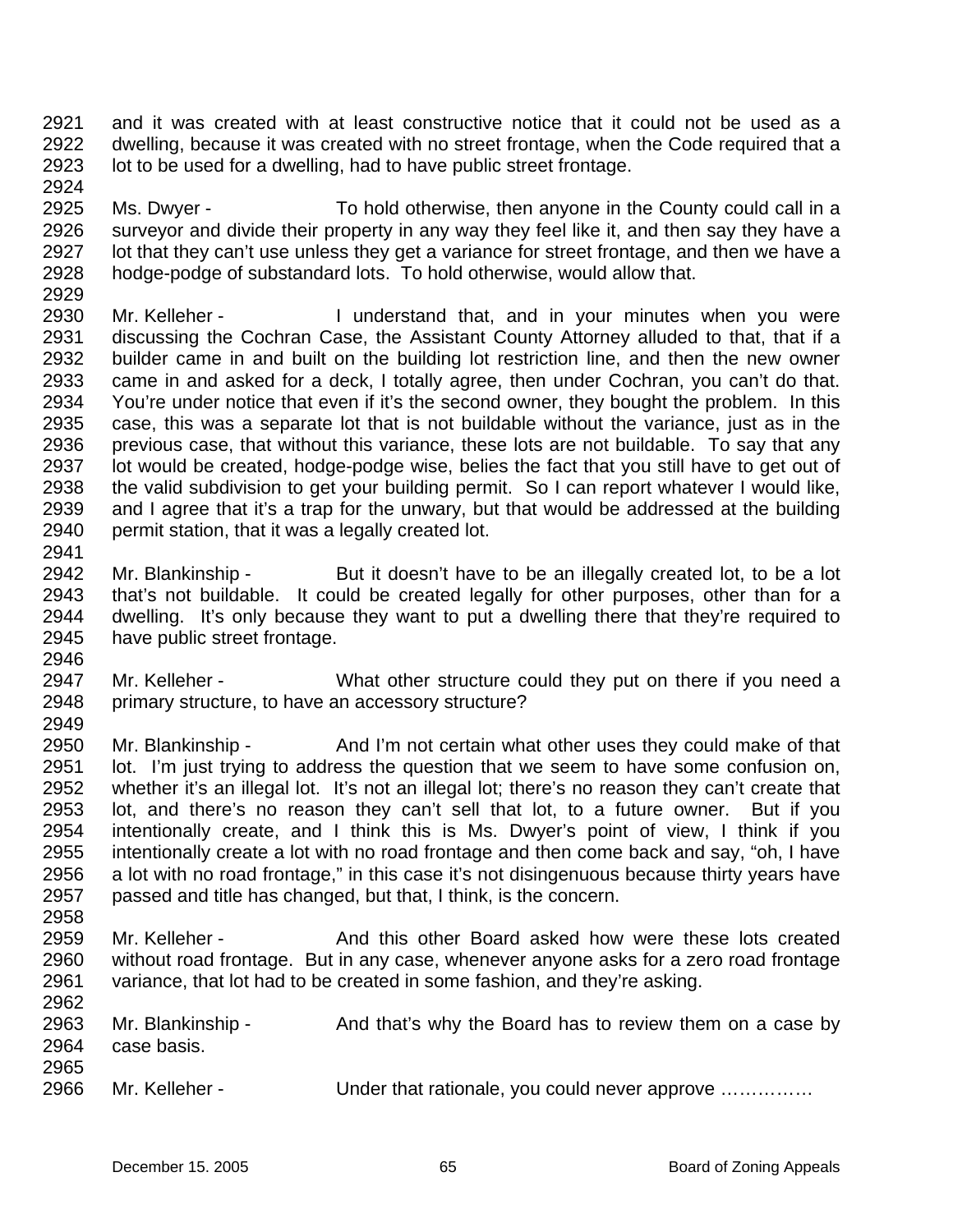2968 2969 Mr. Blankinship - In some cases the Board decides that it's reasonable, and in some cases they decide that it's not reasonable.

2971 2972 2973 2974 2975 2976 2977 Mr. Kelleher - Think it's the standard of reasonableness : I understand from talking to staff that they were approved sometimes for family subdivisions, but that's not the standard that we look at for a variance. The standard that is set out in the case line and the statute is unreasonable hardship, and a taking. It has nothing to do with family or adjacent uses or any of these other peripheral issues, that once you cross into that, that takes the administrative decision and brings it towards the legislative. Is it a good idea, as opposed to the administrative, is it permissible or not?

- 2979 2980 2981 2982 Mr. Blankinship - Think under Cochran the hardship test is a threshold question. They have to settle that first. Once they've settled that question, then they consider all those other factors and they look at the individual cases. But they wouldn't even get to that analysis if they didn't find it reasonable.
- 2984 2985 2986 2987 2988 Mr. Kelleher - I apologize; I didn't attend the meeting, and I don't have the minutes in front of me, but I believe that if we can have a rehearing and look at these issues individually, and extract out the peripheral evidence, from what I understand from staff and from the applicant, there was very little, if any, evidence in opposition of substance, and I wasn't privy to your conversation prior to the vote.
- 2990 2991 Mr. Nunnally - Do I hear a motion from anyone that we rehear this case? Or that we not rehear it?
- 2993 2994 2995 2996 Ms. Dwyer - I have not heard any new evidence that could not have been presented at the first hearing. I've heard additional legal arguments made, based on what has ………………
- 2997 2998 Mr. Kelleher - Well, we didn't have the topography showing what can and cannot be used without the leaf cover that was prevalent in October.
- 3000 3001 3002 3003 Ms. Dwyer - I didn't really need the pictures personally, because I looked at the land myself in person, and everyone else on this Board was free to do that as well. I would move that we deny the request for rehearing, because there is no additional evidence that's been presented that would warrant such a rehearing.
- 3005 Mr. Wright - Second.

2967

2970

2978

2983

2989

2992

2999

3004

3006

- 3007 3008 Mr. Nunnally - **Motion by Ms. Dwyer, second by Mr. Wright, that we deny** this rehearing. All in favor, say aye. Opposed. It's been denied.
- 3010 3011 3012 On a motion by Ms. Dwyer, seconded by Mr. Wright, the Board **denied** the request for a **Rehearing** of **A-103-2005**, which was an application from **Paul and Peggy Christofakis** for a variance.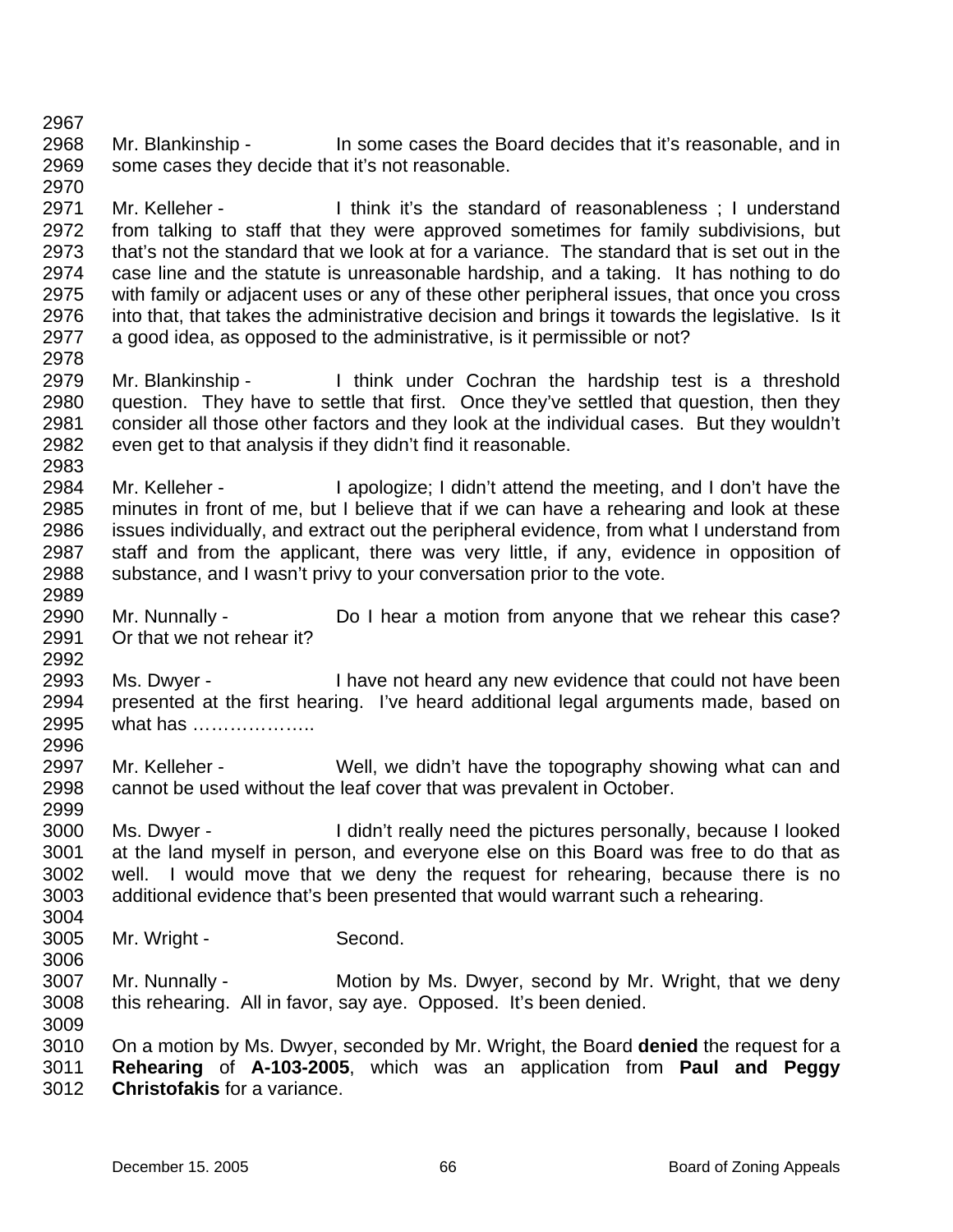| 3013<br>3014 | Affirmative:         | Dwyer, Harris, Kirkland, Nunnally, Wright                                                     | 5                               |
|--------------|----------------------|-----------------------------------------------------------------------------------------------|---------------------------------|
| 3015<br>3016 | Negative:<br>Absent: |                                                                                               | $\boldsymbol{0}$<br>$\mathbf 0$ |
| 3017         |                      |                                                                                               |                                 |
| 3018<br>3019 | Mr. Nunnally -       | Let's go from the back.                                                                       |                                 |
| 3020<br>3021 | Mr. Nunnally -       | Now we've got some minutes.                                                                   |                                 |
| 3022<br>3023 | Mr. Wright -         | I didn't get any.                                                                             |                                 |
| 3024<br>3025 | Mr. Kirkland -       | I didn't get one of these minutes.                                                            |                                 |
| 3026<br>3027 | Mr. Blankinship -    | November did not get distributed.                                                             |                                 |
| 3028<br>3029 | Mr. Wright -         | I didn't get September either.                                                                |                                 |
| 3030<br>3031 | Ms. Dwyer -          | That was given to us at our last meeting, I think.                                            |                                 |
| 3032<br>3033 | Mr. Wright -         | I thought it was October; that's what I've got.                                               |                                 |
| 3034<br>3035 | Ms. Harris -         | I've got September and October, but not November.                                             |                                 |
| 3036<br>3037 | Mr. Wright -         | I'm sorry, I must have buried those. I've got October.                                        |                                 |
| 3038<br>3039 | Mr. Kirkland -       | I just dug mine out today.                                                                    |                                 |
| 3040<br>3041 | Mr. Wright -         | And I wasn't here in October.                                                                 |                                 |
| 3042         | Ms. Harris -         | I've got a couple of changes. They're small. Page 11, line                                    |                                 |
| 3043         |                      | 464, "we would be negligent"; and page 27, line 1194, "he had no problem with," I just        |                                 |
| 3044         |                      | put, I think it's understood, but I put "the conditions" in parentheses. Whether I said it or |                                 |
| 3045         |                      | not, I don't know, but I know we were talking about the conditions. Those are the only        |                                 |
| 3046         | two I have.          |                                                                                               |                                 |
| 3047         |                      |                                                                                               |                                 |
| 3048         | Mr. Nunnally -       | Any others? Do we have a motion on the September                                              |                                 |
| 3049         | minutes?             |                                                                                               |                                 |
| 3050         |                      |                                                                                               |                                 |
| 3051         | Ms. Harris -         | I move that they be accepted as corrected.                                                    |                                 |
| 3052         |                      |                                                                                               |                                 |
| 3053         | Ms. Dwyer -          | Second.                                                                                       |                                 |
| 3054         |                      |                                                                                               |                                 |
| 3055         | Mr. Nunnally -       | Moved by Ms. Harris, that they be accepted as corrected;                                      |                                 |
| 3056<br>3057 |                      | seconded by Ms. Dwyer. All in favor, say aye.                                                 |                                 |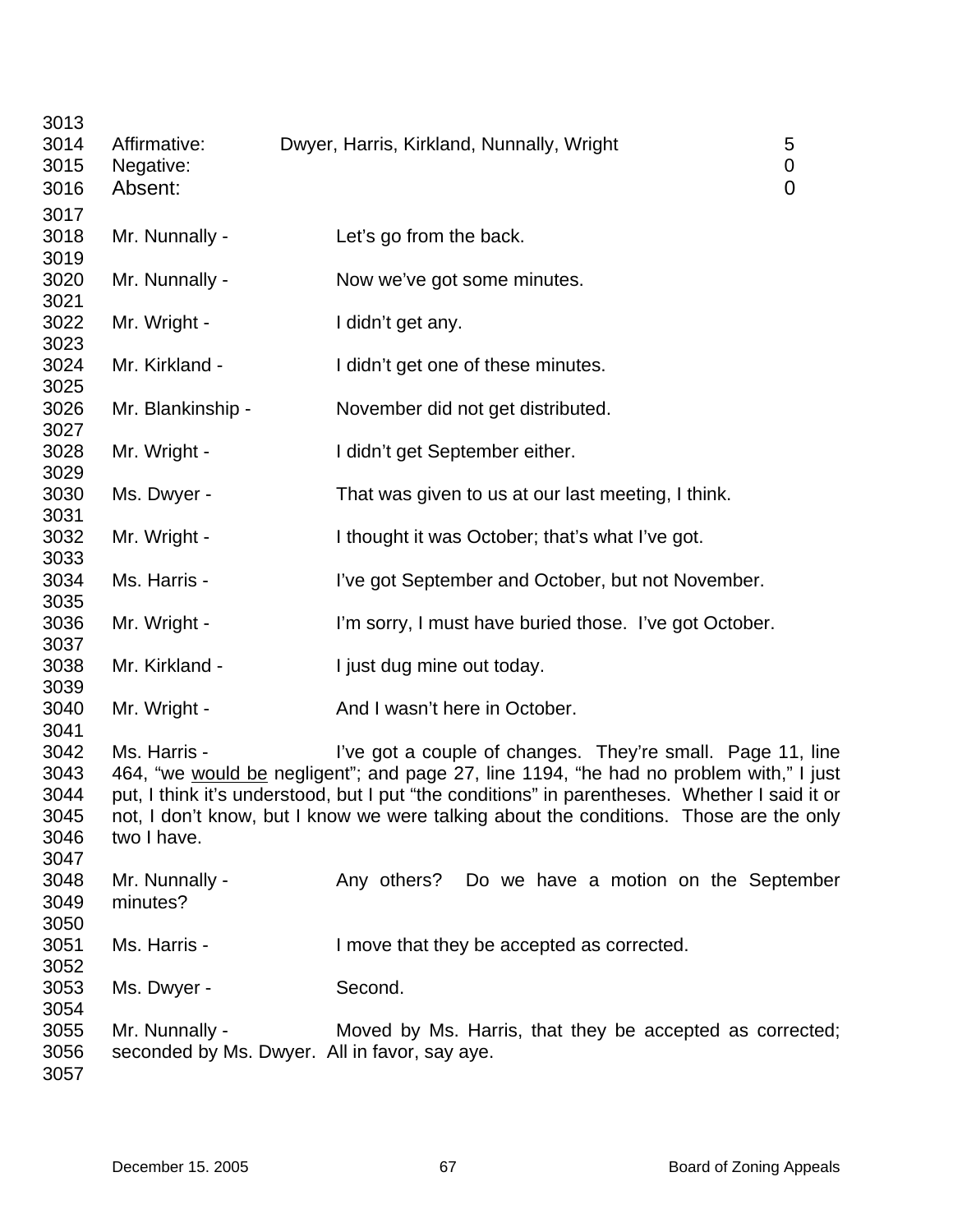| 3058<br>3059<br>3060<br>3061                 | On a motion by Ms. Harris, seconded by Ms. Dwyer, the Board <b>approved as</b><br>corrected, the Minutes of the September 22, 2005, Henrico County Board of Zoning<br>Appeals meeting.                                                                                                                                                                                                                                                     |  |                                                                                                                            |                  |  |
|----------------------------------------------|--------------------------------------------------------------------------------------------------------------------------------------------------------------------------------------------------------------------------------------------------------------------------------------------------------------------------------------------------------------------------------------------------------------------------------------------|--|----------------------------------------------------------------------------------------------------------------------------|------------------|--|
| 3062<br>3063<br>3064<br>3065                 | Affirmative:<br>Negative:<br>Absent:                                                                                                                                                                                                                                                                                                                                                                                                       |  | Dwyer, Harris, Kirkland, Nunnally, Wright                                                                                  | 5<br>0<br>0      |  |
| 3066<br>3067                                 | Mr. Nunnally -                                                                                                                                                                                                                                                                                                                                                                                                                             |  | What do we have here now?                                                                                                  |                  |  |
| 3068<br>3069                                 | Ms. Harris -                                                                                                                                                                                                                                                                                                                                                                                                                               |  | October 20, 2005.                                                                                                          |                  |  |
| 3070<br>3071                                 | Mr. Wright -                                                                                                                                                                                                                                                                                                                                                                                                                               |  | I have to abstain; I wasn't here.                                                                                          |                  |  |
| 3072<br>3073                                 | Ms. Harris -                                                                                                                                                                                                                                                                                                                                                                                                                               |  | I move that the minutes of October 20, 2005, be accepted.                                                                  |                  |  |
| 3074<br>3075                                 | Mr. Kirkland -                                                                                                                                                                                                                                                                                                                                                                                                                             |  | Second.                                                                                                                    |                  |  |
| 3076<br>3077<br>3078                         | Mr. Nunnally -                                                                                                                                                                                                                                                                                                                                                                                                                             |  | Moved by Ms. Harris that the minutes of October 20, 2005,<br>be approved; seconded by Mr. Kirkland. All in favor, say aye. |                  |  |
| 3079<br>3080                                 | Ms. Dwyer -                                                                                                                                                                                                                                                                                                                                                                                                                                |  | I have to abstain this one also.                                                                                           |                  |  |
| 3081<br>3082<br>3083                         | On a motion by Ms. Harris, seconded by Mr. Kirkland, the Board approved the Minutes<br>of the October 20, 2005, Henrico County Board of Zoning Appeals meeting.                                                                                                                                                                                                                                                                            |  |                                                                                                                            |                  |  |
| 3084<br>3085                                 | Affirmative:<br>Negative:                                                                                                                                                                                                                                                                                                                                                                                                                  |  | Harris, Kirkland, Nunnally                                                                                                 | 3<br>$\mathbf 0$ |  |
| 3086<br>3087                                 | Abstain:                                                                                                                                                                                                                                                                                                                                                                                                                                   |  | Dwyer, Wright                                                                                                              | $\overline{2}$   |  |
| 3088<br>3089<br>3090<br>3091<br>3092         | Mr. Blankinship -<br>Mr. Chairman, before we break up, I'd like to introduce a<br>member of staff, that I don't know how many of you have ever met, but those lovely<br>maps that we look at every month, are produced by June Redford, who has joined us<br>here.                                                                                                                                                                         |  |                                                                                                                            |                  |  |
| 3093<br>3094<br>3095<br>3096<br>3097<br>3098 | Mr. Wright -<br>Mr. Chairman, I'd like to also extend a commendation to the<br>staff, I guess specifically Priscilla Parker, for getting these minutes up to date. I've been<br>on this Board for I guess 33 years, and this is the first time we've ever, it looks like with<br>the November minutes, we're right up to date. That's so refreshing, because it's tough<br>when you get three months of minutes to review all at one time. |  |                                                                                                                            |                  |  |
| 3099<br>3100                                 | Mr. Kirkland -                                                                                                                                                                                                                                                                                                                                                                                                                             |  | You are recording this, right?                                                                                             |                  |  |
| 3101<br>3102                                 | Mr. Blankinship -                                                                                                                                                                                                                                                                                                                                                                                                                          |  | This will go in the minutes.                                                                                               |                  |  |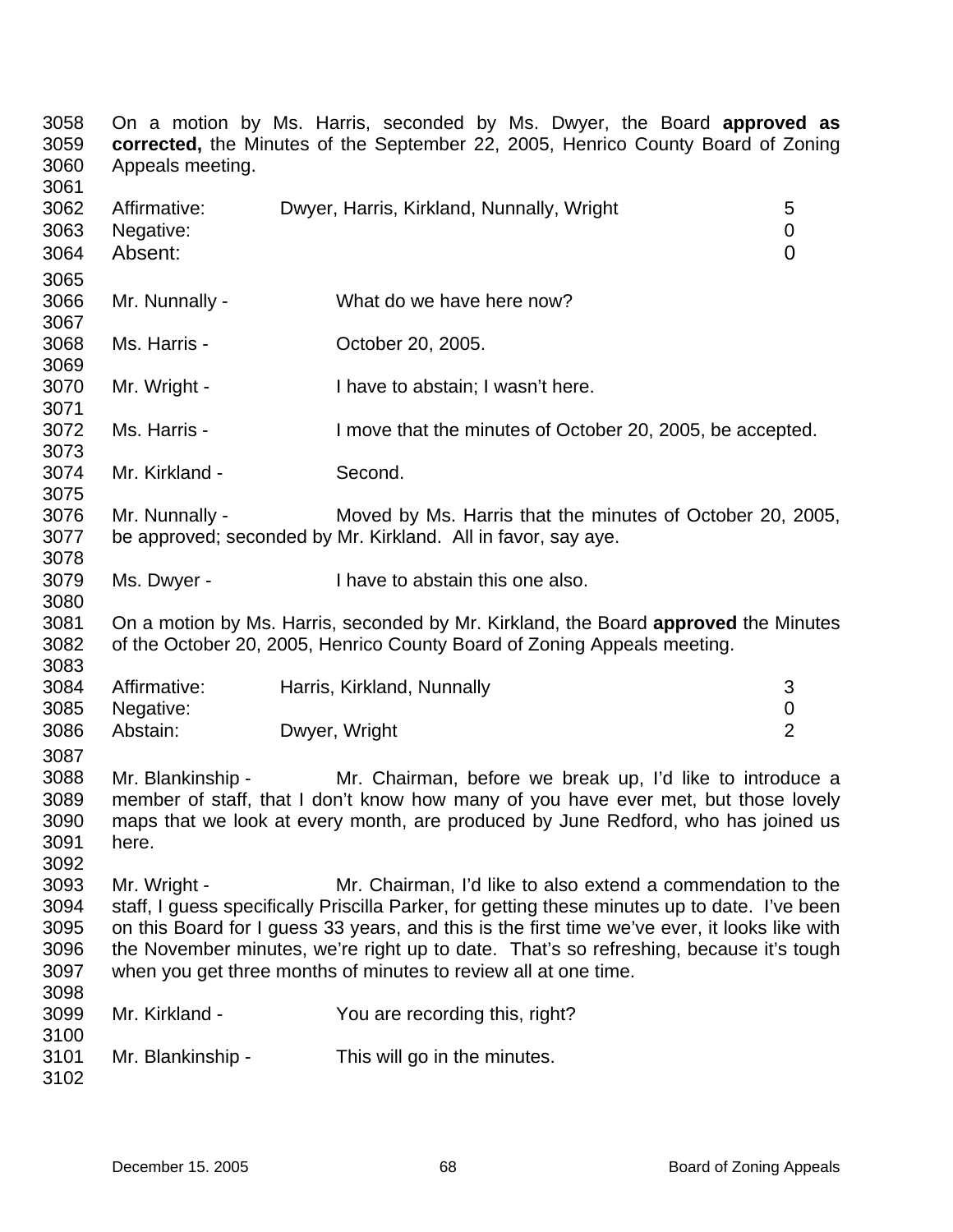3103 3104 3105 3106 3107 3108 3109 3110 3111 3112 3113 3114 3115 3116 3117 3118 3119 3120 3121 3122 3123 3124 3125 3126 3127 3128 3129 3130 3131 3132 3133 3134 3135 3136 3137 3138 3139 3140 3141 3142 3143 3144 3145 3146 3147 3148 Ms. Harris - Mr. Chairman, I'd like to thank the staff for the refreshments we had, typical of the season; they're very good. Thank you. Mr. Blankinship - That's also Ms. Parker. Mr. Nunnally - Ms. Parker, you don't have to record this, but we also thank you for the note you sent us. Mr. Wright - And I extend a Merry Christmas, you note I said "Merry Christmas," to all the staff, and a Happy New Year. Ms. Dwyer - The Board of Supervisors is going to be reviewing the amendment to the Ordinance that allows accessory structures to be placed all over the place, as special exception. Mr. Wright -  $\blacksquare$  I'd like to see a copy of that – do we have a copy of that? Mr. O'Kelly - We can get you a copy, Mr. Wright. Mr. Kirkland - What is this? Mr. O'Kelly - The Yesterday at the Planning Commission Meeting, there was a public hearing held to allow accessory structures in the side and front yards, with approval of a conditional use permit by the Board of Zoning Appeals. That ordinance was recommended by the Planning Commission to the Board of Supervisors. The earliest it could be heard would be at their January 24 meeting, but the staff is somewhat limited, in that the Manager's Office decides when the public hearing will be held. Mr. Kaechele, who sits on the Planning Commission, made it clear that he would like to have it heard on January 24, so we're going to try to have the public hearing on that day, with the blessing of the County Manager's Office. Mr. Wright - I'm not so sure that it would be appropriate for us to have any input on that. Ms. Dwyer - I wasn't saying that we should have input, but I would like to attend the meeting, just to hear what is said. Mr. Kirkland - I would like to hear their pros and cons. Mr. Wright - I would like to hear it too, but I don't think it would be appropriate for us to take a stand on it, one way or the other. Mr. O'Kelly - The Planning Commission was very supportive. Mr. Wright - I think it's something that we really need; I really do.